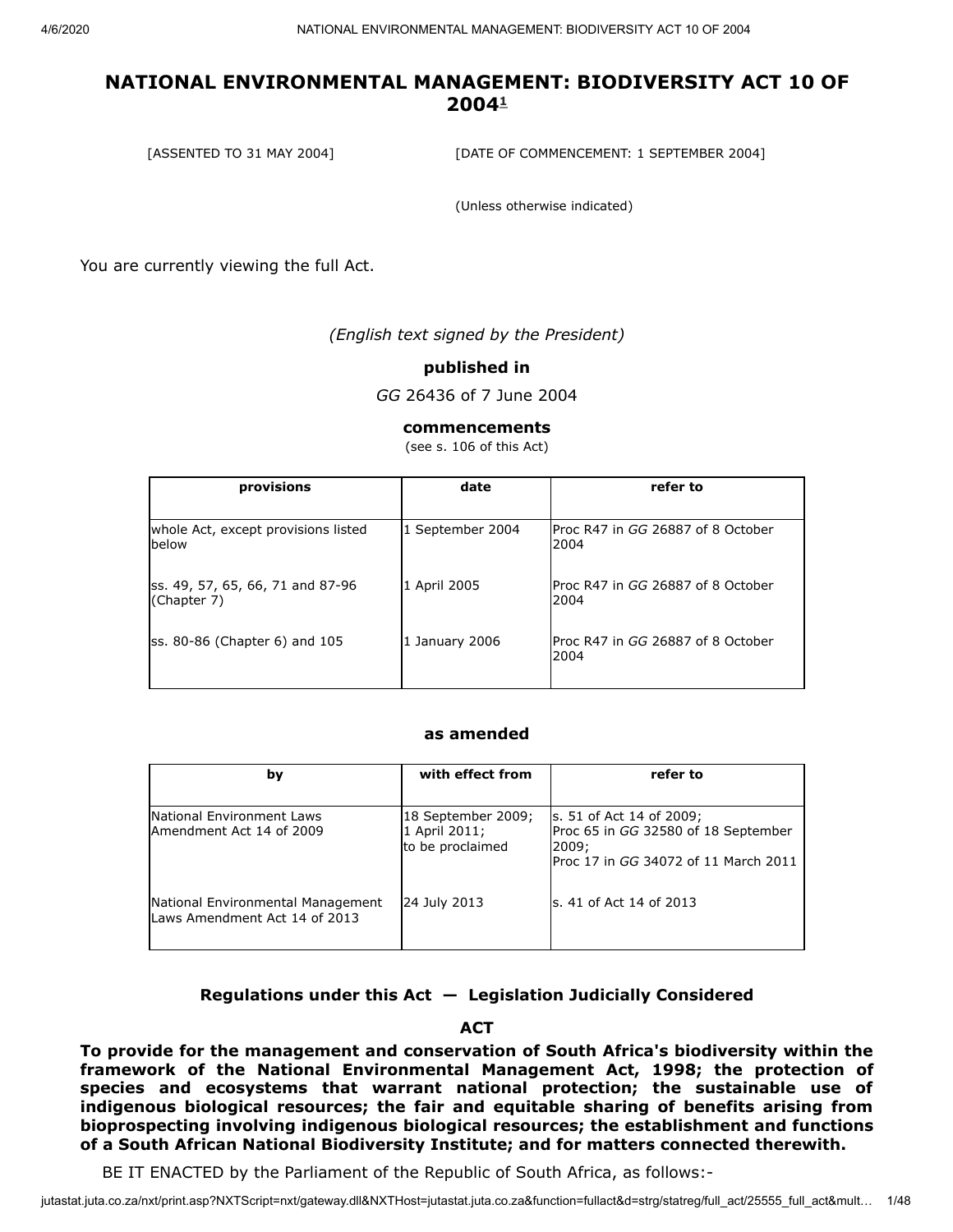### **TABLE OF CONTENTS**

*Section*

# CHAPTER 1

# INTERPRETATION, OBJECTIVES AND APPLICATION OF ACT

- Definitions
- Objectives of Act
- State's trusteeship of biological diversity
- Application of Act
- Application of international agreements
- Application of other biodiversity legislation
- National environmental management principles
- Conflicts with other legislation
- Norms and standards

#### CHAPTER 2

#### SOUTH AFRICAN NATIONAL BIODIVERSITY INSTITUTE

*Part 1*

#### *Establishment, powers and duties of Institute*

- Establishment
- Functions
- General powers

#### *Part 2*

#### *Governing board, composition and membership*

- Composition
- Qualifications
- Appointment procedure
- Chairperson
- Term of office
- Conditions of appointment
- Conduct of members
- Termination of membership
- Removal from office
- Filling of vacancies

# *Part 3*

# *Operating procedures of Board*

- Meetings
- Procedures
- Quorum and decisions
- Committees
- Delegation of powers and duties

# *Part 4*

# *Administration of Institute*

- Appointment of Chief Executive Officer
- Employment of staff

# *Part 5*

### *Financial matters*

- Financial accountability
- Funding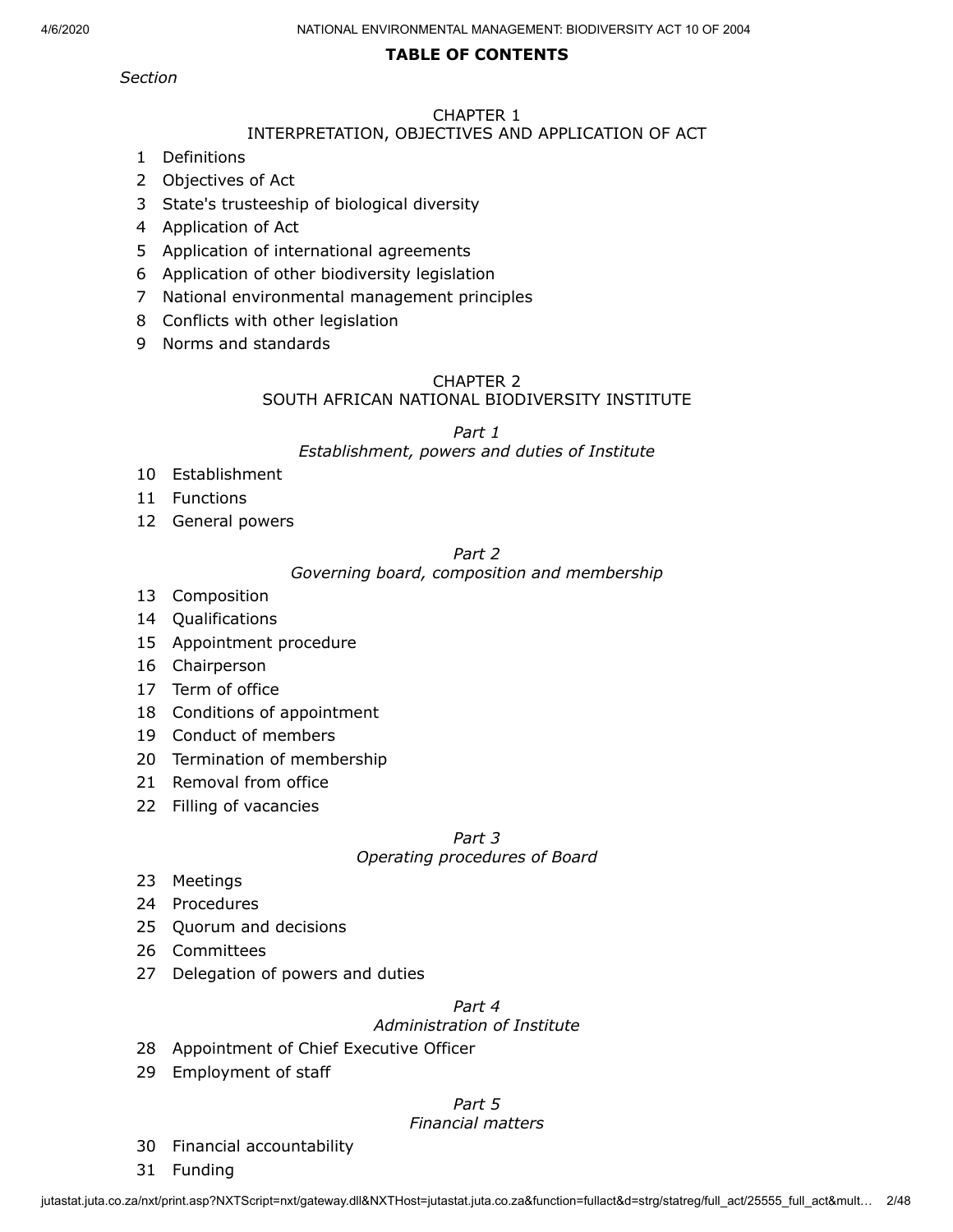32 Investments

#### *Part 6 National botanical gardens*

- 33 Declaration
- 34 Amendment or withdrawal of declarations

*Part 7 General*

- 35 Minister's supervisory powers
- 36 Absence of functional Board
- 36A Winding up or dissolution of Institute

[S. 36A inserted by s. 33 of Act 14 of 2009 (wef 18 September 2009).]

# CHAPTER 3

### BIODIVERSITY PLANNING AND MONITORING

37 Purpose of Chapter

### *Part 1*

### *Biodiversity planning*

- 38 National biodiversity framework
- 39 Contents of national biodiversity framework
- 40 Bioregions and bioregional plans
- 41 Contents of bioregional plans
- 42 Review and amendment of bioregional plans
- 43 Biodiversity management plans
- 44 Biodiversity management agreements
- 45 Contents of biodiversity management plans
- 46 Review and amendment of biodiversity management plans
- 47 Consultation

# *Part 2*

### *Co-ordination and alignment of plans, monitoring and research*

- 48 Co-ordination and alignment of biodiversity plans
- 49 Monitoring
- 50 Research

### CHAPTER 4

### THREATENED OR PROTECTED ECOSYSTEMS AND SPECIES

51 Purpose of Chapter

### *Part 1*

### *Protection of threatened or protected ecosystems*

- 52 Ecosystems that are threatened or in need of protection
- 53 Threatening processes in listed ecosystems
- 54 Certain plans to take into account in protection of listed ecosystems
- 55 Amendment of notices

# *Part 2*

# *Protection of threatened or protected species*

- 56 Listing of species that are threatened or in need of national protection
- 57 Restricted activities involving listed threatened or protected species and species to which an international agreement regulating international trade applies [Heading substituted by s. 5 *(a)* of Act 14 of 2013 (wef 24 July 2013).]
- 58 Amendment of notices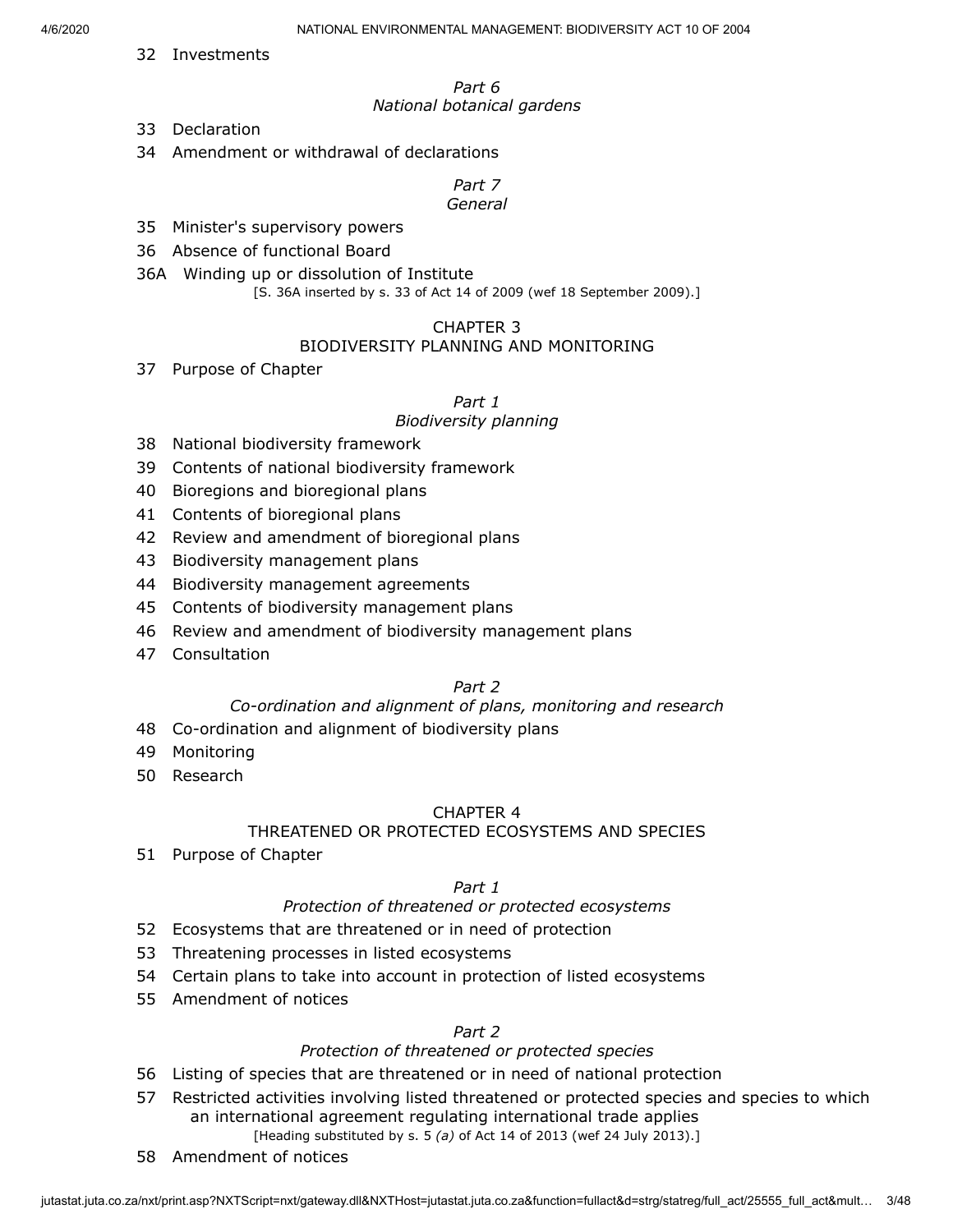*Part 3*

*Trade in listed threatened or protected species*

- 59 Functions of Minister
- 60 Establishment of scientific authority
- 61 Functions of scientific authority
- 62 Annual non-detriment findings
- 62A Amendment of notices

[Item 62A inserted by s. 36 *(a)* of Act 14 of 2013 (wef 24 July 2013).]

# *Part 4*

### *General provisions*

63 Consultation

# CHAPTER 5

# SPECIES AND ORGANISMS POSING POTENTIAL THREATS TO BIODIVERSITY

64 Purposes of Chapter

*Part 1*

### *Alien species*

- 65 Restricted activities involving alien species
- 66 Exemptions
- 67 Restricted activities involving certain alien species totally prohibited
- 68 Amendment of notices
- 69 Duty of care relating to alien species

### *Part 2*

### *Invasive species*

- 70 List of invasive species
- 71 Restricted activities involving listed invasive species
- 71A Prohibitions

[Item 71A inserted by s. 36 *(b)* of Act 14 of 2013 (wef 24 July 2013).]

- 72 Amendment of notices
- 73 Duty of care relating to listed invasive species
- 74 Requests to competent authorities to issue directives
- 75 Control and eradication of listed invasive species
- 76 Invasive species control plans of organs of state
- 77 Invasive species status reports

### *Part 3*

# *Other Threats*

78 Genetically modified organisms

# *Part 4*

# *General provisions*

79 Consultation

# CHAPTER 6

# BIOPROSPECTING, ACCESS AND BENEFIT-SHARING

- 80 Purpose and application of Chapter
- 81 Permits
- 81A Notification requirements
	- [S. 81A inserted by s. 39 of Act 14 of 2009 (wef 1 April 2011).]
- 82 Certain interests to be protected before permits are issued
- 83 Benefit-sharing agreements
- 84 Material transfer agreements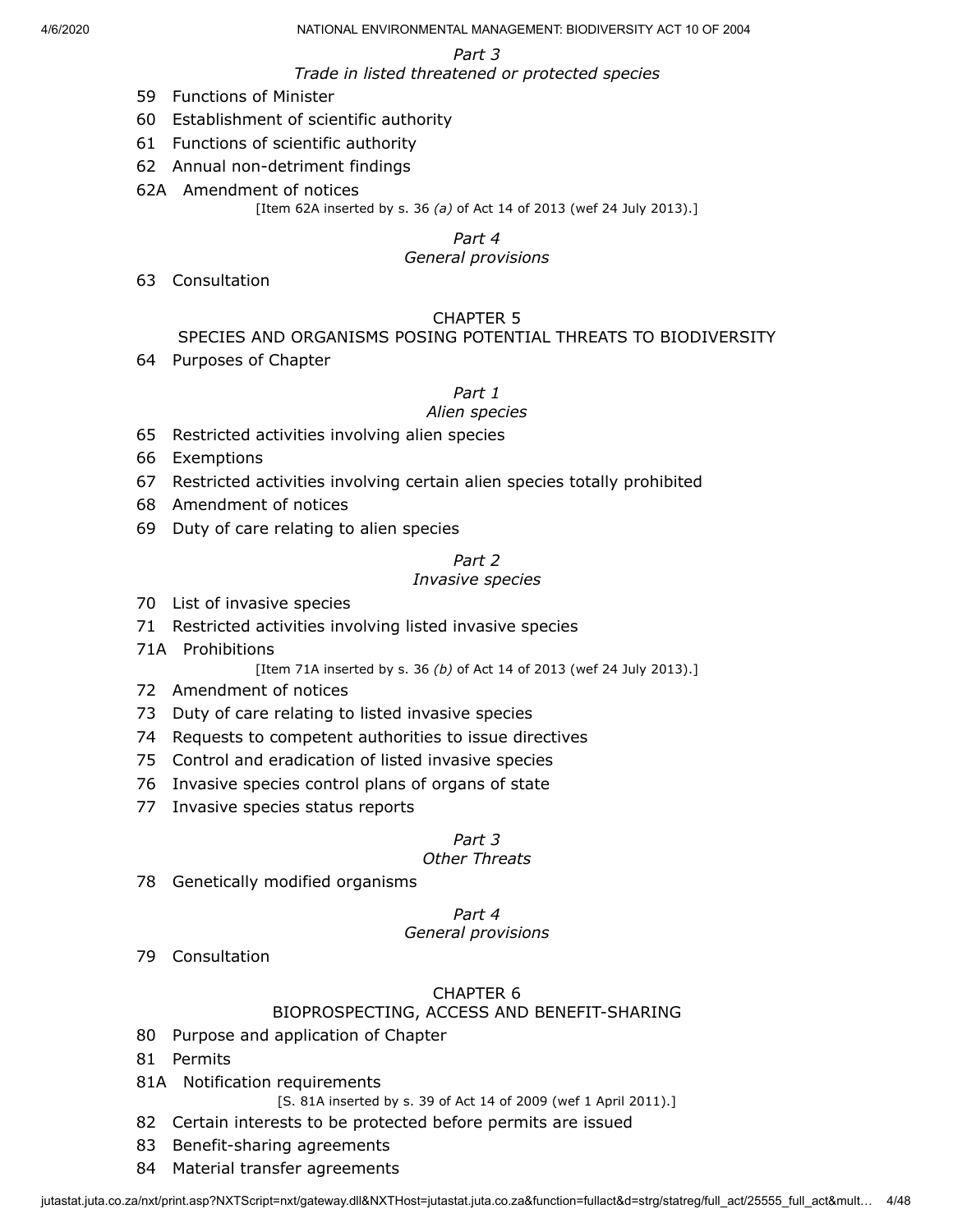- 85 Establishment of Bioprospecting Trust Fund
- 86 Exemptions

#### CHAPTER 7 PERMITS

#### 87 Purpose of Chapter

- 87A Issuing authority
	- [Item 87A inserted by s. 36 *(c)* of Act 14 of 2013 (wef 24 July 2013).]

# *Part 1*

# *Permit system*

- 88 Application for permits
- 89 Risk assessments and expert evidence
- 90 Permits
- 91 Additional requirements relating to alien and invasive species
- 92 Integrated permits
- 92A Refusal of permits
	- [Item 92A inserted by s. 36 *(d)* of Act 14 of 2013 (wef 24 July 2013).]
- 93 Cancellation of permits
- 93B Suspension of permits

[Item 93B inserted by s. 36 *(e)* of Act 14 of 2013 (wef 24 July 2013).]

#### *Part 2*

*......*

94 to 96 inclusive ...... [Items 94 to 96 inclusive deleted by s. 36 *(f)* of Act 14 of 2013 (wef 24 July 2013).]

#### CHAPTER 8 ADMINISTRATION OF ACT

#### *Part 1 Regulations*

- 97 Regulations by Minister
- 98 General

*Part 2 Consultation process*

- 99 Consultation
- 100 Public participation

#### CHAPTER 9 OFFENCES AND PENALTIES

- 101 Offences
- 102 Penalties

#### CHAPTER 10 MISCELLANEOUS

- 103 Repeal of Act 122 of 1984
- 104 Savings
- 105 Existing bioprospecting projects
- 105A Emergency incidents

[Item 105A inserted by s. 36 *(g)* of Act 14 of 2013 (wef 24 July 2013).]

- 105B Amnesty
	- [Item 105B inserted by s. 36 *(g)* of Act 14 of 2013 (wef 24 July 2013).]
- 106 Short title and commencement
- <span id="page-4-0"></span> $1$  This Act has been updated to include all available historical commencement details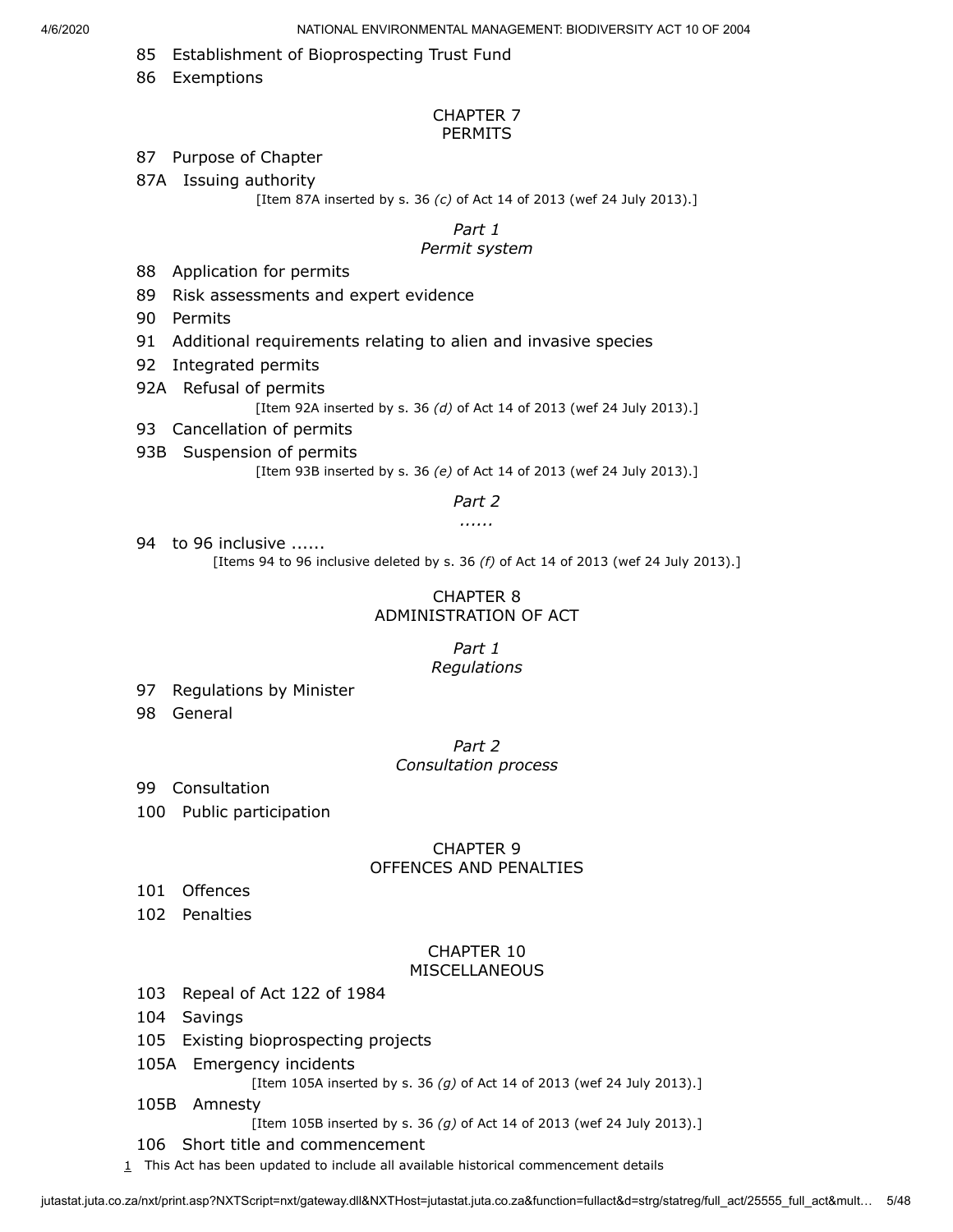### **CHAPTER 1 INTERPRETATION, OBJECTIVES AND APPLICATION OF ACT (ss 1-9)**

# **1 Definitions**

(1) In this Act, unless the context indicates otherwise-

**'alien species'** means-

- *(a)* a species that is not an indigenous species; or
- *(b)* an indigenous species translocated or intended to be translocated to a place outside its natural distribution range in nature, but not an indigenous species that has extended its natural distribution range by natural means of migration or dispersal without human intervention;

**'benefit'**, in relation to bioprospecting involving indigenous biological resources, means any benefit, whether commercial or not, arising from bioprospecting involving such resources, and includes both monetary and non-monetary returns;

**'biodiversity sector'** means any sector or sub-sector that carries out restricted activities involving indigenous biological resources, whether for commercial or for conservation purposes; [Definition of 'biodiversity sector' inserted by s. 1 *(a)* of Act 14 of 2013 (wef 24 July 2013).]

**'biological diversity'** or **'biodiversity'** means the variability among living organisms from all sources including, terrestrial, marine and other aquatic ecosystems and the ecological complexes of which they are part and also includes diversity within species, between species, and of ecosystems;

**'bioprospecting'**, in relation to indigenous biological resources, means any research on, or development or application of, indigenous biological resources for commercial or industrial exploitation, and includes-

- *(a)* the systematic search, collection or gathering of such resources or making extractions from such resources for purposes of such research, development or application;
- *(b)* the utilisation for purposes of such research or development of any information regarding any traditional uses of indigenous biological resources by indigenous communities;
- *(c)* research on, or the application, development or modification of, any such traditional uses, for commercial or industrial exploitation; or
- *(d)* the trading in and exporting of indigenous biological resources in order to develop and produce products, such as drugs, industrial enzymes, food flavours, fragrances, cosmetics, emulsifiers, oleoresins, colours, extracts and essential oils; [Para. *(d)* added by s. 1 *(b)* of Act 14 of 2013 (wef 24 July 2013).]

**'bioregion'** means a geographic region which has in terms of section 40 (1) been determined as a bioregion for the purposes of this Act;

**'Board'** means the board referred to in section 13;

**'commercial exploitation'**, means the engaging in any bioprospecting activity with the intention of making a profit;

[Definition of 'commercial exploitation' inserted by s. 1 *(c)* of Act 14 of 2013 (wef 24 July 2013).]

**'commercialisation'**, in relation to indigenous biological resources, includes the following activities:

- *(a)* the filing of any complete intellectual property application, whether in South Africa or elsewhere;
- *(b)* obtaining or transferring any intellectual property rights or other rights;
- *(c)* commencing product development, including the conducting of market research and seeking pre-market approval for the sale of resulting products;
- *(d)* the multiplication of indigenous biological resources through cultivation, propagation, cloning or other means to develop and produce products, such as drugs, industrial enzymes, food flavours, fragrances, cosmetics, emulsifiers, oleoresins, colours, extracts and essential oils;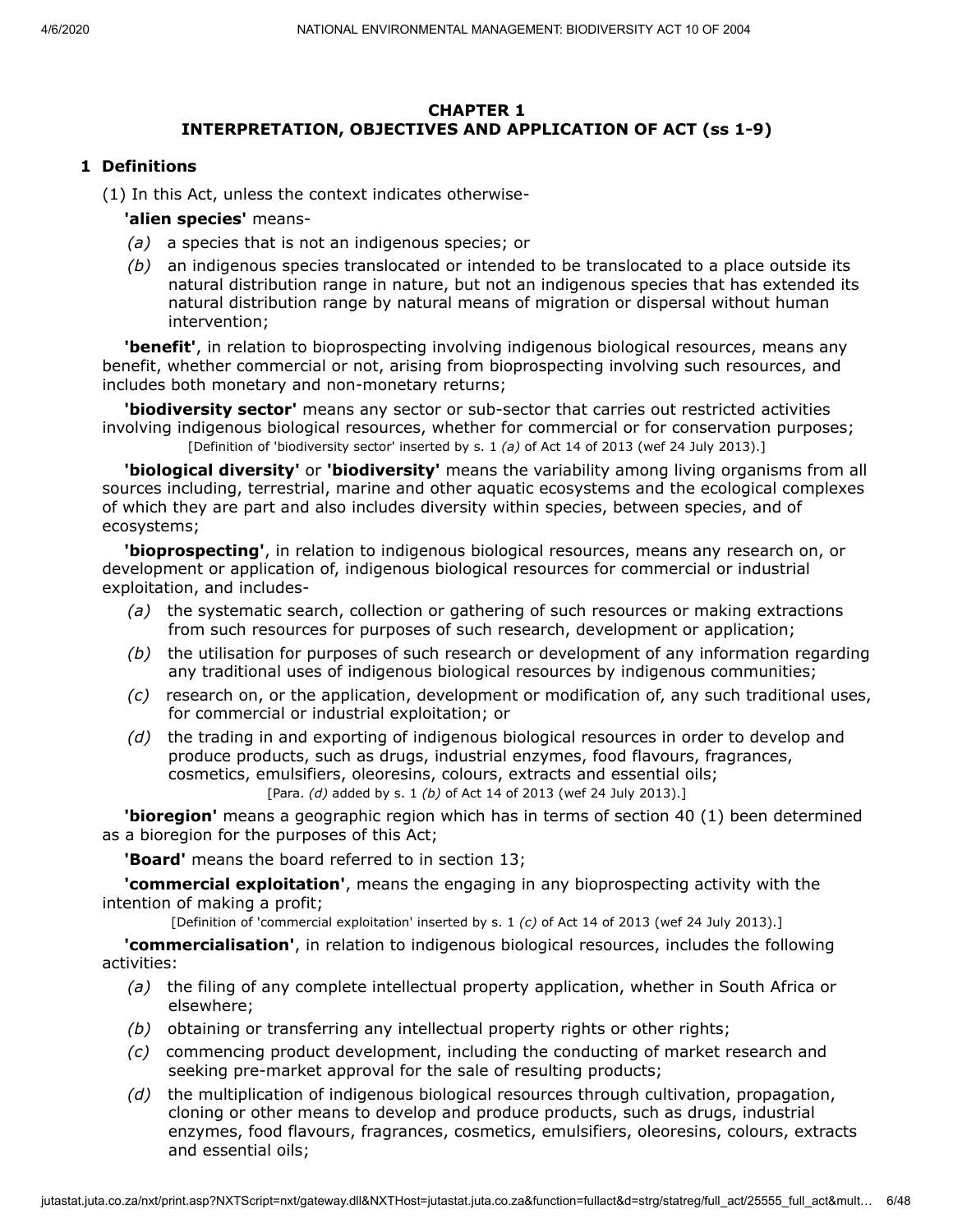- *(e)* trading in and exporting of indigenous biological resources to develop and produce products, such as drugs, industry enzymes, food flavours, fragrances, cosmetics, emulsifiers, oleoresins, colours, extracts and essential oils; and
- *(f)* commercial exploitation;

[Definition of 'commercialisation' inserted by s. 29 of Act 14 of 2009 (wef 18 September 2009) and substituted by s. 1 *(d)* of Act 14 of 2013 (wef 24 July 2013).]

**'commercialisation phase of bioprospecting'** means any research on, or development or application of, indigenous biological resources where the nature and extent of any actual or potential commercial or industrial exploitation in relation to the project is sufficiently established to begin the process of commercialisation;

[Definition of 'commercialisation phase of bioprospecting' inserted by s. 29 of Act 14 of 2009 (wef 18 September 2009).]

**'competent authority'**, in relation to the control of an alien or invasive species, means-

- *(a)* the Minister;
- *(b)* the MEC; or
- *(c)* an organ of state in the national, provincial or local sphere of government delegated as a competent authority for the control of an alien species or a listed invasive species in terms of section 42 of the National Environmental Management Act, 1998; [Definition of 'competent authority' substituted by s. 1 *(e)* of Act 14 of 2013 (wef 24 July 2013).]

**'components'**, in relation to biodiversity, includes species, ecological communities, genes, genomes, ecosystems, habitats and ecological processes;

**'control'**, in relation to an alien or invasive species, means-

- *(a)* to combat or eradicate an alien or invasive species; or
- *(b)* where such eradication is not possible, to prevent, as far as may be practicable, the recurrence, re-establishment, re-growth, multiplication, propagation, regeneration or spreading of an alien or invasive species;

**'critically endangered ecosystem'** means any ecosystem listed as a critically endangered ecosystem in terms of section 52 (2);

**'critically endangered species'** means any indigenous species listed as a critically endangered species in terms of section 56;

**'delegation'** has the meaning assigned to it in section 1 of the National Environmental Management Act, 1998;

[Definition of 'delegation' substituted by s. 1 *(f)* of Act 14 of 2013 (wef 24 July 2013).]

**'Department'** means the national Department responsible for environmental affairs; [Definition of 'Department' substituted by s. 1 *(g)* of Act 14 of 2013 (wef 24 July 2013).]

**'derivative'**, in relation to an animal, plant or other organism, means any part, tissue or extract of an animal, plant or other organism, whether fresh, preserved or processed, and includes any genetic material or chemical compound derived from such part, tissue or extract; [Definition of 'derivative' substituted by s. 1 *(h)* of Act 14 of 2013 (wef 24 July 2013).]

**'Director-General'** means the Director-General of the Department;

**'discovery phase of bioprospecting'** means any research on, or development or application of, indigenous biological resources where the nature and extent of any actual or potential commercial or industrial exploitation in relation to the project is not sufficiently clear or known to begin the process of commercialisation;

[Definition of 'discovery phase of bioprospecting' inserted by s. 29 of Act 14 of 2009 (wef 18 September 2009).]

**'ecological community'** means an integrated group of species inhabiting a given area;

**'ecosystem'** means a dynamic complex of animal, plant and micro-organism communities and their non-living environment interacting as a functional unit;

**'endangered ecosystem'** means any ecosystem listed as an endangered ecosystem in terms of section  $52(2)$ ;

**'endangered species'** means any indigenous species listed as an endangered species in terms of section 56;

**'environmental management inspector'** means a person authorised in terms of the National Environmental Management Act to enforce the provisions of this Act;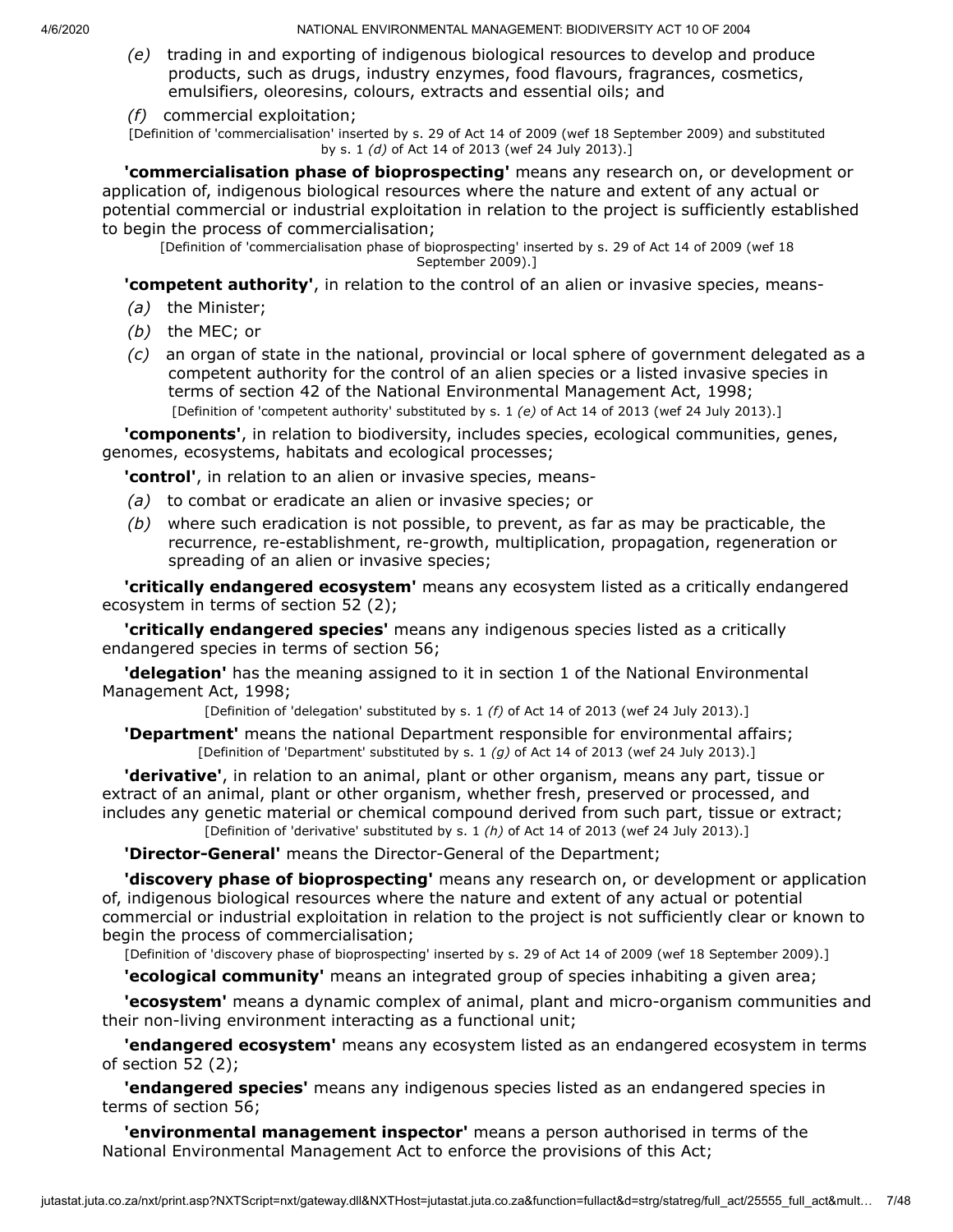**'export'**, in relation to the Republic, means to take out or transfer, or attempt to take out or transfer, from a place within the Republic to another country or to international waters;

# **'***Gazette***'**, when used-

- *(a)* in relation to the Minister, means the *Government Gazette*; or
- *(b)* in relation to the MEC for Environmental Affairs of a province, means the *Provincial Gazette* of that province;

**'genetic material'** means any material of animal, plant, microbial or other biological origin containing functional units of heredity;

# **'genetic resource'** includes-

- *(a)* any genetic material; or
- *(b)* the genetic potential, characteristics or information of any species;

[Para. *(b)* substituted by s. 1 *(i)* of Act 14 of 2013 (wef 24 July 2013).]

**'habitat'** means a place where a species or ecological community naturally occurs;

**'import'**, in relation to the Republic-

- *(a)* means to land on, bring into or introduce into the Republic, or attempt to land on, bring into or introduce into the Republic; and
- *(b)* includes to bring into the Republic for re-export to a place outside the Republic;

# **'indigenous biological resource'**-

- *(a)* when used in relation to bioprospecting, means any indigenous biological resource as defined in section 80 (2); or
- *(b)* when used in relation to any other matter, means any resource consisting of-
	- (i) any living or dead animal, plant or other organism of an indigenous species;
	- (ii) any derivative of such animal, plant or other organism; or
	- (iii) any genetic material of such animal, plant or other organism;

**'indigenous species'** means a species that occurs, or has historically occurred, naturally in a free state in nature within the borders of the Republic, but excludes a species that has been introduced in the Republic as a result of human activity;

**'Institute'** means the South African National Biodiversity Institute established in terms of section 10;

**'introduction'**, in relation to a species, means the introduction by humans, whether deliberately or accidentally, of a species to a place outside the natural range or natural dispersal potential of that species;

**'introduction from the sea'**, in relation to a specimen of any species, means the transportation into the Republic of a specimen taken from a marine environment not under the jurisdiction of any state;

**'invasive species'** means any species whose establishment and spread outside of its natural distribution range-

- *(a)* threaten ecosystems, habitats or other species or have demonstrable potential to threaten ecosystems, habitats or other species; and
- *(b)* may result in economic or environmental harm or harm to human health;

**'issuing authority'**, in relation to a permit or registration regulating a matter mentioned in section 87, means-

- *(a)* the Minister as contemplated in section 87A (1) or (3);
- *(b)* the MEC as contemplated in section 87A (2) or (3); or
- *(c)* an organ of state in the national, provincial or local sphere of government delegated in terms of section 42 of the National Environmental Management Act, 1998 or assigned in terms of section 41 of the National Environmental Management Act, 1998 as an issuing authority for a permit or registration of the kind in question;

[Definition of 'issuing authority' substituted by s. 1 *(j)* of Act 14 of 2013 (wef 24 July 2013).]

**'listed ecosystem'** means any ecosystem listed in terms of section 52 (1);

**'listed invasive species'** means any invasive species listed in terms of section 70 (1);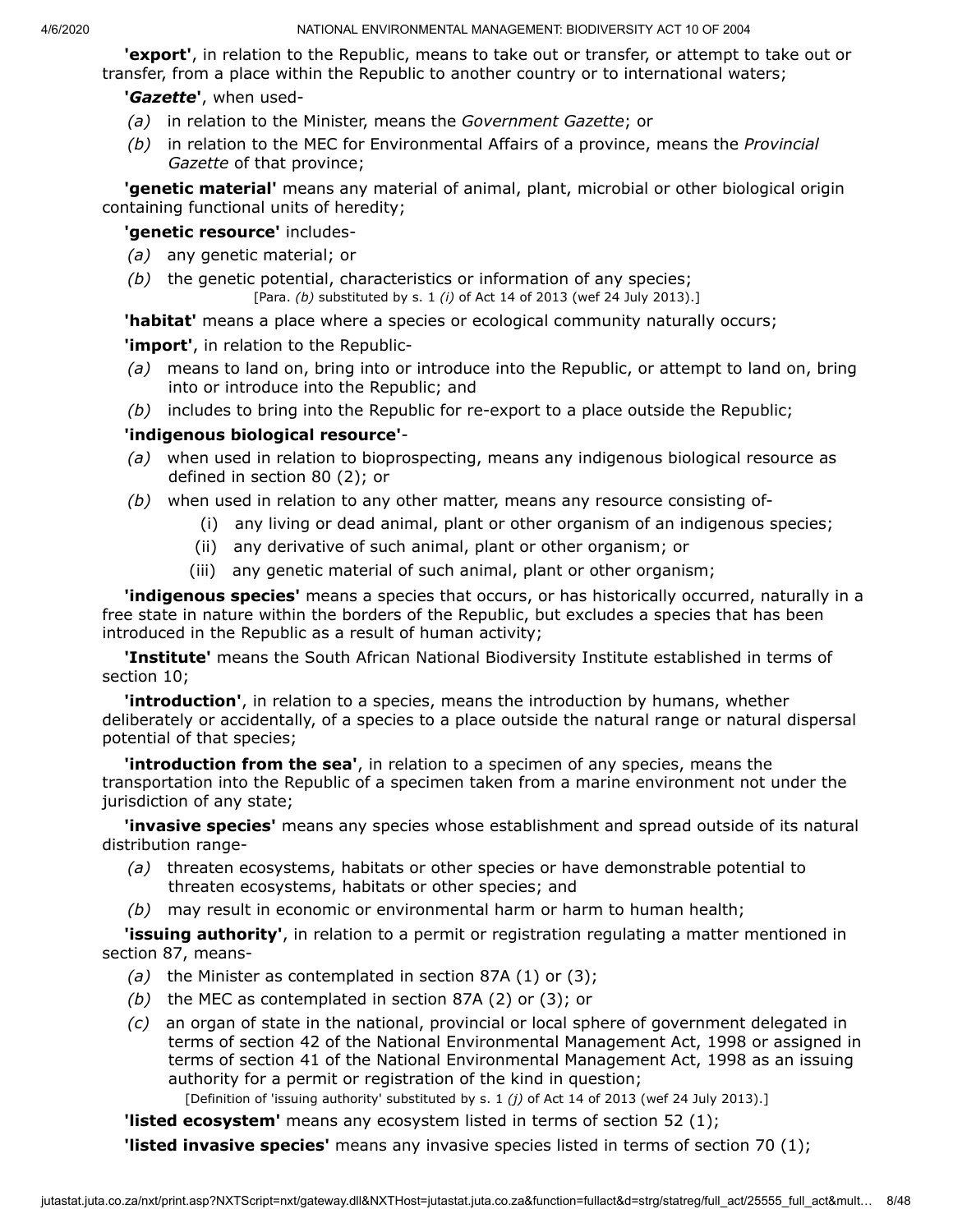**'listed threatened or protected species'** means any species listed in terms of section 56  $(1);$ 

**'local community'** means any community of people living or having rights or interests in a distinct geographical area;

**'management authority'**, in relation to a protected area, means an authority to whom the management of a protected area has been assigned;

**'MEC for Environmental Affairs'** means a member of the Executive Council of a province who is responsible for the conservation of biodiversity in the province;

**'migratory species'** means the entire population or any geographically separate part of the population of any species or lower taxon of wild animals, a significant proportion of whose members cyclically and predictably cross one or more national jurisdictional boundaries;

**'Minister'**<sup>[2](#page-10-0)</sup> means the Cabinet member responsible for national environmental management;

**'municipality'** means a municipality established in terms of the Local Government: Municipal Structures Act, 1998 (Act 117 of 1998);

**'national botanical garden'** means land declared or regarded as having been declared as a national botanical garden in terms of section 33, and includes any land declared in terms of section 33 as part of an existing botanical garden;

**'National Environmental Management Act'** means the National Environmental Management Act, 1998 (Act 107 of 1998);

**'national environmental management principles'** means the principles referred to in section 7;

**'non-detriment findings'** means the determination of the non-detrimental impact of an action on the survival of a species in the wild;

**'organ of state'** has the meaning assigned to it in section 239 of the Constitution;

**'permit'** means a permit issued in terms of Chapter 7;

**'prescribe'** means prescribe by regulation in terms of section 97;

**'protected area'** means a protected area defined in the Protected Areas Act;

**'Protected Areas Act'** means the National Environmental Management: Protected Areas Act, 2003;

**'protected ecosystem'** means any ecosystem listed as a protected ecosystem in terms of section 52 (2);

**'protected species'** means any species listed as a protected species in terms of section 56;

**'Public Finance Management Act'** means the Public Finance Management Act, 1999 (Act 1 of 1999);

**'re-export'**, in relation to a specimen of a listed threatened or protected species, means the export from the Republic of a specimen of a listed threatened or protected species previously imported into the Republic;

#### **'restricted activity'**-

- *(a)* in relation to a specimen of a listed threatened or protected species, means-
	- (i) hunting, catching, capturing or killing any living specimen of a listed threatened or protected species by any means, method or device whatsoever, including searching, pursuing, driving, lying in wait, luring, alluring, discharging a missile or injuring with intent to hunt, catch, capture or kill any such specimen;
	- (ii) gathering, collecting or plucking any specimen of a listed threatened or protected species;
	- (iii) picking parts of, or cutting, chopping off, uprooting, damaging or destroying, any specimen of a listed threatened or protected species;
	- (iv) importing into the Republic, including introducing from the sea, any specimen of a listed threatened or protected species;
	- (v) exporting from the Republic, including re-exporting from the Republic, any specimen of a listed threatened or protected species;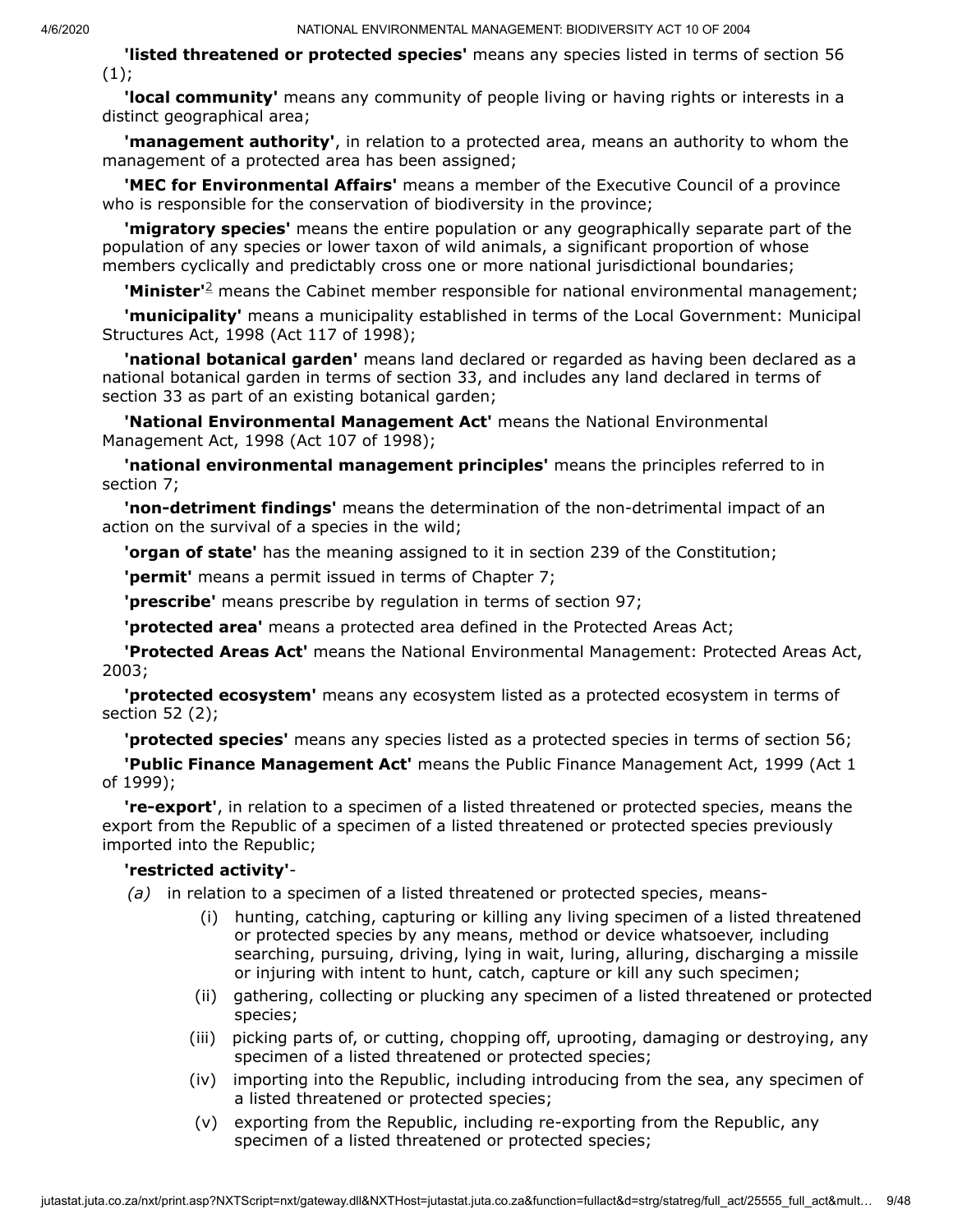- (vi) having in possession or exercising physical control over any specimen of a listed threatened or protected species;
- (vii) growing, breeding or in any other way propagating any specimen of a listed threatened or protected species, or causing it to multiply;
- (viii) conveying, moving or otherwise translocating any specimen of a listed threatened or protected species;
- (ix) selling or otherwise trading in, buying, receiving, giving, donating or accepting as a gift, or in any way acquiring or disposing of any specimen of a listed threatened or protected species; or
- (x) any other prescribed activity which involves a specimen of a listed threatened or protected species; and
- *(b)* in relation to a specimen of an alien species or listed invasive species, means-
	- (i) importing into the Republic, including introducing from the sea, any specimen of an alien or listed invasive species;
	- (ii) having in possession or exercising physical control over any specimen of an alien or listed invasive species;
	- (iii) growing, breeding or in any other way propagating any specimen of an alien or listed invasive species, or causing it to multiply;
	- (iv) conveying, moving or otherwise translocating any specimen of an alien or listed invasive species;
	- (v) selling or otherwise trading in, buying, receiving, giving, donating or accepting as a gift, or in any way acquiring or disposing of any specimen of an alien or listed invasive species; or
	- (vi) any other prescribed activity which involves a specimen of an alien or listed invasive species;

**'self-administration'** means the introduction of measures to facilitate compliance with provisions of the Act and standards set by associations or organisations recognised through the system contemplated in terms of section 59 *(f)* of the Act, but excludes measures that relate to the issuance of permits in terms of Chapter 7 or functions of environmental management inspectors;

[Definition of 'self-administration' inserted by s. 1 *(k)* of Act 14 of 2013 (wef 24 July 2013).]

**'species'** means a kind of animal, plant or other organism that does not normally interbreed with individuals of another kind, and includes any sub-species, cultivar, variety, geographic race, strain, hybrid or geographically separate population;

# **'specimen'** means-

- *(a)* any living or dead animal, plant or other organism;
- *(b)* a seed, egg, gamete or propagule or part of an animal, plant or other organism capable of propagation or reproduction or in any way transferring genetic traits;
- *(c)* any derivative of any animal, plant or other organism; or
- *(d)* any goods which-
	- (i) contain a derivative of an animal, plant or other organism; or
	- (ii) from an accompanying document, from the packaging or mark or label, or from any other indications, appear to be or to contain a derivative of an animal, plant or other organism;

# **'stakeholder'** means-

- *(a)* a person, an organ of state or a community contemplated in section 82 (1) *(a)*; or
- *(b)* an indigenous community contemplated in section 82 (1) *(b)*;

**'subordinate legislation'**, in relation to this Act, means-

- *(a)* any regulation made in terms of section 97; or
- *(b)* any notice published in terms of section 9, 33, 34, 40 (1), 42 (2), 43 (3), 46 (2), 52 (1), 53 (1), 55, 56 (1), 57 (2), 58, 66 (1), 67 (1), 68, 70 (1), 72, 86 (1) or 100 (1);

**'sustainable'**, in relation to the use of a biological resource, means the use of such resource in a way and at a rate that-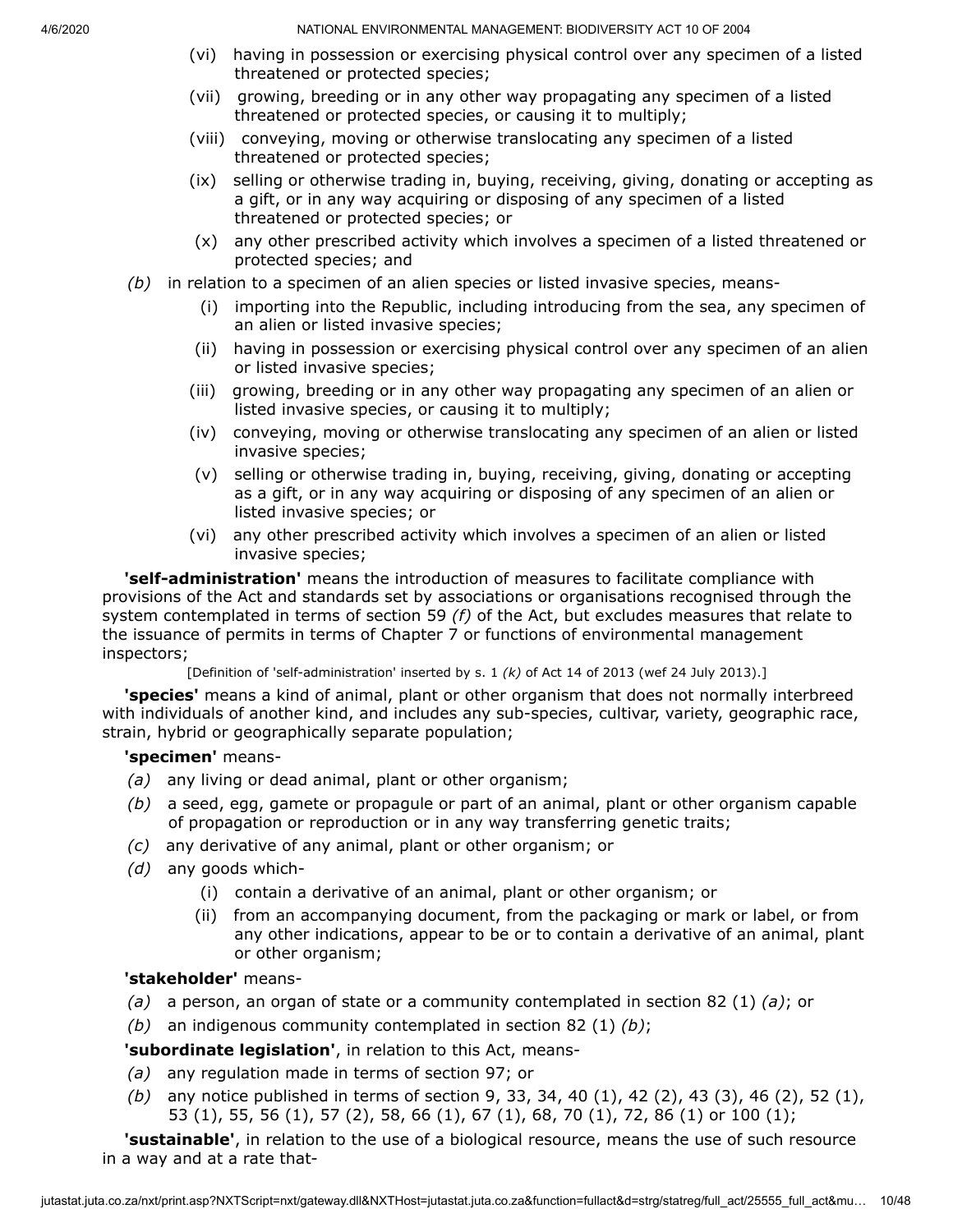- *(a)* would not lead to its long-term decline;
- *(b)* would not disrupt the ecological integrity of the ecosystem in which it occurs; and
- *(c)* would ensure its continued use to meet the needs and aspirations of present and future generations of people;

**'this Act'** includes any subordinate legislation issued in terms of a provision of this Act;

**'threatening process'** means a process which threatens, or may threaten-

- *(a)* the survival, abundance or evolutionary development of an indigenous species or ecological community; or
- *(b)* the ecological integrity of an ecosystem,

and includes any process identified in terms of section 53 as a threatening process;

**'vulnerable ecosystem'** means any ecosystem listed as a vulnerable ecosystem in terms of section 52 (2);

**'vulnerable species'** means any indigenous species listed as a vulnerable species in terms of section 56.

<span id="page-10-0"></span>(2) In this Act, words or expressions derived from words or expressions defined in subsection (1) have corresponding meanings unless the context indicates that another meaning is intended.

2 Administration, powers and functions transferred to the Minister of Water and Environmental Affairs (Proc 44 in *GG* 32367 of 1 July 2009), to the Minister of Environmental Affairs (Proc 47 in *GG* 37839 of 15 July 2014) and to the Minister of Environment, Forestry and Fisheries (Proc 48 in *GG* 42601 of 30 July 2019)

# **2 Objectives of Act**

The objectives of this Act are-

- *(a)* within the framework of the National Environmental Management Act, to provide for-
	- (i) the management and conservation of biological diversity within the Republic and of the components of such biological diversity;
	- (iA) the need to protect the ecosystem as a whole, including species which are not targeted for exploitation;

[Sub-para. (iA) inserted by s. 2 of Act 14 of 2013 (wef 24 July 2013).]

- (ii) the use of indigenous biological resources in a sustainable manner; and
- (iii) the fair and equitable sharing among stakeholders of benefits arising from bioprospecting involving indigenous biological resources;
- *(b)* to give effect to ratified international agreements relating to biodiversity which are binding on the Republic;
- *(c)* to provide for co-operative governance in biodiversity management and conservation; and
- *(d)* to provide for a South African National Biodiversity Institute to assist in achieving the objectives of this Act.

### **3 State's trusteeship of biological diversity**

In fulfilling the rights contained in section 24 of the Constitution, the state through its organs that implement legislation applicable to biodiversity, must-

- *(a)* manage, conserve and sustain South Africa's biodiversity and its components and genetic resources; and
- *(b)* implement this Act to achieve the progressive realisation of those rights.

# **4 Application of Act**

(1) This Act applies-

- *(a)* in the Republic, including-
	- (i) its territorial waters, exclusive economic zone and continental shelf described in the Maritime Zones Act, 1994 (Act 15 of 1994); and
	- (ii) the Prince Edward Islands referred to in the Prince Edward Islands Act, 1948 (Act 43 of 1948); and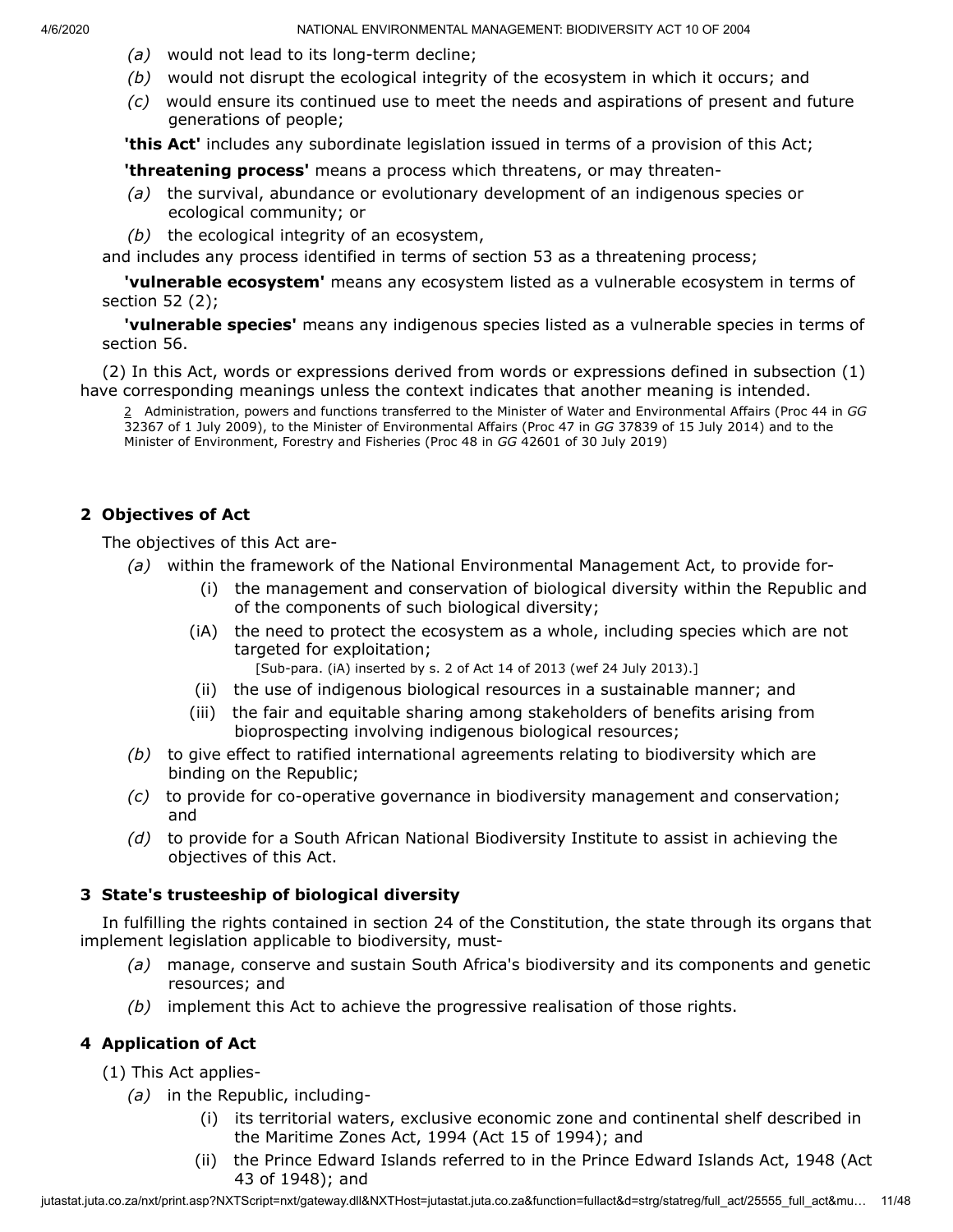- *(b)* to human activity affecting South Africa's biological diversity and its components.
- (2) This Act binds all organs of state-
	- *(a)* in the national and local spheres of government; and
	- *(b)* in the provincial sphere of government, subject to section 146 of the Constitution.

# **5 Application of international agreements**

This Act gives effect to ratified international agreements affecting biodiversity to which South Africa is a party, and which bind the Republic.

# **6 Application of other biodiversity legislation**

(1) This Act must be read with any applicable provisions of the National Environmental Management Act.

(2) Chapter 4 of the National Environmental Management Act applies to the resolution of conflicts arising from the implementation of this Act.

# **7 National environmental management principles**

The application of this Act must be guided by the national environmental management principles set out in section 2 of the National Environmental Management Act.

# **8 Conflicts with other legislation**

(1) In the event of any conflict between a section of this Act and-

- *(a)* other national legislation in force immediately prior to the date of commencement of this Act, the section of this Act prevails if the conflict specifically concerns the management of biodiversity or indigenous biological resources;
- *(b)* provincial legislation, the conflict must be resolved in terms of section 146 of the Constitution; and
- *(c)* a municipal by-law, the section of this Act prevails.
- (2) In the event of any conflict between subordinate legislation issued in terms of this Act and-
	- *(a)* an Act of Parliament, the Act of Parliament prevails;
	- *(b)* provincial legislation, the conflict must be resolved in terms of section 146 of the Constitution; and
	- *(c)* a municipal by-law, the subordinate legislation issued in terms of this Act prevails.

(3) For the proper application of subsection (2) *(b)* the Minister must, in terms of section 146 (6) of the Constitution, submit all subordinate legislation issued in terms of this Act which affects provinces to the National Council of Provinces for approval.

# **9 Norms and standards**

(1) The Minister may, by notice in the *Gazette*-

- *(a)* issue norms and standards for the achievement of any of the objectives of this Act, including for the-
	- (i) management and conservation of South Africa's biological diversity and its components;
	- (ii) restriction of activities which impact on biodiversity and its components;
- *(b)* set indicators to measure compliance with those norms and standards; and
- *(c)* amend any notice issued in terms of paragraph *(a)* or *(b)*.

(2) *(a)* Before publishing a notice in terms of subsection (1), the Minister must follow a consultative process in accordance with sections 99 and 100.

*(b)* A consultative process referred to in paragraph *(a)* need not apply to a non-substantial change to the notice.

(3) Norms and standards may apply-

*(a)* nationwide;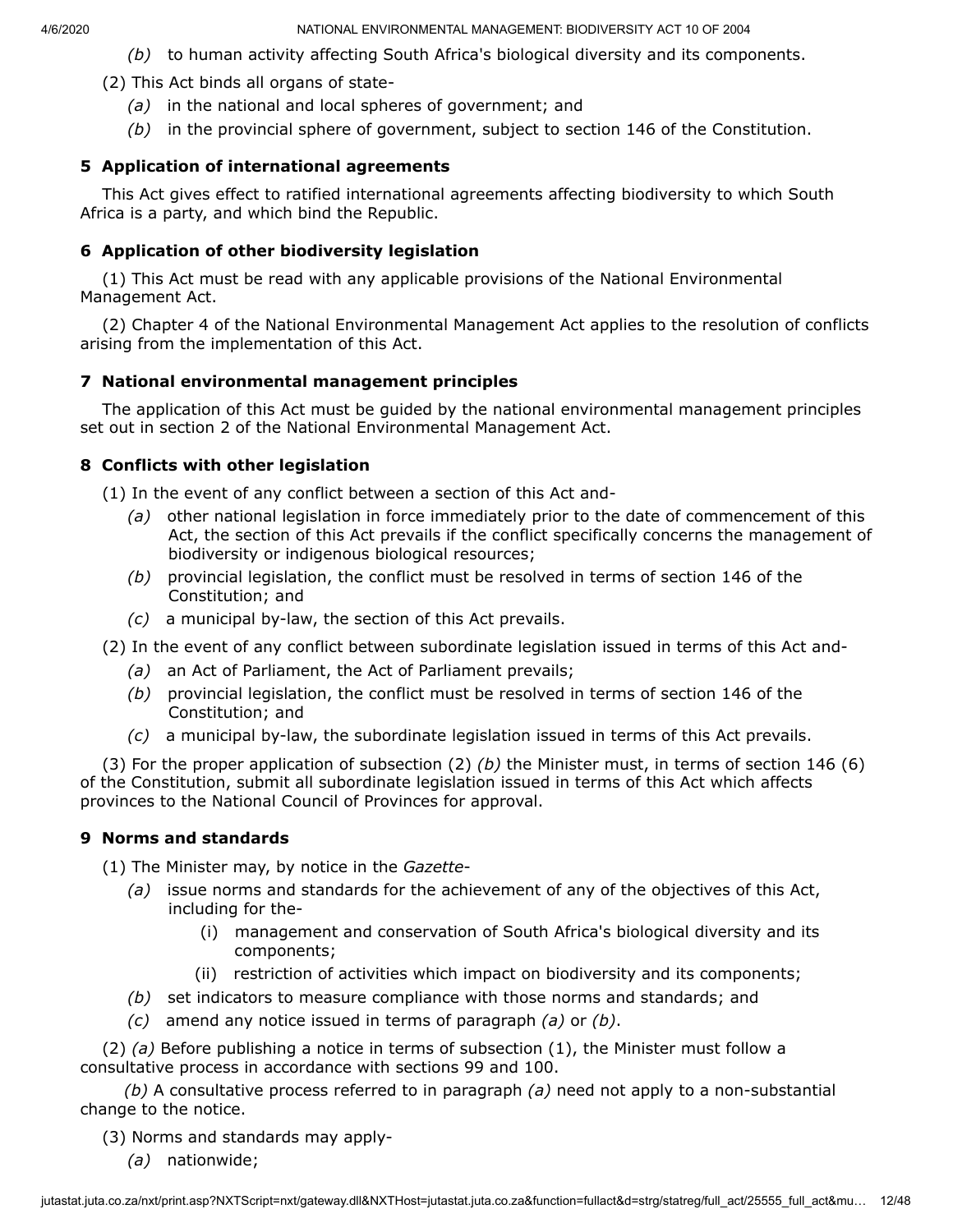- *(b)* in a specific area only; or
- *(c)* to a specific category of biodiversity only.
- (4) Different norms and standards may be issued for-
	- *(a)* different areas; or
	- *(b)* different categories of biodiversity.

# **CHAPTER 2 SOUTH AFRICAN NATIONAL BIODIVERSITY INSTITUTE (ss 10-36A)**

### *Part 1 Establishment, powers and duties of Institute (ss 10-12)*

#### **10 Establishment**

- (1) The South African National Biodiversity Institute is established by this Act.
- (2) The Institute is a juristic person.

### **11 Functions**

- (1) The Institute-
	- *(a)* must monitor and report regularly to the Minister on-
		- (i) the status of the Republic's biodiversity;
		- (ii) the conservation status of all listed threatened or protected species and listed ecosystems; and
		- (iii) the status of all listed invasive species;
	- *(b)* must monitor and report regularly to the Minister on the environmental impacts of all categories of genetically modified organism, post commercial release, based on research that identifies and evaluates risk;
		- [Para. *(b)* substituted by s. 30 of Act 14 of 2009 (wef 18 September 2009).]
	- *(c)* may act as an advisory and consultative body on matters relating to biodiversity to organs of state and other biodiversity stakeholders;
	- *(d)* must coordinate and promote the taxonomy of South Africa's biodiversity;
	- *(e)* must manage, control and maintain all national botanical gardens;
	- *(f)* may establish, manage, control and maintain-
		- (i) herbaria; and
		- (ii) collections of dead animals that may exist;
	- *(g)* must establish facilities for horticulture display, environmental education, visitor amenities and research;
	- *(h)* must establish, maintain, protect and preserve collections of plants in national botanical gardens and in herbaria;
	- *(i)* may establish, maintain, protect and preserve collections of animals and micro-organisms in appropriate enclosures;
	- *(j)* must collect, generate, process, coordinate and disseminate information about biodiversity and the sustainable use of indigenous biological resources, and establish and maintain databases in this regard;
	- *(k)* may allow, regulate or prohibit access by the public to national botanical gardens, herbaria and other places under the control of the Institute, and supply plants, information, meals or refreshments or render other services to visitors;
	- *(l)* may undertake and promote research on indigenous biodiversity and the sustainable use of indigenous biological resources;
	- *(m)* may coordinate and implement programmes for-
		- (i) the rehabilitation of ecosystems; and
		- (ii) the prevention, control or eradication of listed invasive species;
	- *(n)* may coordinate programmes to involve civil society in-
		- (i) the conservation and sustainable use of indigenous biological resources; and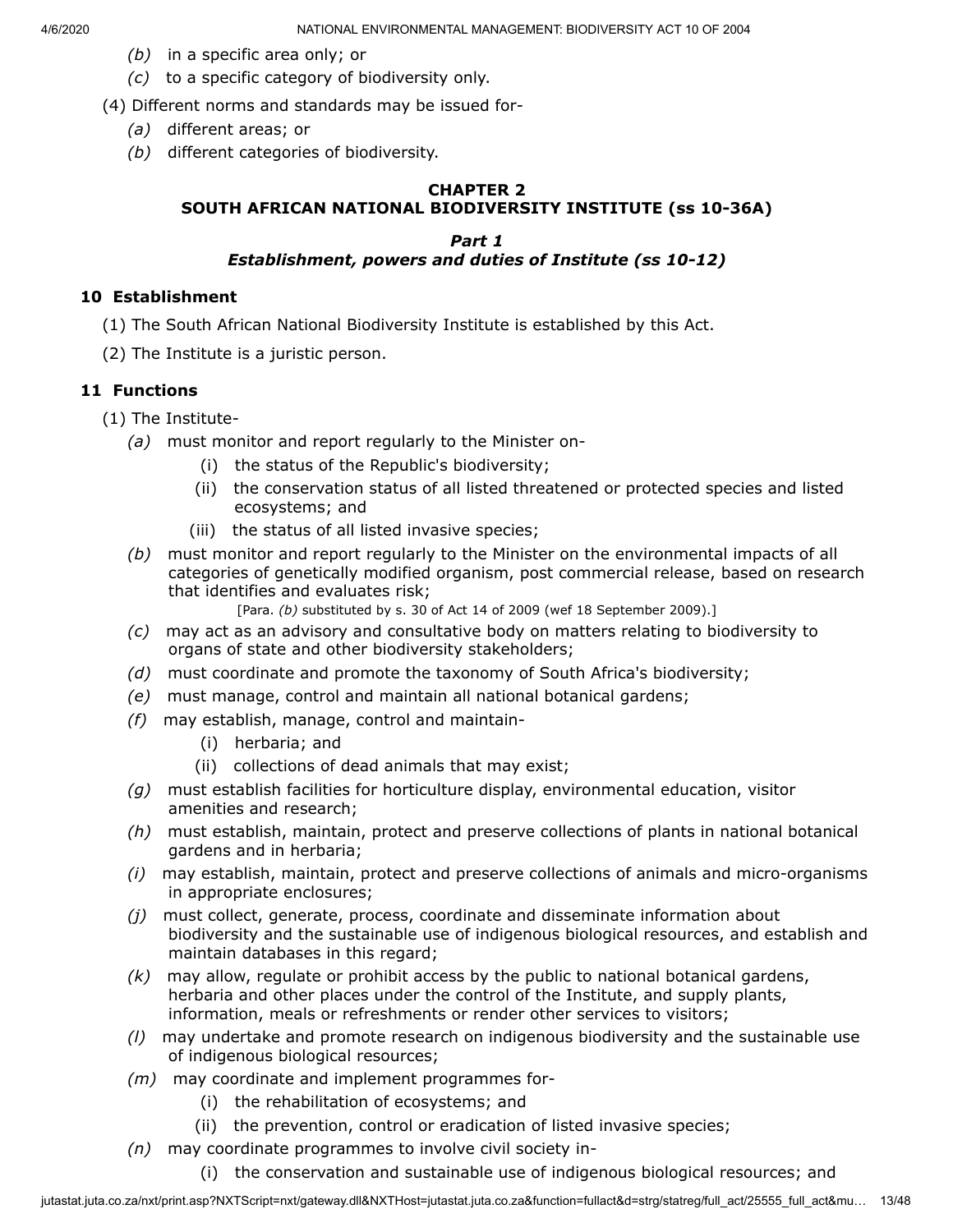- (ii) the rehabilitation of ecosystems;
- *(o)* on the Minister's request, must assist him or her in the performance of duties and the exercise of powers assigned to the Minister in terms of this Act;
- *(p)* on the Minister's request, must advise him or her on any matter regulated in terms of this Act, including-
	- (i) the implementation of this Act and any international agreements affecting biodiversity which are binding on the Republic;
	- (ii) the identification of bioregions and the contents of any bioregional plans;
	- (iii) other aspects of biodiversity planning;
	- (iv) the management and conservation of biological diversity; and
	- (v) the sustainable use of indigenous biological resources;
- *(q)* on the Minister's request, must advise him or her on the declaration and management of, and development in, national protected areas; and
- *(r)* must perform any other duties-
	- (i) assigned to it in terms of this Act; or
	- (ii) as may be prescribed.

(2) When the Institute in terms of subsection (1) gives advice on a scientific matter, it may consult any appropriate organ of state or other institution which has expertise in that matter.

# **12 General powers**

The Institute may for the purpose of performing its duties-

- *(a)* appoint its own staff, subject to section 29;
- *(b)* obtain, by agreement, the services of any person, including any organ of state, for the performance of any specific act, task or assignment;
- *(c)* acquire or dispose of any right in or to movable or immovable property, or hire or let any property;
- *(d)* open and operate its own bank accounts;
- *(e)* establish a company which has as its object the production and supply of goods or the rendering of services on behalf of the Institute, subject to the Public Finance Management Act;
- *(f)* invest any of its money, subject to section 32;
- *(g)* borrow money, subject to section 66 of the Public Finance Management Act;
- *(h)* charge fees-
	- (i) for access to national botanical gardens, herbaria and other places under its control;
	- (ii) for any work performed or services rendered by it, except for any such work performed or services rendered in terms of section 11 (1) *(m)*, *(n)* or *(o)*; or
	- (iii) for access to the results of, or to other information in connection with, any research performed by it;
- *(i)* collect royalties resulting from any discoveries, inventions or computer programmes;
- *(j)* insure itself against-
	- (i) any loss, damage or risk; or
	- (ii) any liability it may incur in the application of this Act;
- *(k)* perform legal acts, including acts in association with, or on behalf of, any other person or organ of state; and
- *(l)* institute or defend any legal action.

# *Part 2 Governing board, composition and membership (ss 13-22)*

# **13 Composition**

(1) The Institute is governed by a Board consisting of-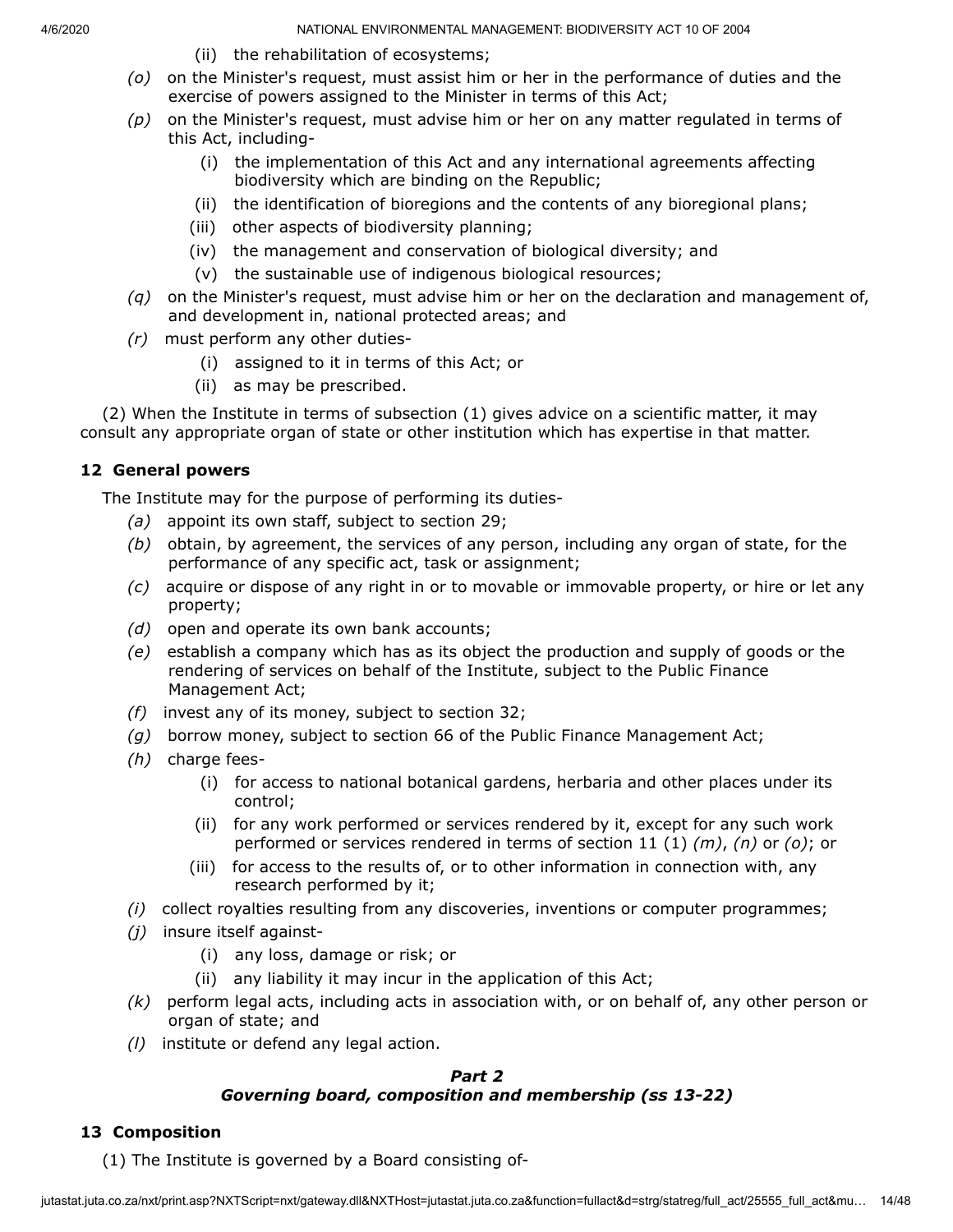- *(a)* not fewer than seven and not more than nine members appointed in terms of section 15;
- *(b)* the Director-General or an official of the Department designated by the Director-General; and
- *(c)* the Chief Executive Officer of the Institute.
- (2) The Minister-
	- *(a)* must determine the number of members to be appointed in terms of subsection (1) *(a)*; and
	- *(b)* may alter the number determined in terms of paragraph *(a)*, but a reduction in the number may be effected only when a vacancy in the Board occurs.

(3) The Board takes all decisions in the performance of the duties and exercise of powers of the Institute, except-

- *(a)* those decisions taken in consequence of a delegation in terms of section 27; or
- *(b)* where the Public Finance Management Act provides otherwise.

# **14 Qualifications**

(1) A member of the Board must-

- *(a)* be a fit and proper person to hold office as a member; and
- *(b)* have appropriate qualifications and experience in the field of biodiversity.
- (2) The following persons are disqualified from becoming or remaining a member of the Board:
	- *(a)* A person holding office as a member of Parliament, a provincial legislature or a municipal council; or
	- *(b)* a person who has been removed from office in terms of section 21.

# **15 Appointment procedure**

(1) Whenever it is necessary to appoint members of the Board referred to in section 13 (1) *(a)*, the Minister must-

- *(a)* through advertisements in the media circulating nationally and in each of the provinces, invite nominations for appointment as such a member; and
- *(b)* compile a list of the names of persons nominated, setting out the prescribed particulars of each individual nominee.

(2) Any nomination made pursuant to an advertisement in terms of subsection (1) *(a)* must be supported by-

- *(a)* the personal details of the nominee;
- *(b)* nominee's qualifications or experience; and
- *(c)* any other information that may be prescribed.

(3) The Minister must, subject to subsection (4), appoint-

- *(a)* the required number of persons from the list compiled in terms of subsection (1) *(b)*; and
- *(b)* if such list is inadequate, any suitable person.

(4) When making appointments the Minister must-

- *(a)* consult the MECs for Environmental Affairs; and
- *(b)* have regard to the need for appointing persons to promote representivity.

(5) Appointments must be made in such a way that the Board is composed of persons covering a broad range of appropriate expertise in the field of biodiversity.

# **16 Chairperson**

(1) Whenever necessary the Minister must appoint a member of the Board as the Chairperson of the Board.

(2) The Chairperson is appointed for a period which is determined by the Minister which may, in the case of a member referred to in section 13 (1) *(a)*, not extend beyond the period of his or her term as a member.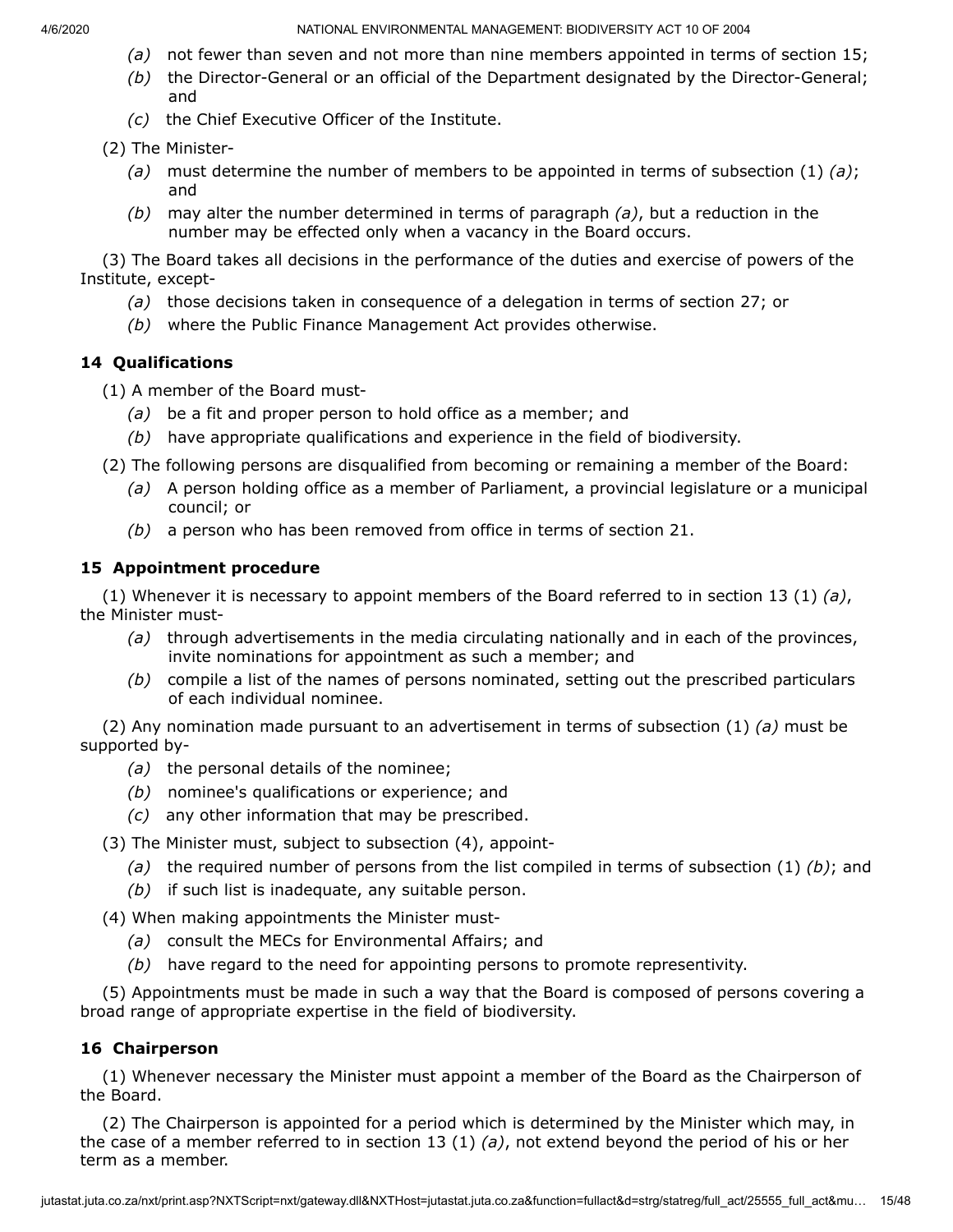- (3) The Minister may appoint a member of the Board as acting chairperson of the Board if-
	- *(a)* the Chairperson is absent for a substantial period; or
	- *(b)* the appointment of a Chairperson is pending.

# **17 Term of office**

Members of the Board referred to in section 13 (1) *(a)*-

- *(a)* are appointed for a period of three years or, if section 22 (2) applies, for a term determined in terms of that section;
- *(b)* on completion of that term, are eligible for reappointment for one additional term of three years; and
- *(c)* may have their appointment in terms of paragraph *(a)* or *(b)* extended by the Minister for a specific period not exceeding one year.

# **18 Conditions of appointment**

(1) The Minister must determine the conditions of employment of members of the Board referred to in section 13 (1) *(a)*.

(2) *(a)* The Minister may, with the concurrence of the Minister of Finance, determine the terms and conditions of employment of members of the Board who are not in the employment of the Government.

*(b)* Their remuneration and allowances are paid by the Institute.

(3) *(a)* Members who are in the employ of the Government are not entitled to remuneration and allowances, but must be compensated for out of pocket expenses by the Institute.

*(b)* Such members are appointed on a part-time basis.

# **19 Conduct of members**

(1) A member of the Board-

- *(a)* must perform the duties of office in good faith and without favour or prejudice;
- *(b)* must disclose to the Board any personal or private business interest that that member, or any spouse, partner or close family member of that Board member, may have in any matter before the Board, and must withdraw from the proceedings of the Board when that matter is considered, unless the Board decides that the interest of that Board member in the matter is trivial or irrelevant;
- *(c)* may not use the position, privileges or knowledge of a member for private gain or to improperly benefit another person; and
- *(d)* may not act in any other way that compromises the credibility, impartiality, independence or integrity of the Institute.

(2) A member of the Board who contravenes or fails to comply with subsection (1) is guilty of misconduct.

# **20 Termination of membership**

(1) A member of the Board referred to in section 13 (1) *(a)* ceases to be a member when that person-

- *(a)* is no longer eligible in terms of section 14 to be a member;
- *(b)* resigns; or
- *(c)* is removed from office in terms of section 21.

(2) A member may resign only by giving at least three months' written notice to the Minister, but the Minister may accept a shorter period in a specific case.

# **21 Removal from office**

(1) The Minister may remove a member of the Board referred to in section 13 (1) *(a)* from office, but only on the ground of-

*(a)* misconduct, incapacity or incompetence;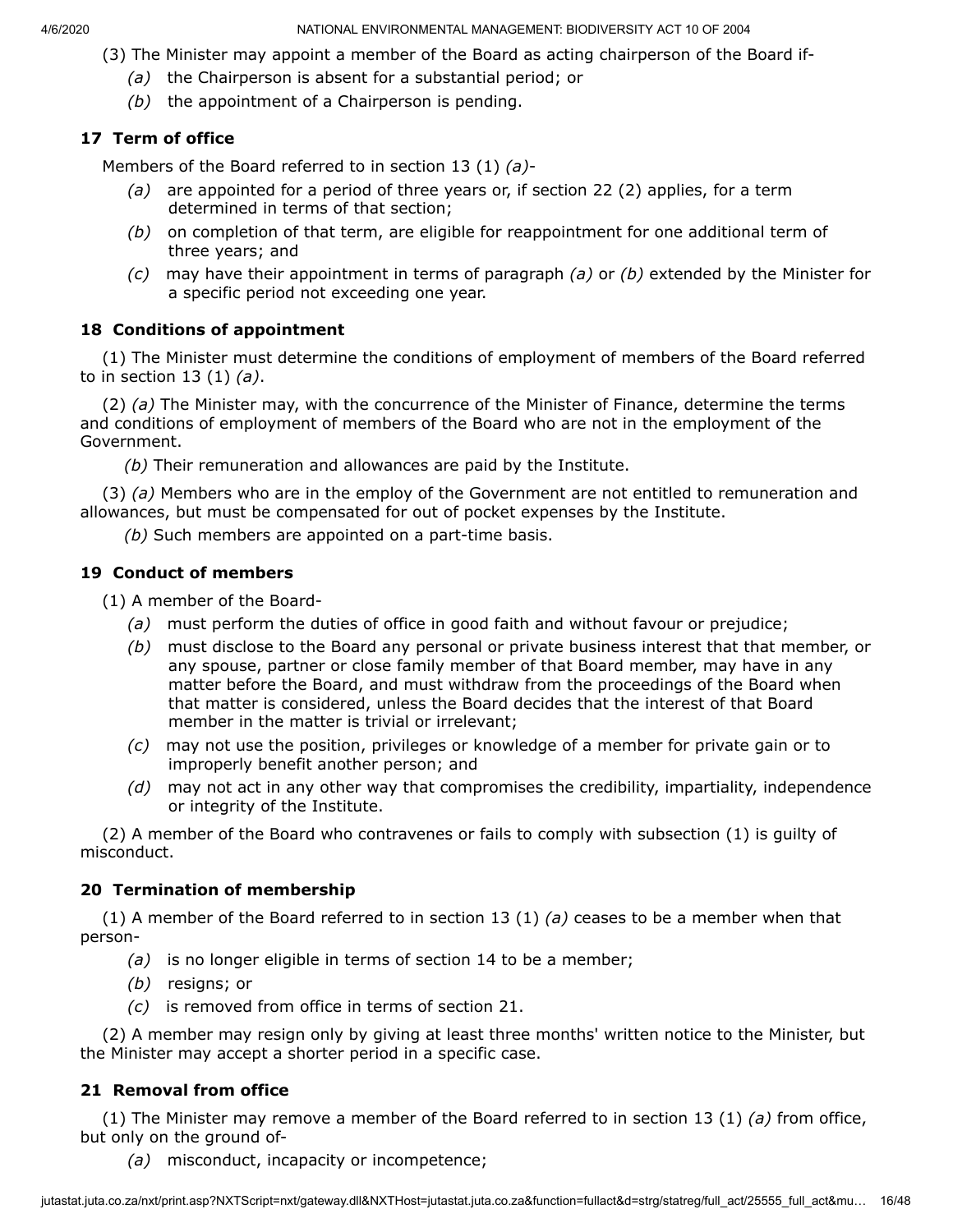- *(b)* absence from three consecutive meetings of the Board without the prior permission of the Board except on good cause shown;
- *(c)* insolvency; or
- *(d)* conviction of a criminal offence without the option of a fine.

(2) A member of the Board may be removed from office on the ground of misconduct or incompetence only after a finding to that effect has been made by a board of inquiry appointed by the Minister.

(3) The Minister may suspend a member under investigation in terms of this section.

# **22 Filling of vacancies**

(1) A vacancy in the Board is filled-

- *(a)* in the case of a vacating Chairperson, by appointing another member in terms of section 16 (1) as the Chairperson; and
- *(b)* in the case of a vacating member referred to in section 13 (1) *(a)*, by following the procedure set out in section 15.

(2) A person appointed to fill a vacancy holds office for the remaining portion of the term of the vacating Chairperson or member.

#### *Part 3 Operating procedures of Board (ss 23-27)*

### **23 Meetings**

(1) The Chairperson of the Board decides when and where the Board meets, but a majority of the members may request the Chairperson in writing to convene a Board meeting at a time and place set out in the request.

(2) The Chairperson presides at meetings of the Board, but if the Chairperson is absent from a meeting, the members present must elect another member to preside at the meeting.

### **24 Procedures**

(1) The Board may determine its own procedures subject to the provisions of this Act.

(2) The Board must keep records of its proceedings and of decisions taken.

# **25 Quorum and decisions**

(1) A majority of the members of the Board serving at any relevant time constitutes a quorum for a meeting of the Board.

(2) A matter before the Board is decided by the votes of a majority of the members present at the meeting.

(3) If on any matter before the Board there is an equality of votes, the member presiding at the meeting must exercise a casting vote in addition to that person's vote as a member.

# **26 Committees**

(1) The Board may establish one or more committees to assist it in the performance of its duties or the exercise of its powers.

(2) When appointing members to a committee, the Board is not restricted to members of the Board.

(3) The Board-

- *(a)* must determine the duties of a committee;
- *(b)* must appoint a chairperson and other members of the committee;
- *(c)* may remove a member of a committee from office at any time, taking into account the provisions of the Promotion of Administrative Justice Act, 2000 (Act 3 of 2000); and
- *(d)* must determine a working procedure of a committee.

(4) The Board may dissolve a committee at any time.

jutastat.juta.co.za/nxt/print.asp?NXTScript=nxt/gateway.dll&NXTHost=jutastat.juta.co.za&function=fullact&d=strg/statreg/full\_act/25555\_full\_act&mu... 17/48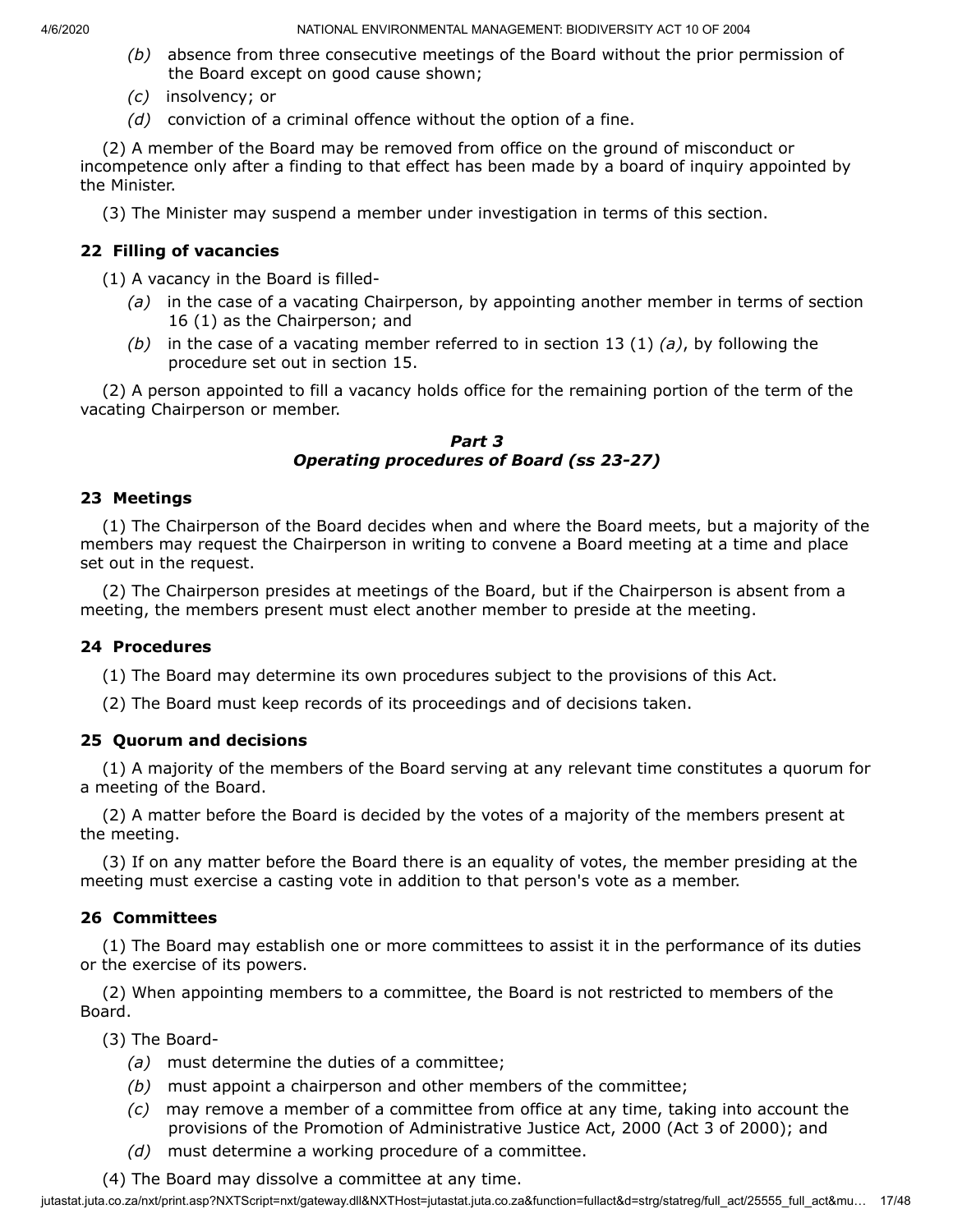(5) *(a)* Section 18 read with the necessary change as the context may require, applies to the terms and conditions of employment of committee members.

*(b)* A staff member of the Institute appointed to a committee serves on the committee subject to the terms and conditions of that person's employment.

# **27 Delegation of powers and duties**

(1) When necessary for the proper performance of its duties, the Board may, subject to subsection (2), delegate any of its powers or duties to-

- *(a)* a member of the Board;
- *(b)* a committee referred to in section 26; or
- *(c)* a staff member of the Institute.

(2) The following powers and duties may not be delegated by the Board:

- *(a)* The appointment or reappointment of a person as the Chief Executive Officer in terms of section 28 (1) or (2);
- *(b)* the determination of the terms and conditions of service of the Chief Executive Officer in terms of section 28 (3);
- *(c)* the determination of an employment policy in terms of section 29 (1); and
- *(d)* the setting of financial limits in terms of section 29 (2) *(a)* or (3).

(3) A delegation in terms of subsection (1)-

- *(a)* is subject to any limitations, conditions and directions that the Board may impose;
- *(b)* must be in writing;
- *(c)* does not divest the Board of the responsibility concerning the exercise of the delegated power or the performance of the delegated duty; and
- *(d)* does not prevent the exercise of the delegated power or the carrying out of the delegated duty by the Board.

(4) The Board may confirm, vary or revoke any decision taken in consequence of a delegation in terms of this section, subject to any rights that may have accrued to a person as a result of the decision.

# *Part 4 Administration of Institute (ss 28-29)*

### **28 Appointment of Chief Executive Officer**

(1) The Board, acting with the concurrence of the Minister, must appoint a person with appropriate qualifications and experience as the Chief Executive Officer of the Institute.

(2) The Chief Executive Officer-

- *(a)* is appointed for a term not exceeding five years; and
- *(b)* may be reappointed by the Board with the concurrence of the Minister, but only for one additional term not exceeding five years.

(3) The Chief Executive Officer is employed subject to such terms and conditions of employment as the Board may determine in accordance with a policy approved by the Minister with the concurrence of the Cabinet member responsible for finance.

(4) The Chief Executive Officer-

- *(a)* is responsible for the management of the Institute;
- *(b)* must perform such duties and may exercise such powers as the Board may delegate to him or her; and
- *(c)* must report to the Board on aspects of management, the performance of duties and the exercise of powers, at such times or intervals and in such manner, as the Board may determine.

(5) *(a)* The Chairperson of the Board may appoint another employee of the Institute as acting Chief Executive Officer for a period not exceeding six months, whenever-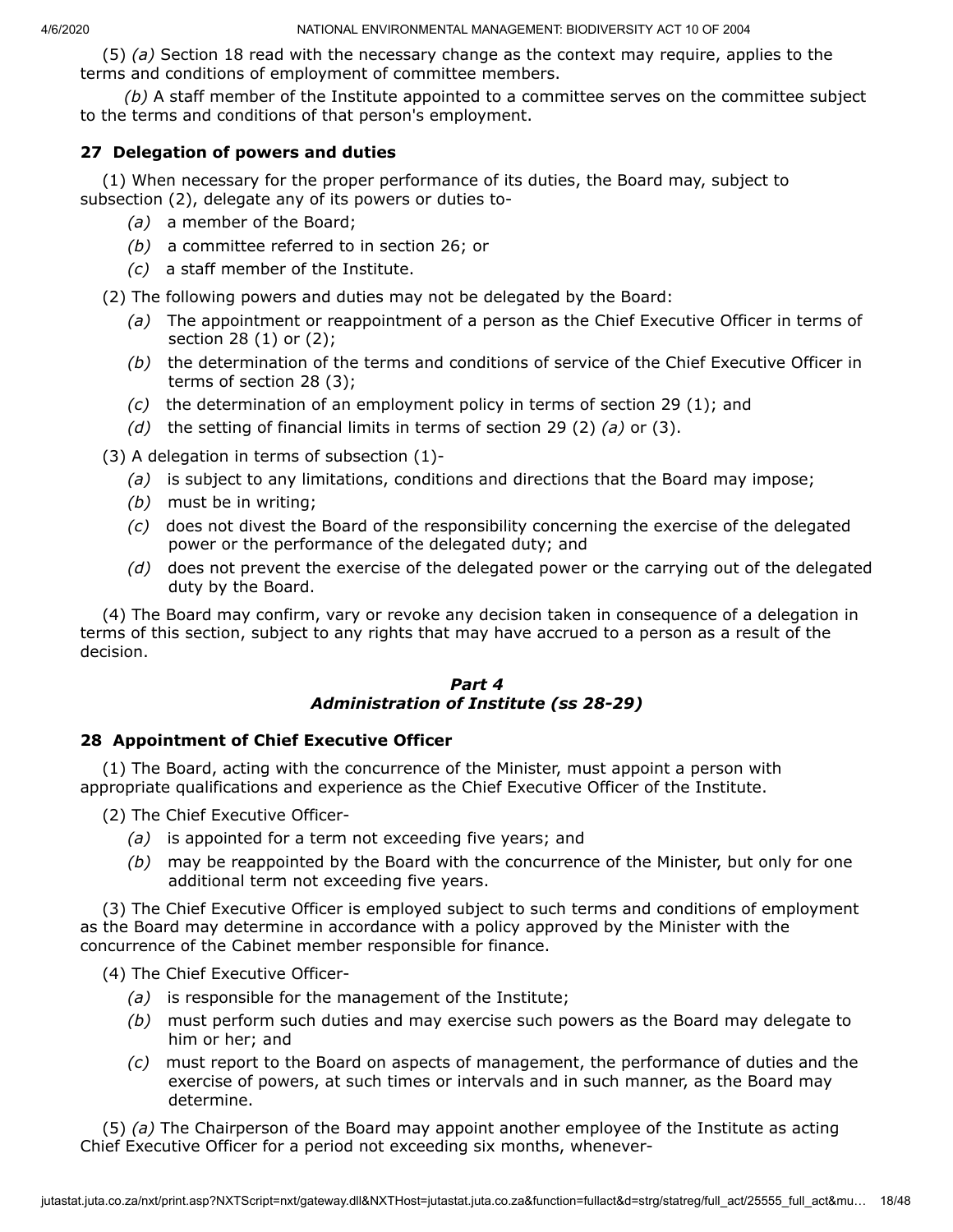- (i) the Chief Executive Officer if for any reason absent or unable to perform his or her duties; or
- (ii) there is a vacancy in the office of the Chief Executive Officer.
- *(b)* Whilst acting as Chief Executive Officer, such employee-
- (i) has the powers and duties of the Chief Executive Officer; and
- (ii) is employed subject to such terms and conditions of employment as the Chairperson may determine in accordance with the policy referred to in subsection (3).

# **29 Employment of staff**

(1) The Board, acting with the concurrence of the Minister, must determine an employment policy for the Institute.

(2) The Chief Executive Officer-

- *(a)* within the financial limits set by the Board, must determine a staff establishment necessary for the work of the Institute; and
- *(b)* may appoint persons in posts on the staff establishment.

(3) An employee of the Institute is employed subject to the terms and conditions of employment determined by the Chief Executive Officer in accordance with the employment policy of, and within the financial limits set by, the Board.

(4) *(a)* A person in the service of another organ of state may be seconded to the Institute by agreement between the Chief Executive Officer and such organ of state.

*(b)* Persons seconded to the Institute perform their duties under the supervision of the Chief Executive Officer.

(5) A person in the service of the Institute may, with the consent of that person, be seconded to another organ of state by agreement between the Chief Executive Officer and such organ of state.

### *Part 5 Financial matters (ss 30-32)*

### **30 Financial accountability**

The Institute is a public entity for the purposes of the Public Finance Management Act, and must comply with the provisions of that Act.

# **31 Funding**

The funds of the Institute consist of-

- *(a)* income derived by it from the performance of its duties and the exercise of its powers;
- *(b)* money appropriated by Parliament;
- *(c)* grants received from organs of state;
- *(d)* voluntary contributions, donations and bequests;
- *(e)* money borrowed in terms of section 12 *(g)*;
- *(f)* income derived from investments referred to in section 32; and
- *(g)* money derived from any other source, subject to the Public Finance Management Act.

### **32 Investments**

The Institute may invest any of its funds not immediately required-

- *(a)* subject to any investment policy that may be prescribed in terms of section 7 (4) of the Public Finance Management Act; and
- *(b)* in such a manner that the Minister may approve.

### *Part 6 National botanical gardens (ss 33-34)*

# **33 Declaration**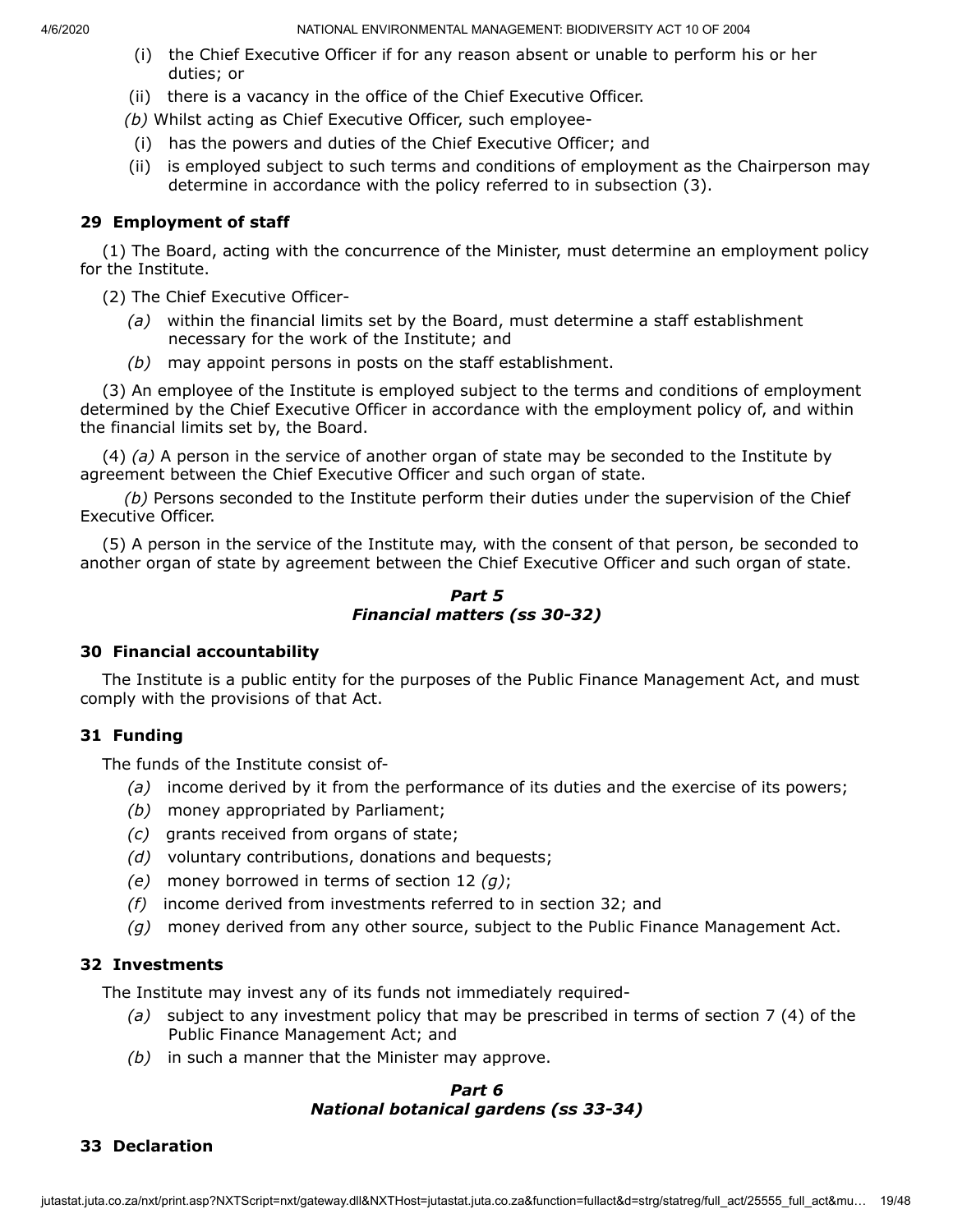(1) The Minister, acting with the approval of the Cabinet member responsible for the administration of the land in question may, by notice in the *Gazette*, declare any state land described in the notice as a-

- *(a)* national botanical garden; or
- *(b)* part of an existing national botanical garden.

(2) The Minister, acting in accordance with an agreement with the owner of the land described in that agreement may, by notice in the *Gazette* declare that land as a-

- *(a)* national botanical garden; or
- *(b)* part of an existing national botanical garden.

(3) A notice in terms of subsection (1) *(a)* or (2) *(a)* must assign a name to the national botanical garden, and Schedule 1 must be amended accordingly.

[Sub-s. (3) substituted by s. 31 *(a)* of Act 14 of 2009 (wef 18 September 2009).]

(4) All notices in terms of sections (1), (2) and (3) must be included in Schedule 1 to this Act, which will contain the name and definition of the land in question, of all proclaimed national botanical gardens.

[Sub-s. (4) substituted by s. 31 *(b)* of Act 14 of 2009 (wef 18 September 2009).]

# **34 Amendment or withdrawal of declarations**

(1) The Minister may, by notice in the *Gazette* amend Schedule 1 in order to-

- *(a)* amend or withdraw a notice referred to in section 33, subject to subsection (2); or
- *(b)* amend the name assigned to a national botanical garden. [Sub-s. (1) amended by s. 32 of Act 14 of 2009 (wef 18 September 2009).]

(2) The declaration of state land as a national botanical garden, or part of an existing national botanical garden, may not be withdrawn and a part of a national botanical garden on state land may not be excluded from it except by resolution of each House of Parliament.

#### *Part 7 General (ss 35-36A)*

### **35 Minister's supervisory powers**

(1) The Minister-

- *(a)* must monitor the exercise and performance by the Institute of its powers and duties;
- *(b)* may set norms and standards for the exercise and performance by the Institute of its powers and duties;
- *(c)* may issue directives to the Institute on policy, planning, strategy and procedural issues to ensure its effective and efficient functioning;
- *(d)* must determine limits on fees charged by the Institute in the exercise and performance of its powers and duties; and
- *(e)* may identify land for new botanical gardens and extensions to existing botanical gardens.

(2) The Institute must exercise its powers and perform its duties subject to any norms and standards, directives and determinations issued by the Minister in terms of subsection (1).

### **36 Absence of functional Board**

In the event of absence of a functional Board, the powers and duties of the Board revert to the Minister who, in such a case, must exercise those powers and perform those duties until the Board is functional again.

### **36A Winding up or dissolution of Institute**

(1) The Institute may not be wound up or dissolved except by or in terms of an Act of Parliament.

(2) Upon its winding-up or dissolution the South African Biodiversity Institute must transfer its remaining assets or the proceeds of those assets, after satisfaction of its liabilities, to the State or to an equivalent Schedule 3A Public Entity which has the same objectives as the South African Biodiversity Institute and which itself is exempt from income tax in terms of section 10 (1) *(c*A*)* of the Income Tax Act, 1962 (Act 58 of 1962).

jutastat.juta.co.za/nxt/print.asp?NXTScript=nxt/gateway.dll&NXTHost=jutastat.juta.co.za&function=fullact&d=strg/statreg/full\_act/25555\_full\_act&mu... 20/48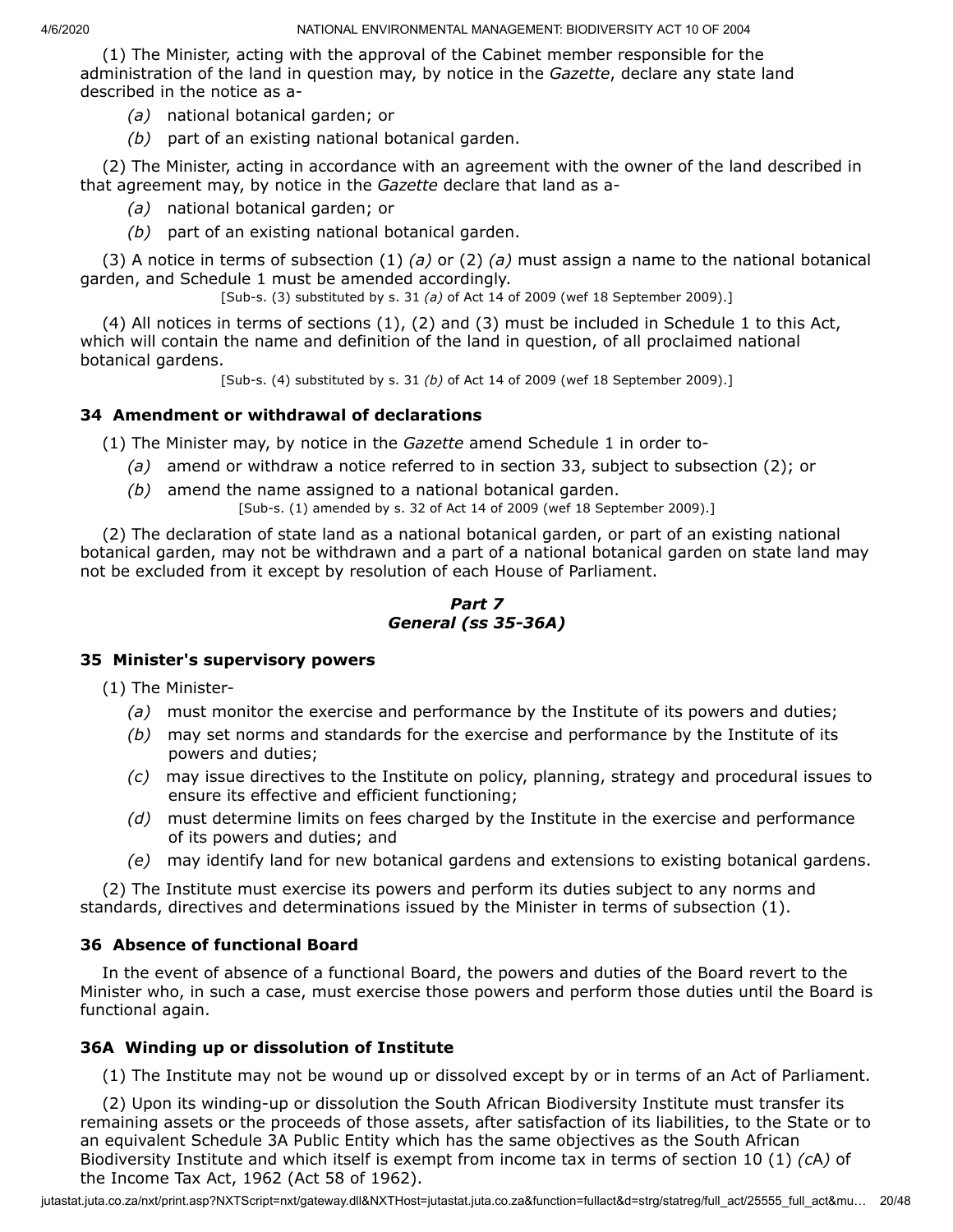[S. 36A inserted by s. 33 of Act 14 of 2009 (wef 18 September 2009).]

#### **CHAPTER 3 BIODIVERSITY PLANNING AND MONITORING (ss 37-50)**

# **37 Purpose of Chapter**

The purpose of this Chapter is to-

- *(a)* provide for integrated and co-ordinated biodiversity planning;
- *(b)* provide for monitoring the conservation status of various components of South Africa's biodiversity; and
- *(c)* promote biodiversity research.

### *Part 1 Biodiversity planning (ss 38-47)*

### **38 National biodiversity framework**

- (1) The Minister-
	- *(a)* must prepare and adopt a national biodiversity framework within three years of the date on which this Act takes effect;
	- *(b)* must monitor implementation of the framework;
	- *(c)* must review the framework at least every five years; and
	- *(d)* may, when necessary, amend the framework.

(2) The Minister must, by notice in the *Gazette*, publish the national biodiversity framework and each amendment of the framework.

# **39 Contents of national biodiversity framework**

(1) The national biodiversity framework must-

- *(a)* provide for an integrated, co-ordinated and uniform approach to biodiversity management by organs of state in all spheres of government, non-governmental organisations, the private sector, local communities, other stakeholders and the public;
- *(b)* be consistent with-
	- (i) this Act;
	- (ii) the national environmental management principles; and
	- (iii) any relevant international agreements binding on the Republic;
- *(c)* identify priority areas for conservation action and the establishment of protected areas; and
- *(d)* reflect regional co-operation on issues concerning biodiversity management in Southern Africa.

(2) The national biodiversity framework may determine norms and standards for provincial and municipal environmental conservation plans.

# **40 Bioregions and bioregional plans**

- (1) The Minister or the MEC for environmental affairs in a province may, by notice in the *Gazette*
	- *(a)* determine a geographic region as a bioregion for the purposes of this Act if that region contains whole or several nested ecosystems and is characterised by its landforms, vegetation cover, human culture and history; and
	- *(b)* publish a plan for the management of biodiversity and the components of biodiversity in such region.

(2) The Minister may determine a region as a bioregion and publish a bioregional plan for that region either-

- *(a)* on own initiative but after consulting the MEC for Environmental Affairs in the relevant province; or
- *(b)* at the request of a province or municipality.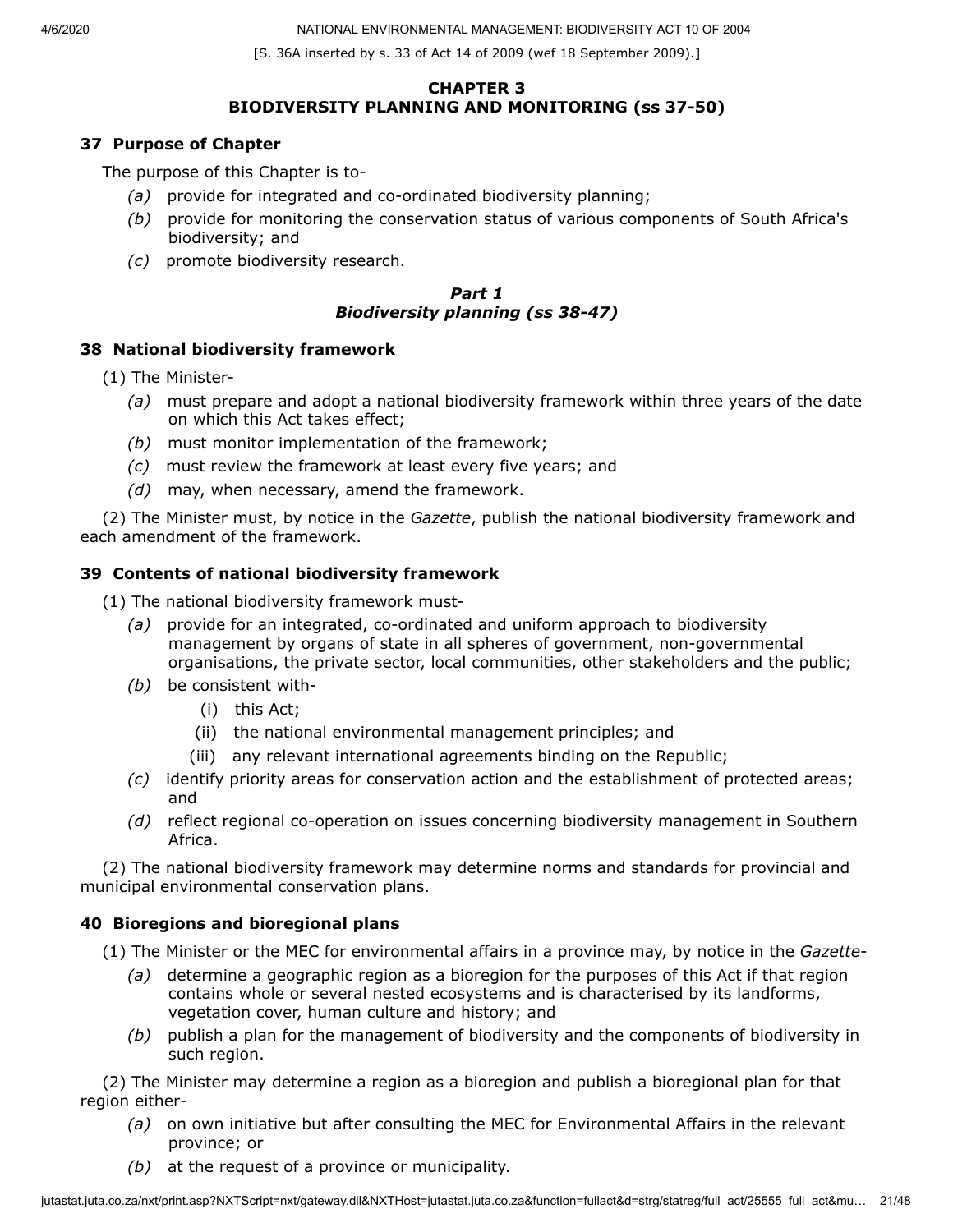(3) The MEC for environmental affairs may determine a region as a bioregion and publish a bioregional plan for that region only with the concurrence of the Minister.

(4) Any person or organ of state may, on the request of the Minister or MEC for Environmental Affairs, assist in the preparation of a bioregional plan.

(5) The Minister-

- *(a)* may enter into an agreement with a neighbouring country to secure the effective implementation of the plan; and
- *(b)* must submit to Parliament a copy of any agreement entered into in terms of paragraph *(a)*.

# **41 Contents of bioregional plans**

A bioregional plan must-

- *(a)* contain measures for the effective management of biodiversity and the components of biodiversity in the region;
- *(b)* provide for monitoring of the plan; and
- *(c)* be consistent with-
	- (i) this Act;
	- (ii) the national environmental management principles;
	- (iii) the national biodiversity framework; and
	- (iv) any relevant international agreements binding on the Republic.

### **42 Review and amendment of bioregional plans**

(1) The Minister or the MEC for Environmental Affairs in the relevant province, as may be appropriate, must review a bioregional plan published in terms of section 40 (1) *(b)* at least every five years, and assess compliance with the plan and the extent to which its objectives are being met.

(2) The Minister or MEC for Environmental Affairs may, when necessary, by notice in the *Gazette*, amend a bioregional plan or the boundaries of the bioregion.

(3) The MEC for Environmental Affairs may amend a bioregional plan or the boundaries of the bioregion only with the concurrence of the Minister.

### **43 Biodiversity management plans**

(1) Any person, organisation or organ of state desiring to contribute to biodiversity management may submit to the Minister for his or her approval a draft management plan for-

- *(a)* an ecosystem-
	- (i) listed in terms of section 52; or
	- (ii) which is not listed in terms of section 52 but which does warrant special conservation attention;
- *(b)* an indigenous species-
	- (i) listed in terms of section 56; or
	- (ii) which is not listed in terms of section 56 but which does warrant special conservation attention; or
- *(c)* a migratory species to give effect to the Republic's obligations in terms of an international agreement binding on the Republic.

(2) Before approving a draft biodiversity management plan, the Minister must identify a suitable person, organisation or organ of state which is willing to be responsible for the implementation of the plan.

(3) The Minister must-

- *(a)* publish by notice in the *Gazette* a biodiversity management plan approved in terms of subsection (1);
- *(b)* determine the manner of implementation of the plan; and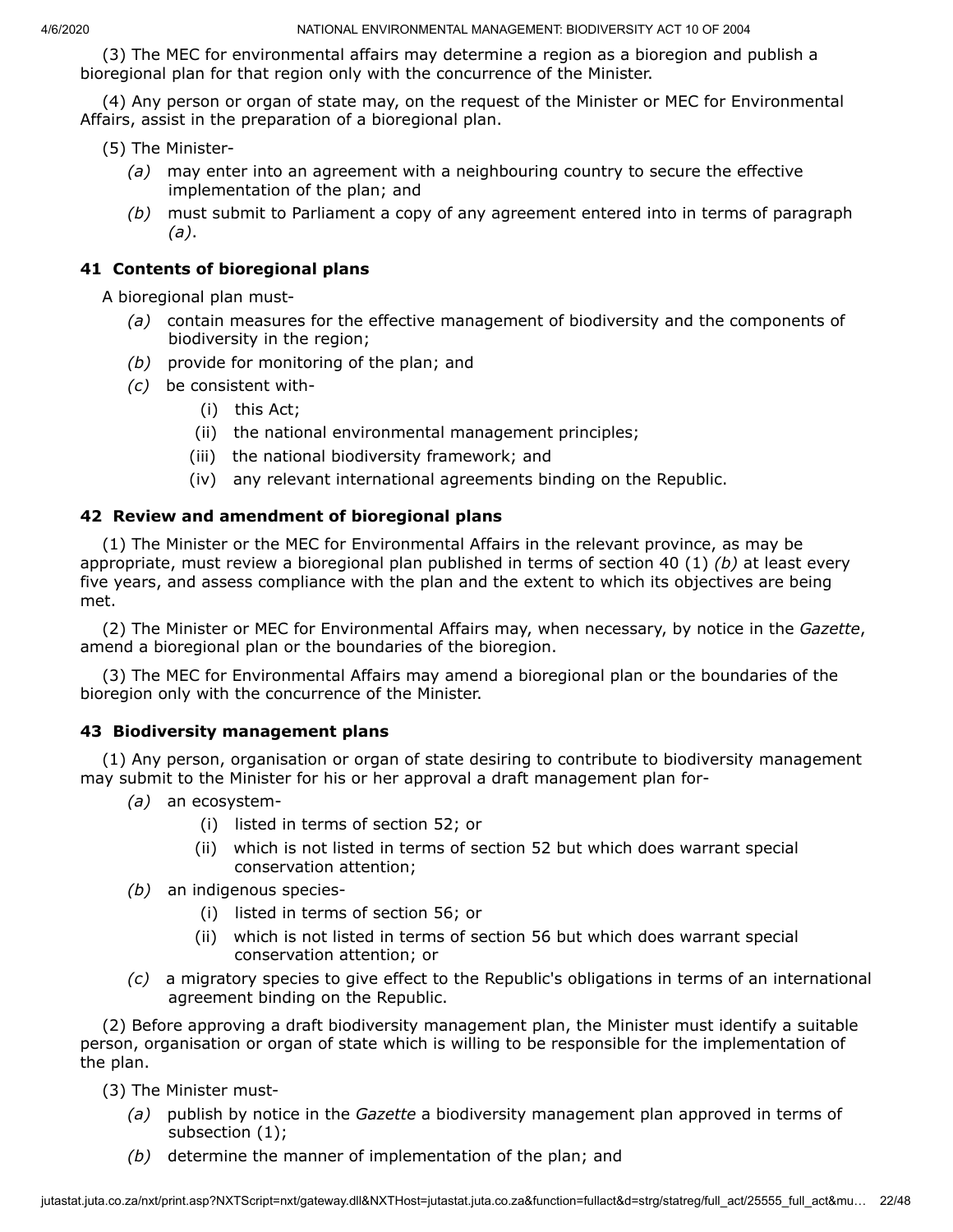*(c)* assign responsibility for the implementation of the plan to the person, organisation or organ of state identified in terms of subsection (2).

# **44 Biodiversity management agreements**

The Minister may enter into a biodiversity management agreement with the person, organisation or organ of state identified in terms of section 43 (2), or any other suitable person, organisation or organ of state, regarding the implementation of a biodiversity management plan, or any aspect of it.

# **45 Contents of biodiversity management plans**

A biodiversity management plan must-

- *(a)* be aimed at ensuring the long-term survival in nature of the species or ecosystem to which the plan relates;
- *(b)* provide for the responsible person, organisation or organ of state to monitor and report on progress with implementation of the plan;
- *(c)* be consistent with-
	- (i) this Act;
	- (ii) the national environmental management principles;
	- (iii) the national biodiversity framework;
	- (iv) any applicable bioregional plan;
	- (v) to (vii) inclusive ......
	- [Sub-paras. (v) to (vii) inclusive deleted by s. 34 *(b)* of Act 14 of 2009 (wef 18 September 2009).]
		- (viii) any relevant international agreements binding on the Republic; and
- *(d)* take into consideration-
	- (i) any plans issued in terms of Chapter 3 of the National Environmental Management Act;
	- (ii) any municipal integrated development plan; and
	- (iii) any other plans prepared in terms of national or provincial legislation that is affected.

[Para. *(d)* added by s. 34 *(d)* of Act 14 of 2009 (wef 18 September 2009).]

### **46 Review and amendment of biodiversity management plans**

(1) The Minister must review a biodiversity management plan published in terms of section 43 (3) at least every five years, and assess compliance with the plan and the extent to which its objectives are being met.

(2) The Minister, either on own initiative or on request by an interested person, organisation or organ of state, may by notice in the *Gazette* amend a biodiversity management plan published in terms of section 43 (3).

(3) Before amending a biodiversity management plan, the Minister must consult-

- *(a)* any person, organisation or organ of state implementing the plan; and
- *(b)* any organ of state whose activities are affected by the implementation of the plan.

# **47 Consultation**

(1) Before adopting or approving a national biodiversity framework, a bioregional plan or a biodiversity management plan, or any amendment to such a plan, the Minister must follow a consultative process in accordance with sections 99 and 100.

(2) Before adopting a bioregional plan, or any amendment to such a plan, the MEC for Environmental Affairs in the relevant province must follow a consultative process in accordance with sections 99 and 100.

# *Part 2*

# *Co-ordination and alignment of plans, monitoring and research (ss 48-50)*

# **48 Co-ordination and alignment of biodiversity plans**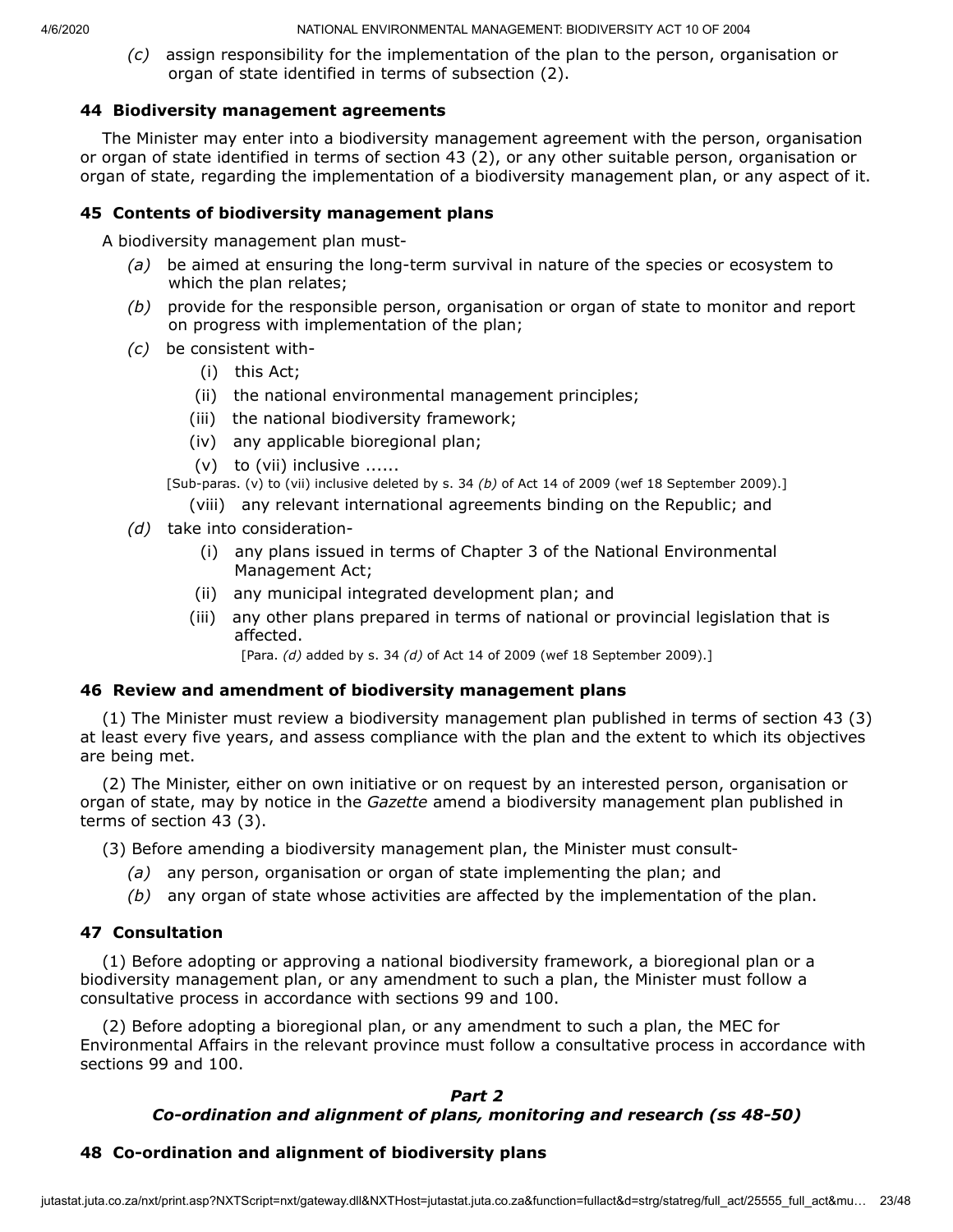(1) The national biodiversity framework, a bioregional plan and a biodiversity management plan prepared in terms of this Chapter may not be in conflict with-

- *(a)* any environmental implementation or environmental management plans prepared in terms of Chapter 3 of the National Environmental Management Act;
- *(b)* any integrated development plans adopted by municipalities in terms of the Local Government: Municipal Systems Act, 2000 (Act 32 of 2000);
- *(c)* any spatial development frameworks in terms of legislation regulating land- use management, land development and spatial planning administered by the Cabinet member responsible for land affairs; and
- *(d)* any other plans prepared in terms of national or provincial legislation that are affected.

(2) An organ of state that must prepare an environmental implementation or environmental management plan in terms of Chapter 3 of the National Environmental Management Act, and a municipality that must adopt an integrated development plan in terms of the Local Government: Municipal Systems Act, 2000, must-

- *(a)* align its plan with the national biodiversity framework and any applicable bioregional plan;
- *(b)* incorporate into that plan those provisions of the national biodiversity framework or a bioregional plan that specifically apply to it; and
- *(c)* demonstrate in its plan how the national biodiversity framework and any applicable bioregional plan may be implemented by that organ of state or municipality.

(3) The Institute may-

- *(a)* assist the Minister and others involved in the preparation of the national biodiversity framework, a bioregional plan or a biodiversity management plan to comply with subsection (1); and
- *(b)* make recommendations to organs of states or municipalities referred to in subsection (2) to align their plans referred to in that subsection with the national biodiversity framework and any applicable bioregional plan.

### **49 Monitoring**

(1) The Minister must for the purposes of this Chapter designate monitoring mechanisms and set indicators to determine-

- *(a)* the conservation status of various components of South Africa's biodiversity; and
- *(b)* any negative and positive trends affecting the conservation status of the various components.

(2) The Minister may require any person, organisation or organ of state involved in terms of subsection (1) in monitoring the matters referred to in that subsection to report regularly to the Minister on the results of such monitoring measured against the predetermined indicators.

(3) The Minister must-

- *(a)* annually report to Parliament on the information submitted to the Minister in terms of subsection (2); and
- *(b)* make such information publicly available.

[Date of commencement of s. 49: 1 April 2005.]

### **50 Research**

(1) The Minister must promote research done by the Institute and other institutions on biodiversity conservation, including the sustainable use, protection and conservation of indigenous biological resources.

- (2) Research on biodiversity conservation may include-
	- *(a)* the collection and analysis of information about-
		- (i) the conservation status of the various components of biodiversity;
		- (ii) negative and positive trends affecting the conservation status of various components; and
		- (iii) threatening processes or activities likely to impact on biodiversity conservation;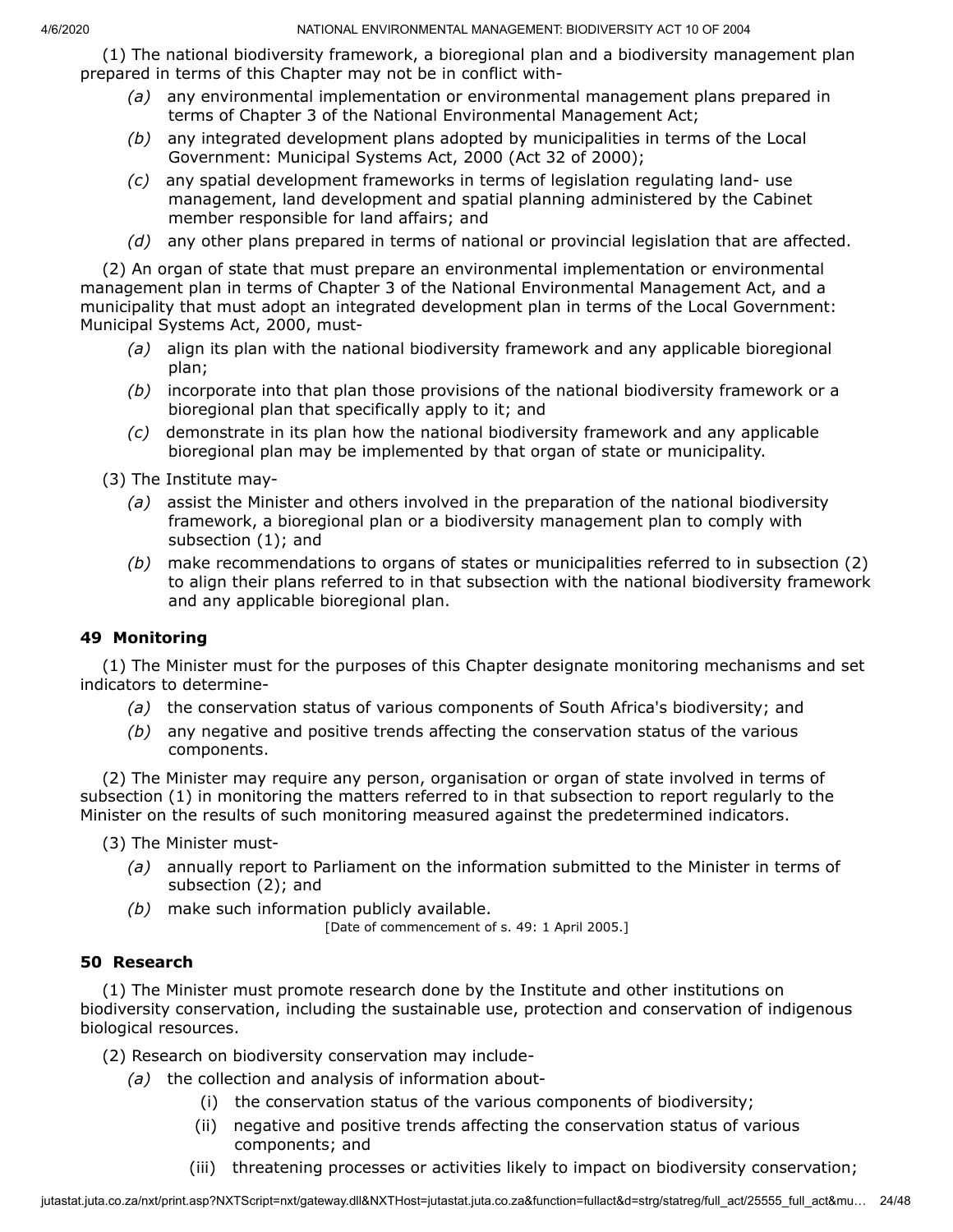- *(b)* the assessment of strategies and techniques for biodiversity conservation;
- *(c)* the determination of biodiversity conservation needs and priorities; and
- *(d)* the sustainable use, protection and conservation of indigenous biological resources.

#### **CHAPTER 4 THREATENED OR PROTECTED ECOSYSTEMS AND SPECIES (ss 51-63)**

### **51 Purpose of Chapter**

The purpose of this Chapter is to-

- *(a)* provide for the protection of ecosystems that are threatened or in need of protection to ensure the maintenance of their ecological integrity;
- *(b)* provide for the protection of species that are threatened or in need of protection to ensure their survival in the wild;
- *(c)* give effect to the Republic's obligations under international agreements regulating international trade in specimens of endangered species;
- *(d)* ensure that the utilisation of biodiversity is managed in an ecologically sustainable way; and
- *(e)* provide for the regulation of threatened or protected indigenous species to ensure that the utilisation of these species is managed in an ecologically sustainable manner. [Para. *(e)* added by s. 3 of Act 14 of 2013 (wef 24 July 2013).]

# *Part 1 Protection of threatened or protected ecosystems (ss 52-55)*

# **52 Ecosystems that are threatened or in need of protection**

(1) *(a)* The Minister may, by notice in the *Gazette*, publish a national list of ecosystems that are threatened and in need of protection.

*(b)* An MEC for environmental affairs in a province may, by notice in the *Gazette*, publish a provincial list of ecosystems in the province that are threatened and in need of protection.

(2) The following categories of ecosystems may be listed in terms of subsection (1):

- *(a)* critically endangered ecosystems, being ecosystems that have undergone severe degradation of ecological structure, function or composition as a result of human intervention and are subject to an extremely high risk of irreversible transformation;
- *(b)* endangered ecosystems, being ecosystems that have undergone degradation of ecological structure, function or composition as a result of human intervention, although they are not critically endangered ecosystems;
- *(c)* vulnerable ecosystems, being ecosystems that have a high risk of undergoing significant degradation of ecological structure, function or composition as a result of human intervention, although they are not critically endangered ecosystems or endangered ecosystems; and
- *(d)* protected ecosystems, being ecosystems that are of high conservation value or of high national or provincial importance, although they are not listed in terms of paragraphs *(a)*, *(b)* or *(c)*.

(3) A list referred to in subsection (1) must describe in sufficient detail the location of each ecosystem on the list.

(4) The Minister and the MEC for environmental affairs in a relevant province, respectively, must at least every five years review any national or provincial list published by the Minister or MEC in terms of subsection (1).

(5) An MEC may publish or amend a provincial list only with the concurrence of the Minister.

# **53 Threatening processes in listed ecosystems**

(1) The Minister may, by notice in the *Gazette*, identify any process or activity in a listed ecosystem as a threatening process.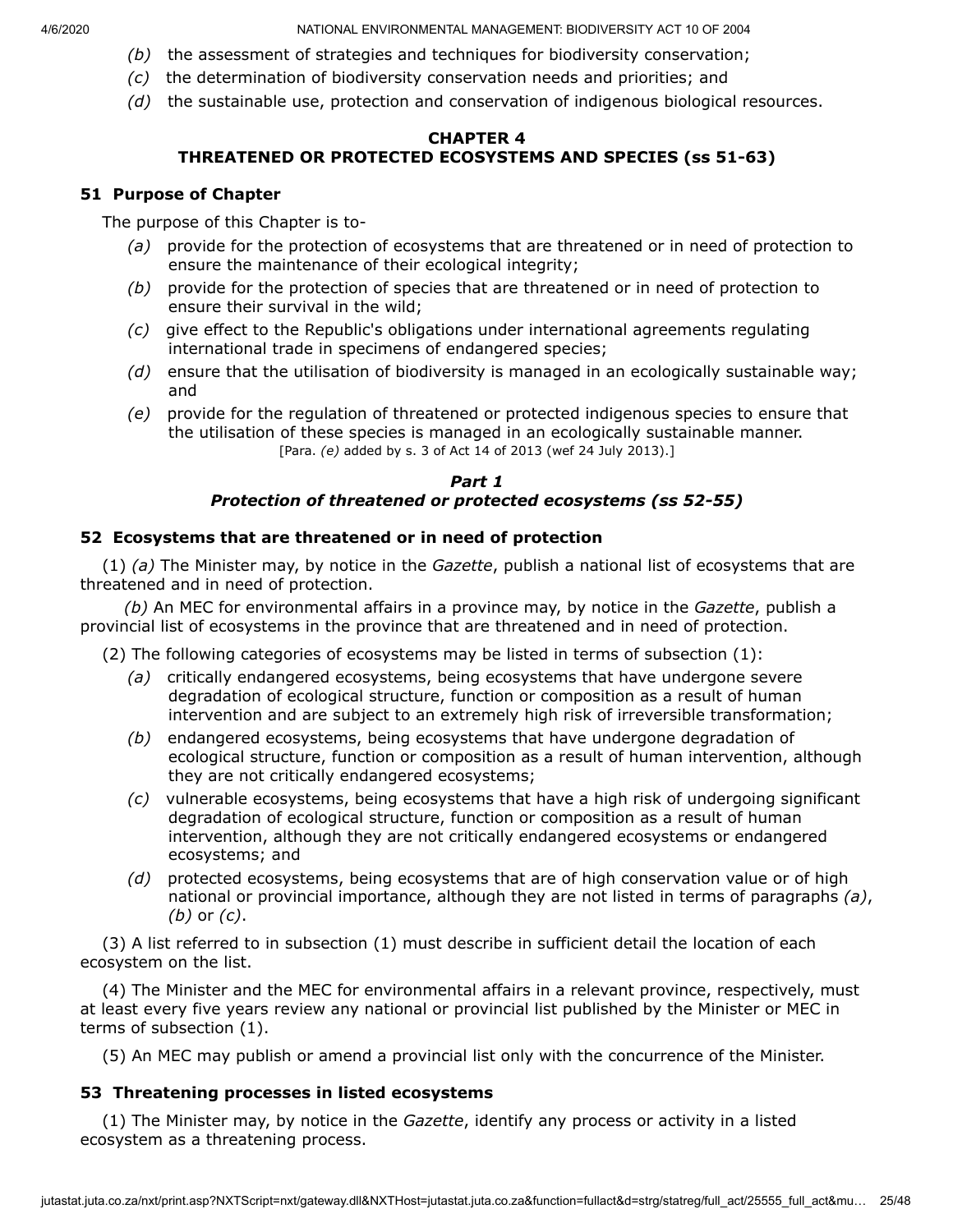(2) A threatening process identified in terms of subsection (1) must be regarded as a specified activity contemplated in section 24 (2) *(b)* of the National Environmental Management Act and a listed ecosystem must be regarded as an area identified for the purpose of that section.

#### **54 Certain plans to take into account in protection of listed ecosystems**

An organ of state that must prepare an environmental implementation or environmental management plan in terms of Chapter 3 of the National Environmental Management Act, and a municipality that must adopt an integrated development plan in terms of the Local Government: Municipal Systems Act, 2000 (Act 32 of 2000), must take into account the need for the protection of listed ecosystems.

#### **55 Amendment of notices**

The Minister or the MEC for Environmental Affairs in any relevant province may, by notice in the *Gazette*, amend or repeal any notice published by him or her in terms of section 52 (1) or 53 (1).

#### *Part 2 Protection of threatened or protected species (ss 56-58)*

#### **56 Listing of species that are threatened or in need of national protection**

(1) The Minister may, by notice in the *Gazette*, publish a list of-

- *(a)* critically endangered species, being any indigenous species facing an extremely high risk of extinction in the wild in the immediate future;
- *(b)* endangered species, being any indigenous species facing a high risk of extinction in the wild in the near future, although they are not a critically endangered species;
- *(c)* vulnerable species, being any indigenous species facing an extremely high risk of extinction in the wild in the medium-term future, although they are not a critically endangered species or an endangered species; and
- *(d)* protected species, being any species which are of high conservation value or national importance or require regulation in order to ensure that the species are managed in an ecologically sustainable manner.

[Para. *(d)* substituted by s. 4 *(a)* of Act 14 of 2013 (wef 24 July 2013).]

(1A) The Minister may further categorise within the different categories of species listed in subsection (1) *(a)* to *(d)* when compiling the lists referred to in subsection (1).

[Sub-s. (1A) inserted by s. 4 *(b)* of Act 14 of 2013 (wef 24 July 2013).]

(1B) The notice contemplated in subsection (1) may apply generally throughout the Republic or a province, as the case may be, or only in a specified area or category of areas. [Sub-s. (1B) inserted by s. 4 *(b)* of Act 14 of 2013 (wef 24 July 2013).]

(2) The Minister must review the lists published in terms of subsection (1) at least every five years.

# **57 Restricted activities involving listed threatened or protected species and species to which an international agreement regulating international trade applies**

[Heading substituted by s. 5 *(a)* of Act 14 of 2013 (wef 24 July 2013).]

(1) A person may not carry out a restricted activity involving a specimen of a listed threatened or protected species without a permit issued in terms of Chapter 7.

(1A) A person may not import, export, re-export or introduce from the sea, a specimen of a species listed in terms of the Convention on International Trade in Endangered Species of Wild Fauna and Flora without a permit issued in terms of Chapter 7.

[Sub-s. (1A) inserted by s. 5 *(b)* of Act 14 of 2013 (wef 24 July 2013).]

(2) The Minister may, by notice in the *Gazette* and subject to such conditions as the Minister may specify in the notice, prohibit the carrying out of any activity-

- *(a)* which is of a nature that may negatively impact on the survival of a listed threatened or protected species; and
- *(b)* which is specified in the notice,

or prohibit the carrying out of such activity without a permit issued in terms of Chapter 7.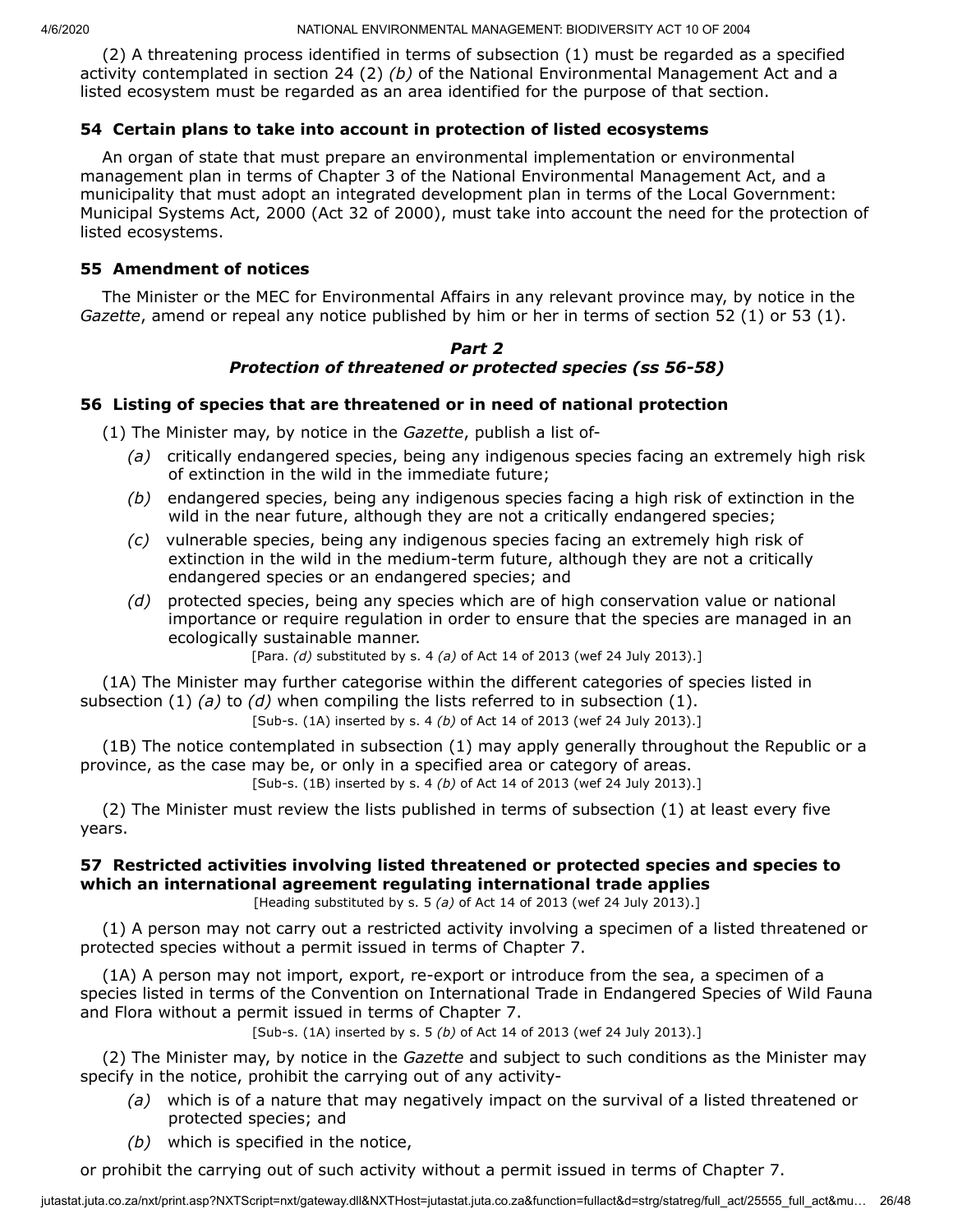[Sub-s. (2) amended by s. 5 *(c)* of Act 14 of 2013 (wef 24 July 2013).]

(3) Subsections (1) and (1A) do not apply in respect of a specimen of a listed threatened or protected species or a species to which an international agreement regulating international trade applies conveyed from outside the Republic in transit through the Republic to a destination outside the Republic, provided that such transit through the Republic takes place with the required original documentation from the country of origin accompanying the shipment.

[Sub-s. (3) substituted by s. 5 *(d)* of Act 14 of 2013 (wef 24 July 2013).]

(4) *(a)* The Minister may, by notice in the *Gazette* and subject to such conditions as the Minister may specify in the notice, exempt a person or category of persons from a restriction contemplated in subsection (1) or (1A).

[Para. *(a)* substituted by s. 5 *(e)* of Act 14 of 2013 (wef 24 July 2013).]

*(b)* Before granting an exemption in terms of paragraph *(a)*, the Minister must follow a consultative process in accordance with sections 99 and 100.

[Sub-s. (4) added by s. 35 of Act 14 of 2009 (wef 18 September 2009).]

(5) A notice in terms of subsection (2) or (4) may-

- *(a)* apply generally-
	- (i) throughout the Republic or a province, as the case may be, or only in a specified area or specified category of areas;
	- (ii) to all persons or only to a specified category of persons;
	- (iii) to all species or only to a specified species or specified category of species; or
- *(b)* differentiate between-
	- (i) areas or categories of areas;
	- (ii) persons or categories of persons; or
	- (iii) species or categories of species.

[Sub-s. (5) added by s. 5 *(f)* of Act 14 of 2013 (wef 24 July 2013).] [Date of commencement of s. 57: 1 April 2005.]

### **58 Amendment of notices**

The Minister may by notice in the *Gazette* amend or repeal any notice published in terms of section 56 (1), or 57 (2) or (4).

[S. 58 substituted by s. 36 of Act 14 of 2009 (wef 18 September 2009) and by s. 6 of Act 14 of 2013 (wef 24 July 2013).]

#### *Part 3 Trade in listed threatened or protected species (ss 59-62A)*

### **59 Functions of Minister**

The Minister-

- *(a)* must monitor-
	- (i) compliance with section 57 (1) insofar as trade in specimens of listed threatened or protected species is concerned; and
	- (ii) compliance in the Republic with an international agreement regulating international trade in specimens of endangered species which is binding on the Republic;
- *(b)* must consult the scientific authority on issues relating to trade in specimens of endangered species regulated by such an international agreement;
- *(c)* must prepare and submit reports and documents in accordance with the Republic's obligations in terms of such an international agreement;
- *(d)* may provide administrative and technical support services and advice to organs of state to ensure the effective implementation and enforcement in the Republic of such an international agreement;
- *(e)* may make information and documentation relating to such an international agreement publicly available;
- *(f)* may prescribe a system and the requirements for the compulsory or voluntary registration of persons, institutions, ranching operations, game farms, nurseries, captive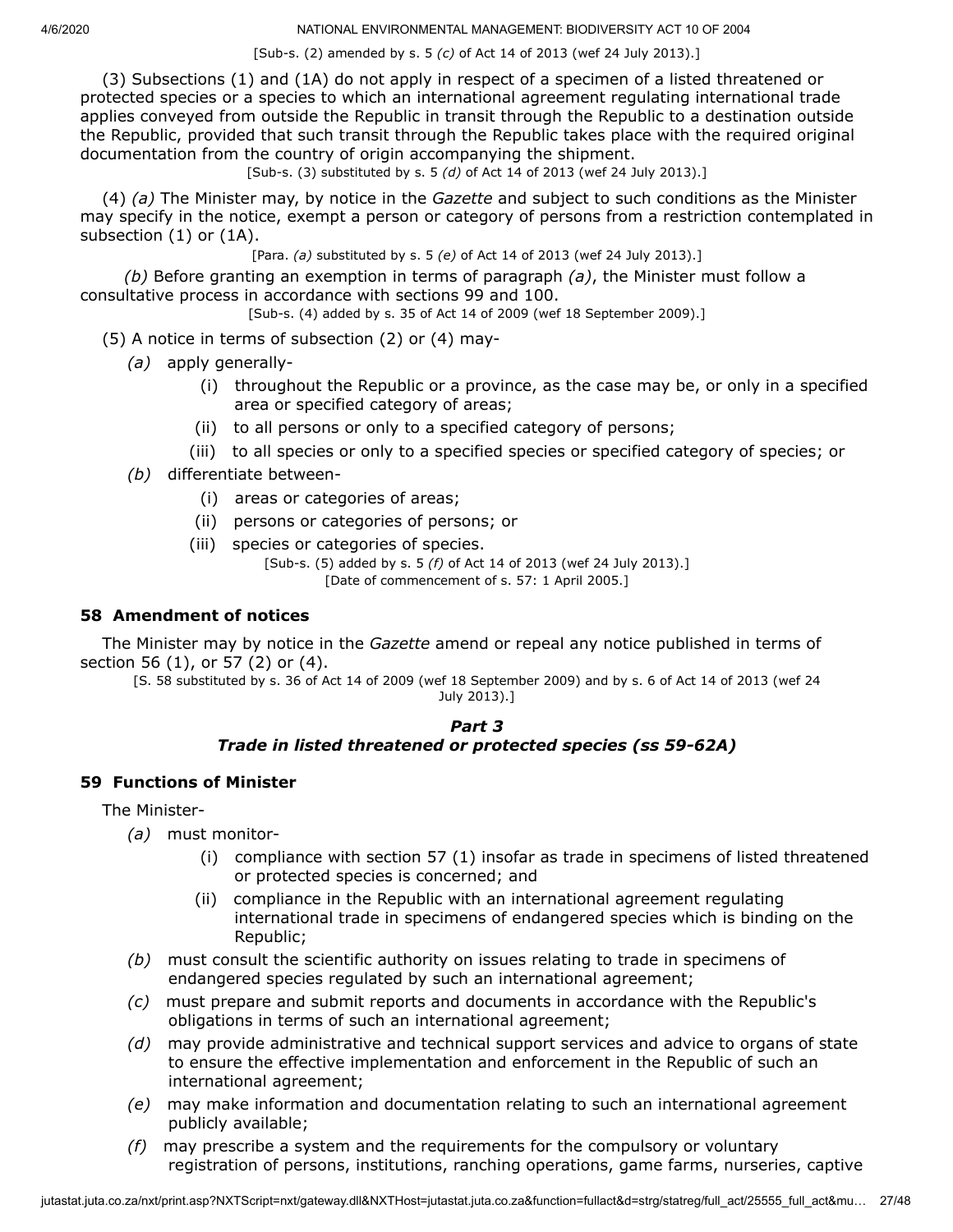breeding or keeping operations and other facilities or operations, and the recognition of associations relating to these persons, operations or facilities; and [Para. *(f)* substituted by s. 7 *(a)* of Act 14 of 2013 (wef 24 July 2013).]

*(g)* may prescribe a system and the requirements for the compulsory registration of professional hunters, hunting outfitters and trainers in the hunting industry. [Para. *(g)* added by s. 7 *(b)* of Act 14 of 2013 (wef 24 July 2013).]

# **60 Establishment of scientific authority**

(1) The Minister must establish a scientific authority for the purpose of assisting in regulating and restricting the trade in specimens of listed threatened or protected species and species to which an international agreement regulating international trade applies.

[Sub-s. (1) substituted by s. 8 of Act 14 of 2013 (wef 24 July 2013).]

(2) The Institute must provide logistical, administrative and financial support for the proper functioning of the scientific authority.

# **61 Functions of scientific authority**

(1) The scientific authority must-

- *(a)* monitor in the Republic the legal and illegal trade in specimens of listed threatened or protected species;
- *(b)* advise the Minister and any other interested organs of state on the matters that it monitors;
- *(c)* make recommendations to an issuing authority on applications for permits referred to in section 57 (1) or (2);
- *(d)* make non-detriment findings on the impact of actions relating to the international trade in specimens of listed threatened or protected species and species to which an international agreement regulating international trade applies, and must submit those findings to the Minister;
	- [Para. *(d)* substituted by s. 9 of Act 14 of 2013 (wef 24 July 2013).]
- *(e)* advise the Minister on-
	- (i) the registration of ranching operations, nurseries, captive breeding operations and other facilities;
	- (ii) whether an operation or facility meets the criteria for producing species considered to be bred in captivity or artificially propagated;
	- (iii) the choice of a rescue centre or other facility for the disposal of forfeited specimens;
	- (iv) any amendments to a notice published in terms of section 56 (1) or 57 (2);
	- (v) the nomenclature of species; or
	- (vi) any other matter of a specialised nature;
- *(f)* assist the Minister or an environmental management inspector in the identification of specimens for the purpose of enforcing the provisions of this Act;
- *(g)* issue certificates in which the identification of a specimen is verified as being taxonomically accurate;
- *(h)* perform any other function that may be-
	- (i) prescribed; or
	- (ii) delegated to it by the Minister in terms of section 47D of the National Environmental Management Act; and
- *(i)* deal with any other matter necessary for, or reasonably incidental to, its powers and duties.

(2) In performing its duties, the scientific authority must-

- *(a)* base its findings, recommendations and advice on a scientific and professional review of available information; and
- *(b)* consult, when necessary, organs of state, the private sector, non-governmental organisations, local communities and other stakeholders before making any findings or recommendations or giving any advice.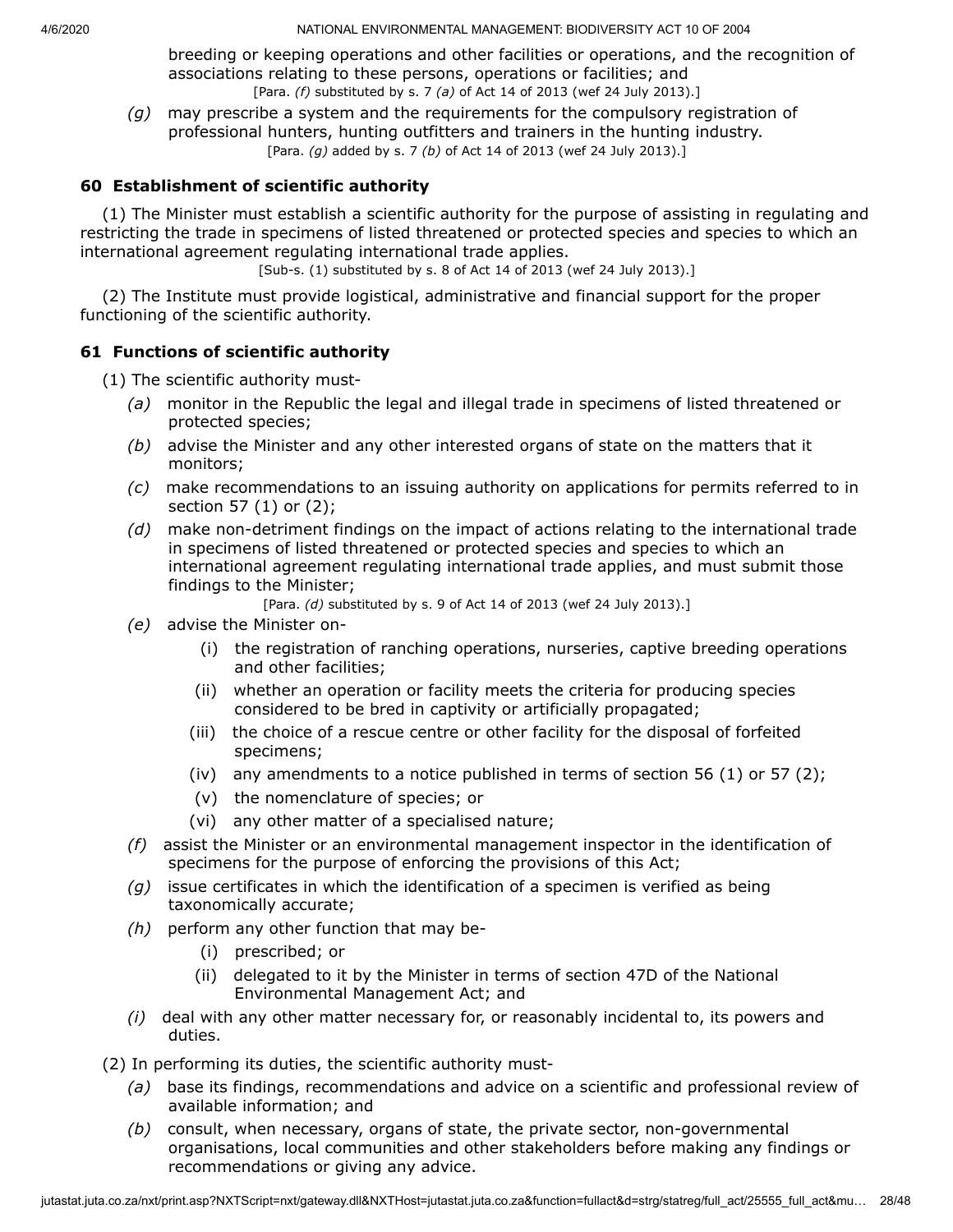# **62 Annual non-detriment findings**

(1) The Minister must, by notice in the *Gazette*, publish any non-detriment findings made by the scientific authority on trade in specimens of listed threatened or protected species and species to which an international agreement regulating international trade applies, in accordance with the requirements of the international agreement regulating international trade that are binding on the Republic.

(2) Any interim findings of the scientific authority must be published in the *Gazette* by the Minister for public information within 30 days after the finding has been made.

(3) Before publishing, amending or repealing a notice in terms of subsection (1), the Minister must publish any non-detriment findings made by the scientific authority in the *Gazette*, inviting members of the public to submit to the scientific authority, within 30 days of publication in the *Gazette*, written scientific information relating to the non-detriment findings.

[S. 62 substituted by s. 10 of Act 14 of 2013 (wef 24 July 2013).]

#### **62A Amendment of notices**

The Minister may by notice in the *Gazette* amend or repeal a notice published in terms of section 62 (1).

[S. 62A inserted by s. 11 of Act 14 of 2013 (wef 24 July 2013).]

#### *Part 4 General provisions (s 63)*

#### **63 Consultation**

(1) Before publishing a notice in terms of section 52 (1), 53 (1), 56 (1), 57 (2) or 57 (4), or amending or repealing such a notice in terms of section 55 or 58, the Minister must follow a consultative process in accordance with sections 99 and 100.

[Sub-s. (1) substituted by s. 12 of Act 14 of 2013 (wef 24 July 2013).]

(2) Before publishing a notice in terms of section 52 (1), or amending or repealing such a notice in terms of section 55, the MEC for environmental affairs in the relevant province must follow a consultative process in accordance with sections 99 and 100.

#### **CHAPTER 5 SPECIES AND ORGANISMS POSING POTENTIAL THREATS TO BIODIVERSITY (ss 64-79)**

#### **64 Purposes of Chapter**

(1) The purpose of this Chapter is-

- *(a)* to prevent the unauthorised introduction and spread of alien species and invasive species to ecosystems and habitats where they do not naturally occur;
- *(b)* to manage and control alien species and invasive species to prevent or minimize harm to the environment and to biodiversity in particular;
- *(c)* to eradicate alien species and invasive species from ecosystems and habitats where they may harm such ecosystems or habitats; and
- *(d)* to ensure that environmental assessments for purposes of permits in terms of the Genetically Modified Organisms Act, 1997 (Act 15 of 1997), are conducted in appropriate cases in accordance with Chapter 5 of the National Environmental Management Act.

(2) For the purpose of this Chapter, **'specimen'** has the meaning assigned to it in paragraphs *(a)* and *(b)* of the definition of 'specimen' in section 1 (1).

*Part 1 Alien species (ss 65-69)*

### **65 Restricted activities involving alien species**

(1) A person may not carry out a restricted activity involving a specimen of an alien species without a permit issued in terms of Chapter 7.

(2) A permit referred to in subsection (1) may be issued only after a prescribed assessment of risks and potential impacts on biodiversity is carried out.

jutastat.juta.co.za/nxt/print.asp?NXTScript=nxt/gateway.dll&NXTHost=jutastat.juta.co.za&function=fullact&d=strg/statreg/full\_act/25555\_full\_act&mu... 29/48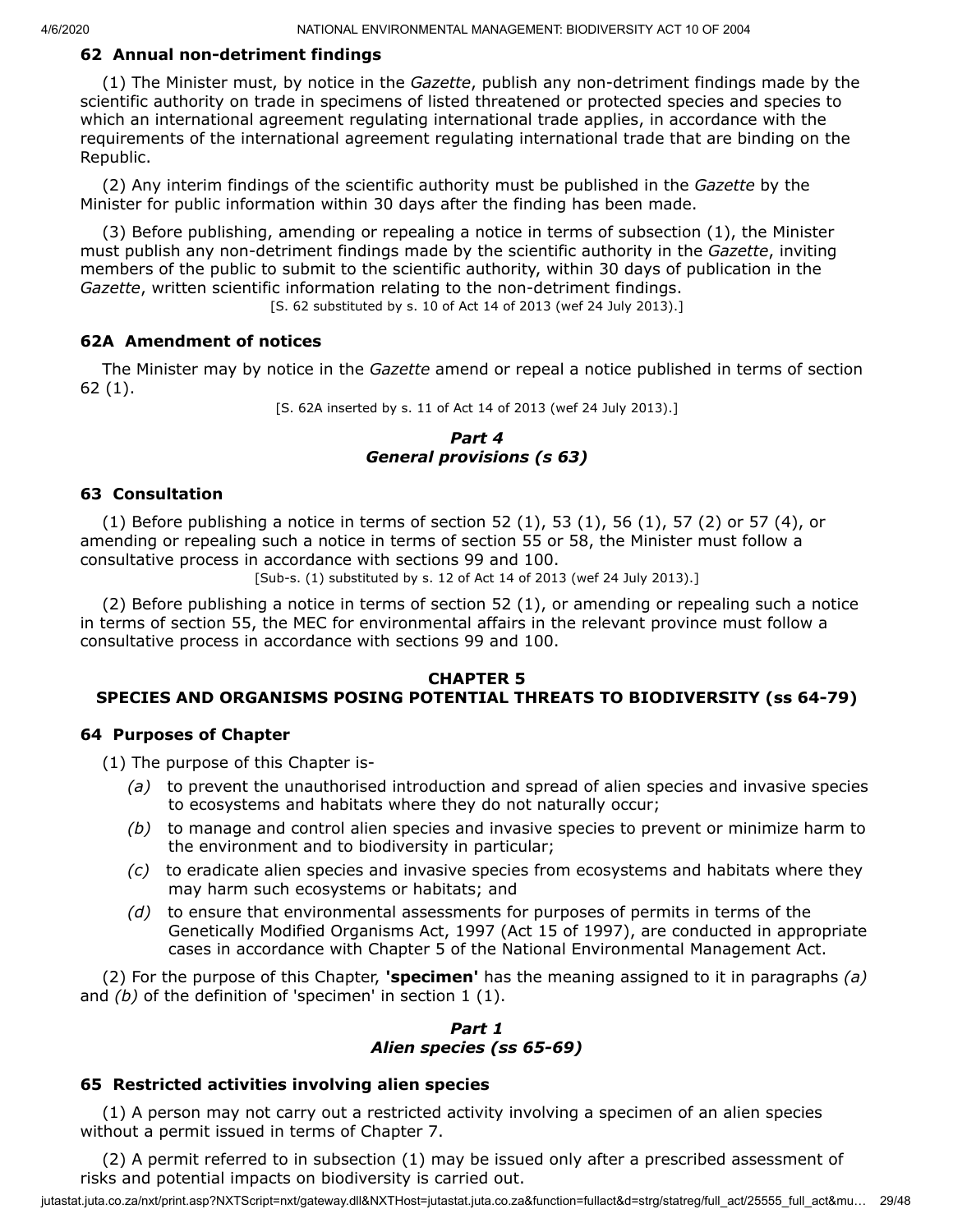[Date of commencement of s. 65: 1 April 2005.]

# **66 Exemptions**

(1) The Minister may, by notice in the *Gazette* and subject to such conditions as the Minister may specify in the notice, exempt-

- *(a)* any alien species specified in the notice;
- *(b)* any alien species of a category specified in the notice; or
- *(c)* any person,

from the provisions of section 65.

[Sub-s. (1) substituted by s. 13 *(a)* of Act 14 of 2013 (wef 24 July 2013).]

(2) Any person may carry out a restricted activity involving a specimen of an exempted alien species without a permit mentioned in section 65 (1).

(3) The Minister must regularly review a notice published in terms of subsection (1).

- (4) The notice in terms of subsection (1) may-
	- *(a)* apply generally-
		- (i) throughout the Republic or a province, as the case may be, or only in a specified area or a specified category of areas;
		- (ii) to all persons or only to a specified category of persons;
		- (iii) to all species or only to a specified species or specified category of species; or
	- *(b)* differentiate between-
		- (i) areas or categories of areas;
		- (ii) persons or categories of persons; or
		- (iii) species or categories of species.

[Sub-s. (4) added by s. 13 *(b)* of Act 14 of 2013 (wef 24 July 2013).] [Date of commencement of s. 66: 1 April 2005.]

### **67 Restricted activities involving certain alien species totally prohibited**

(1) The Minister may, by notice in the *Gazette*, publish a list of those alien species in respect of which a permit mentioned in section 65 (1) may not be issued.

(2) A person may not carry out any restricted activity involving a specimen of an alien species published in terms of subsection (1).

(3) The Minister must regularly review a list published in terms of subsection (1).

# **68 Amendment of notices**

The Minister may, by notice in the *Gazette*, amend or repeal any notice published in terms of section 66 (1) or 67 (1).

# **69 Duty of care relating to alien species**

(1) A person authorised by permit, in terms of section 65 (1), to carry out a restricted activity involving a specimen of an alien species must-

- *(a)* comply with the conditions under which the permit has been issued; and
- *(b)* take all required steps to prevent or minimise harm to biodiversity.

(2) A competent authority may, in writing, direct any person who has failed to comply with subsection (1), or who has contravened section 65 (1) or 67 (2), to take such steps-

- *(a)* as may be necessary to remedy any harm to biodiversity caused by the actions of that person; and
- *(b)* as may be specified in the directive.

(3) If that person fails to comply with a directive issued in terms of subsection (2), the competent authority may-

*(a)* implement the directive; and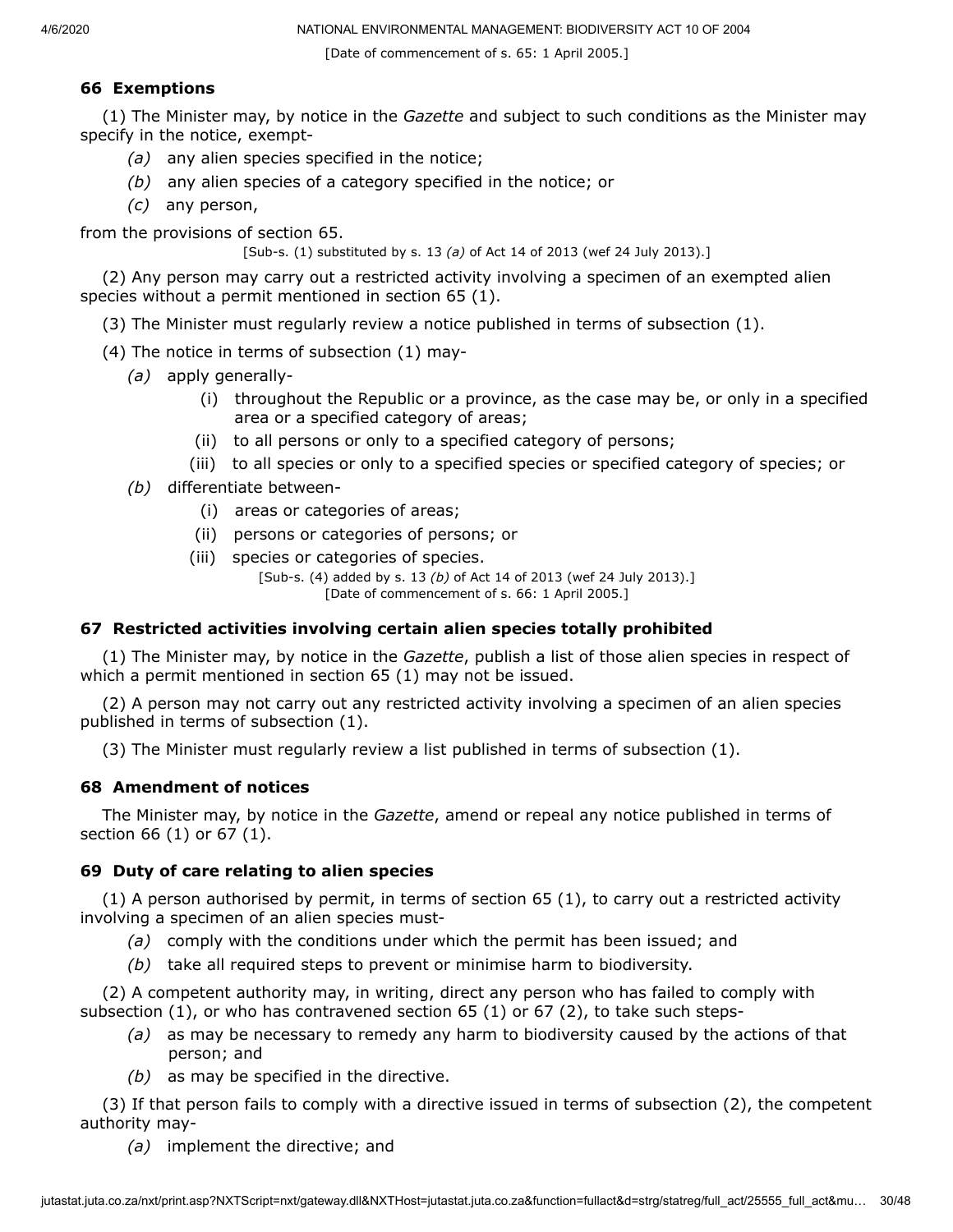*(b)* recover from that person all costs incurred by the competent authority in implementing the directive.

(4) Should an alien species establish itself in nature as an invasive species because of the actions of a specific person, a competent authority may hold that person liable for any costs incurred in the control and eradication of that species.

# *Part 2 Invasive species (ss 70-77)*

# **70 List of invasive species**

(1) *(a)* The Minister must within 24 months of the date on which this section takes effect, by notice in the *Gazette*, publish a national list of invasive species in respect of which this Chapter must be applied nationally.

*(b)* The MEC for environmental affairs in a province may, by notice in the *Gazette*, publish a provincial list of invasive species in respect of which this Chapter must be applied in the province.

(2) The Minister or the MEC for environmental affairs in a relevant province must regularly review the national list or any provincial list published in terms of subsection (1), as may be appropriate.

(3) An MEC for Environmental Affairs may only publish or amend a provincial list in terms of subsection (1) or (2) with the concurrence of the Minister.

(4) A notice in terms of subsection (1) may-

- *(a)* apply generally-
	- (i) throughout the Republic or a province, as the case may be, or only in a specified area or a specified category of areas;
	- (ii) to all persons or only to a specified category of persons;
	- (iii) to all species or only to a specified species or a specified category of species; or
- *(b)* differentiate between-
	- (i) areas or categories of areas;
	- (ii) persons or categories of persons; or
	- (iii) species or categories of species.

[Sub-s. (4) added by s. 14 of Act 14 of 2013 (wef 24 July 2013).]

### **71 Restricted activities involving listed invasive species**

(1) A person may not carry out a restricted activity involving a specimen of a listed invasive species without a permit issued in terms of Chapter 7.

(2) A permit referred to in subsection (1) may be issued only after a prescribed assessment of risks and potential impacts on biodiversity is carried out.

(3) The Minister may, by notice in the *Gazette* and subject to such conditions as the Minister may specify in the notice, exempt a person from a restriction contemplated in subsection (1) or (2). [Sub-s. (3) added by s. 15 of Act 14 of 2013 (wef 24 July 2013).]

(4) A notice in terms of subsection (3) may-

- *(a)* apply generally-
	- (i) throughout the Republic or a province, as the case may be, or only in a specified area or a specified category of areas;
	- (ii) to all persons or only to a specified category of persons;
	- (iii) to all species or only to a specified species or a specified category of species; or
- *(b)* differentiate between-
	- (i) areas or categories of areas;
	- (ii) persons or categories of persons; or
	- (iii) species or categories of species.

[Sub-s. (4) added by s. 15 of Act 14 of 2013 (wef 24 July 2013).] [Date of commencement of s. 71: 1 April 2005.]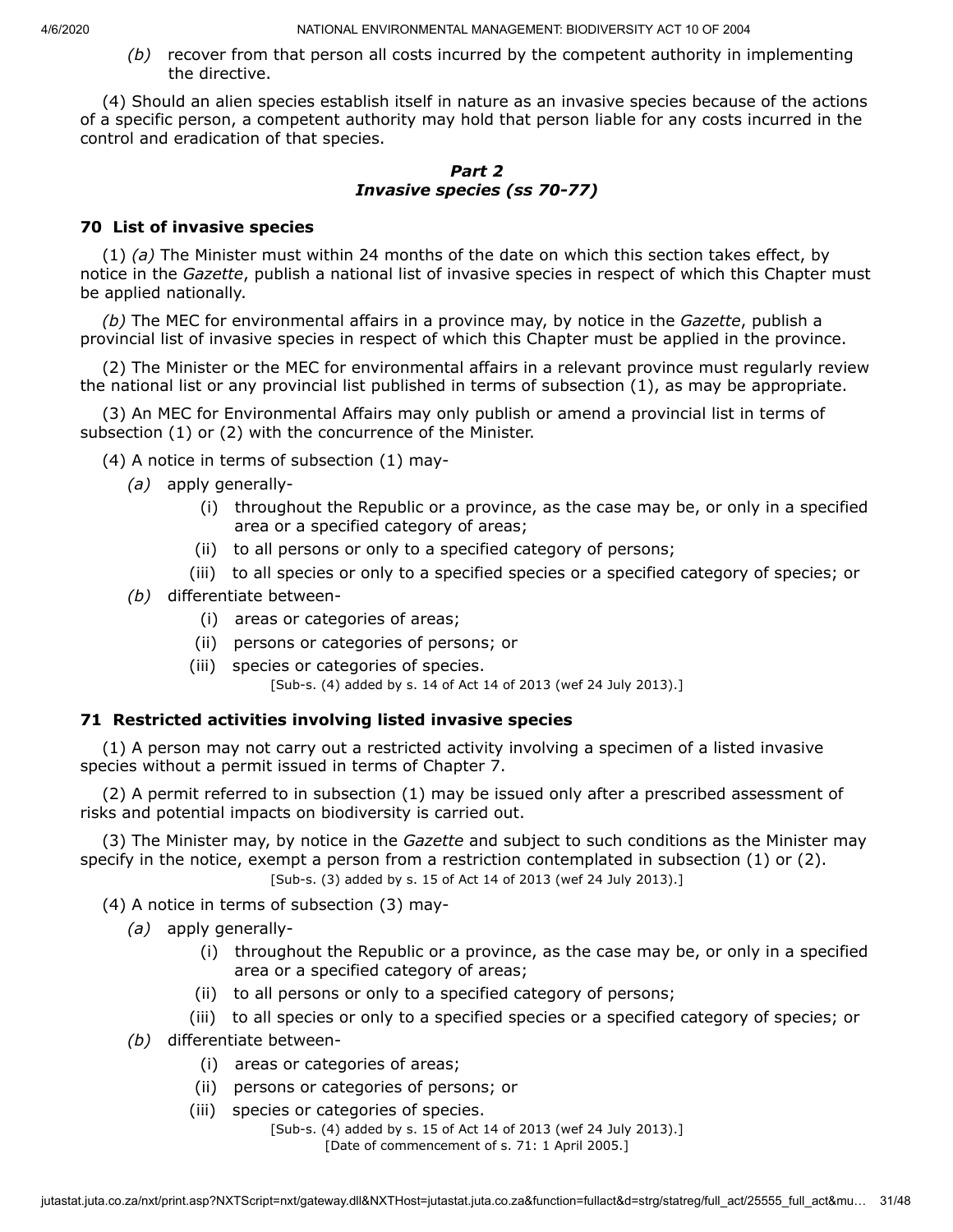# **71A Prohibitions**

(1) The Minister may, by notice in the *Gazette* and subject to such conditions as the Minister may specify in the notice, specify a specimen of a listed invasive species for which a permit to carry out a restricted activity may not be issued in terms of Chapter 7.

(2) The notice in terms of subsection (1) may-

- *(a)* apply generally-
	- (i) throughout the Republic or a province, as the case may be, or only in a specified area or a specified category of areas;
	- (ii) to all persons or only to a specified category of persons;
	- (iii) to all species or only to a specified species or a specified category of species; or
- *(b)* differentiate between-
	- (i) areas or categories of areas;
	- (ii) persons or categories of persons; or
	- (iii) species or categories of species.
		- [S. 71A inserted by s. 16 of Act 14 of 2013 (wef 24 July 2013).]

# **72 Amendment of notices**

(1) The Minister may, by notice in the *Gazette*, amend or repeal any notice published in terms of section 70 (1) *(a)*, 71 (3) or 71A (1).

(2) The MEC may, by notice in the *Gazette*, amend or repeal any notice published in terms of section 70 (1) *(b)*.

[S. 72 substituted by s. 17 of Act 14 of 2013 (wef 24 July 2013).]

# **73 Duty of care relating to listed invasive species**

(1) A person authorised by permit in terms of section 71 (1) to carry out a restricted activity involving a specimen of a listed invasive species must take all the required steps to prevent or minimise harm to biodiversity.

(2) A person who is the owner of land on which a listed invasive species occurs must-

- *(a)* notify any relevant competent authority, in writing, of the listed invasive species occurring on that land;
- *(b)* take steps to control and eradicate the listed invasive species and to prevent it from spreading; and
- *(c)* take all the required steps to prevent or minimise harm to biodiversity.

(3) A competent authority may, in writing, direct any person who has failed to comply with subsection  $(1)$  or  $(2)$ , or who has contravened section 71  $(1)$ , to take such steps-

- *(a)* as may be necessary to remedy any harm to biodiversity caused by-
	- (i) the actions of that person; or
	- (ii) the occurrence of the listed invasive species on land of which that person is the owner; and
- *(b)* as may be specified in the directive.

(4) If that person fails to comply with a directive issued in terms of subsection (3), a competent authority may-

- *(a)* implement the directive; and
- *(b)* recover all costs reasonably incurred by a competent authority in implementing the directive-
	- (i) from that person; or
	- (ii) proportionally from that person and any other person who benefited from implementation of the directive.

### **74 Requests to competent authorities to issue directives**

(1) Any person may request a competent authority, in writing, to issue a directive in terms of section 73 (3).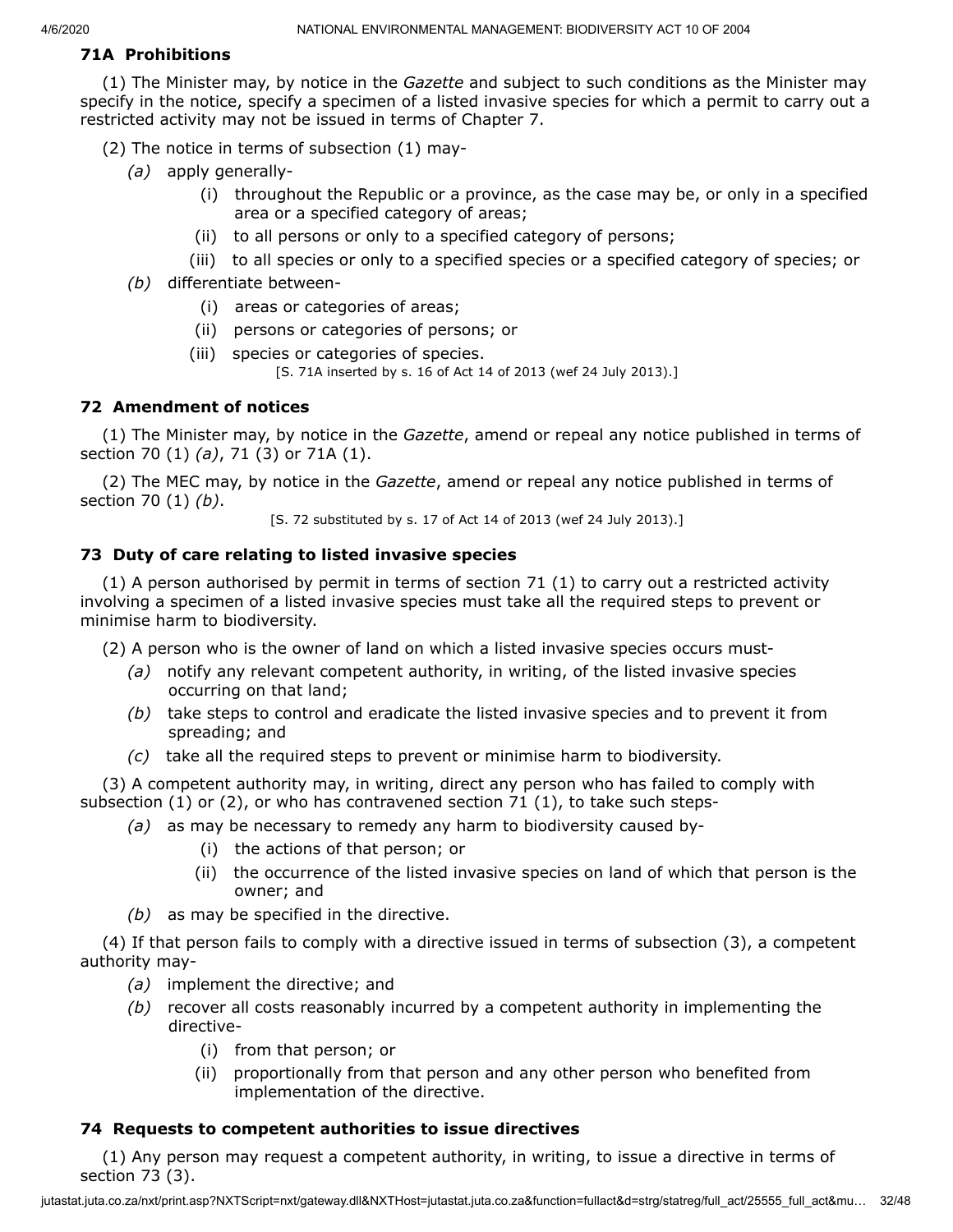(2) A competent authority must reply to the request, in writing, within 30 days of receipt of the request.

(3) Should a competent authority fail to respond to the request within the stated period or refuses the request, the person who made the request may apply to a court for an order directing that competent authority to issue the directive.

#### **75 Control and eradication of listed invasive species**

(1) Control and eradication of a listed invasive species must be carried out by means of methods that are appropriate for the species concerned and the environment in which it occurs.

(2) Any action taken to control and eradicate a listed invasive species must be executed with caution and in a manner that may cause the least possible harm to biodiversity and damage to the environment.

(3) The methods employed to control and eradicate a listed invasive species must also be directed at the offspring, propagating material and re-growth of such invasive species in order to prevent such species from producing offspring, forming seed, regenerating or re-establishing itself in any manner.

(4) The Minister must ensure the coordination and implementation of programmes for the prevention, control or eradication of invasive species.

(5) The Minister may establish an entity consisting of public servants to coordinate and implement programmes for the prevention, control or eradication of invasive species.

#### **76 Invasive species control plans of organs of state**

(1) The management authority of a protected area preparing a management plan for the area in terms of the Protected Areas Act must incorporate into the management plan an invasive species control and eradication strategy.

(2) *(a)* All organs of state in all spheres of government must prepare an invasive species monitoring, control and eradication plan for land under their control, as part of their environmental plans in accordance with section 11 of the National Environmental Management Act.

*(b)* The invasive species monitoring, control and eradication plans of municipalities must be part of their integrated development plans.

(3) The Minister may request the Institute to assist municipalities in performing their duties in terms of subsection (2).

(4) An invasive species monitoring, control and eradication plan must include-

- *(a)* a detailed list and description of any listed invasive species occurring on the relevant land;
- *(b)* a description of the parts of that land that are infested with such listed invasive species;
- *(c)* an assessment of the extent of such infestation;
- *(d)* a status report on the efficacy of previous control and eradication measures;
- *(e)* the current measures to monitor, control and eradicate such invasive species; and
- *(f)* measurable indicators of progress and success, and indications of when the control plan is to be completed.

#### **77 Invasive species status reports**

(1) The management authority of a protected area must at regular intervals prepare and submit to the Minister or the MEC for Environmental Affairs in the province a report on the status of any listed invasive species that occurs in that area.

(2) A status report must include-

- *(a)* a detailed list and description of all listed invasive species that occur in the protected area;
- *(b)* a detailed description of the parts of the area that are infested with listed invasive species;
- *(c)* an assessment of the extent of such infestation; and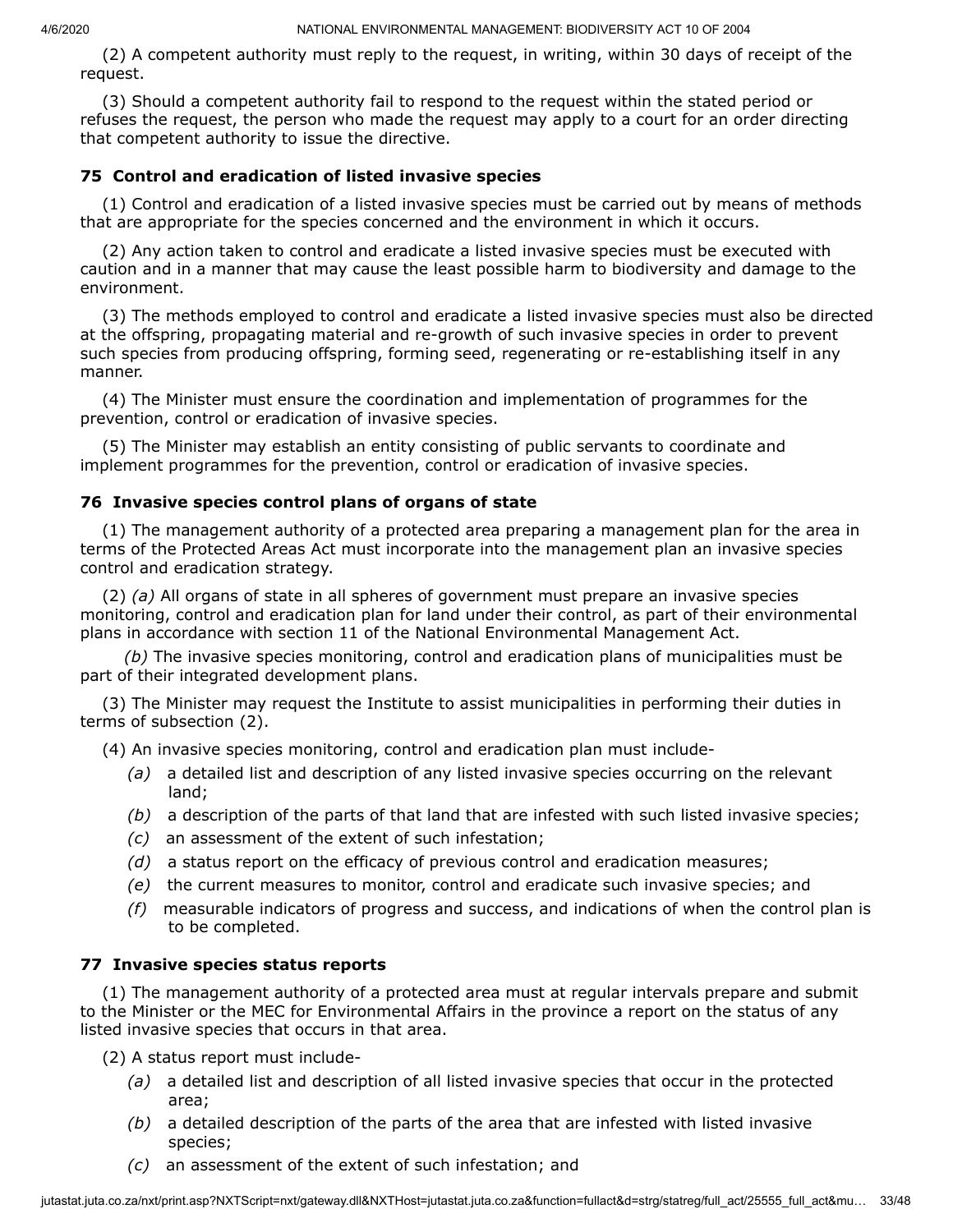*(d)* a report on the efficacy of previous control and eradication measures.

# *Part 3 Other threats (s 78)*

### **78 Genetically modified organisms**

(1) If the Minister has reason to believe that the release of a genetically modified organism into the environment under a permit applied for in terms of the Genetically Modified Organisms Act, 1997 (Act 15 of 1997), may pose a threat to any indigenous species or the environment, no permit for such release may be issued in terms of that Act unless an environmental impact assessment has been conducted in accordance with Chapter 5 of the National Environmental Management Act as if such release were a listed activity contemplated in that Chapter.

[Sub-s. (1) substituted by s. 37 of Act 14 of 2009 (wef 18 September 2009).]

(2) The Minister must convey his or her belief referred to in subsection (1) to the authority issuing permits in terms of the Genetically Modified Organisms Act, 1997, before the application for the relevant permit is decided.

(3) For the purposes of subsection (1) **'release'** means trial release or general release as defined in section 1 of the Genetically Modified Organisms Act, 1997.

#### *Part 4 General provisions (s 79)*

#### **79 Consultation**

(1) Before publishing a notice in terms of section 66  $(1)$ , 67  $(1)$ , 70  $(1)$ , 71  $(3)$  or 71A  $(1)$ , or amending or repealing such a notice in terms of section 68 or 72, the Minister must follow a consultative process in accordance with sections 99 and 100.

[Sub-s. (1) substituted by s. 18 of Act 14 of 2013 (wef 24 July 2013).]

(2) Before publishing a notice in terms of section 70 (1), or amending or repealing such a notice in terms of section 72, the MEC for environmental affairs in the relevant province must follow a consultative process in accordance with sections 99 and 100.

### **CHAPTER 6 BIOPROSPECTING, ACCESS AND BENEFIT-SHARING (ss 80-86)**

[Date of commencement of Chapter 6: 1 January 2006.]

### **80 Purpose and application of Chapter**

(1) The purpose of this Chapter is-

- *(a)* to regulate bioprospecting involving indigenous genetic and biological resources;
- *(b)* to regulate the export from the Republic of indigenous genetic and biological resources for the purpose of bioprospecting or any other kind of research;
- *(c)* to provide for a fair and equitable sharing by stakeholders in benefits arising from bioprospecting involving indigenous genetic and biological resources; and
- *(d)* to ensure that the nation's indigenous genetic and biological resources are developed and utilised in an ecologically sustainable manner while promoting social and economic development, in particular in the areas where the indigenous genetic or biological resources and associated traditional knowledge is accessed.

[Sub-s. (1) substituted by s. 19 of Act 14 of 2013 (wef 24 July 2013).]

(2) In this Chapter-

### **'indigenous biological resources'**-

- *(a)* includes-
	- (i) any indigenous biological resources as defined in paragraph *(b)* of the definition of 'indigenous biological resource' in section 1, whether gathered from the wild or accessed from any other source, including any animals, plants or other organisms of an indigenous species cultivated, bred or kept in captivity or cultivated or altered in any way by means of biotechnology;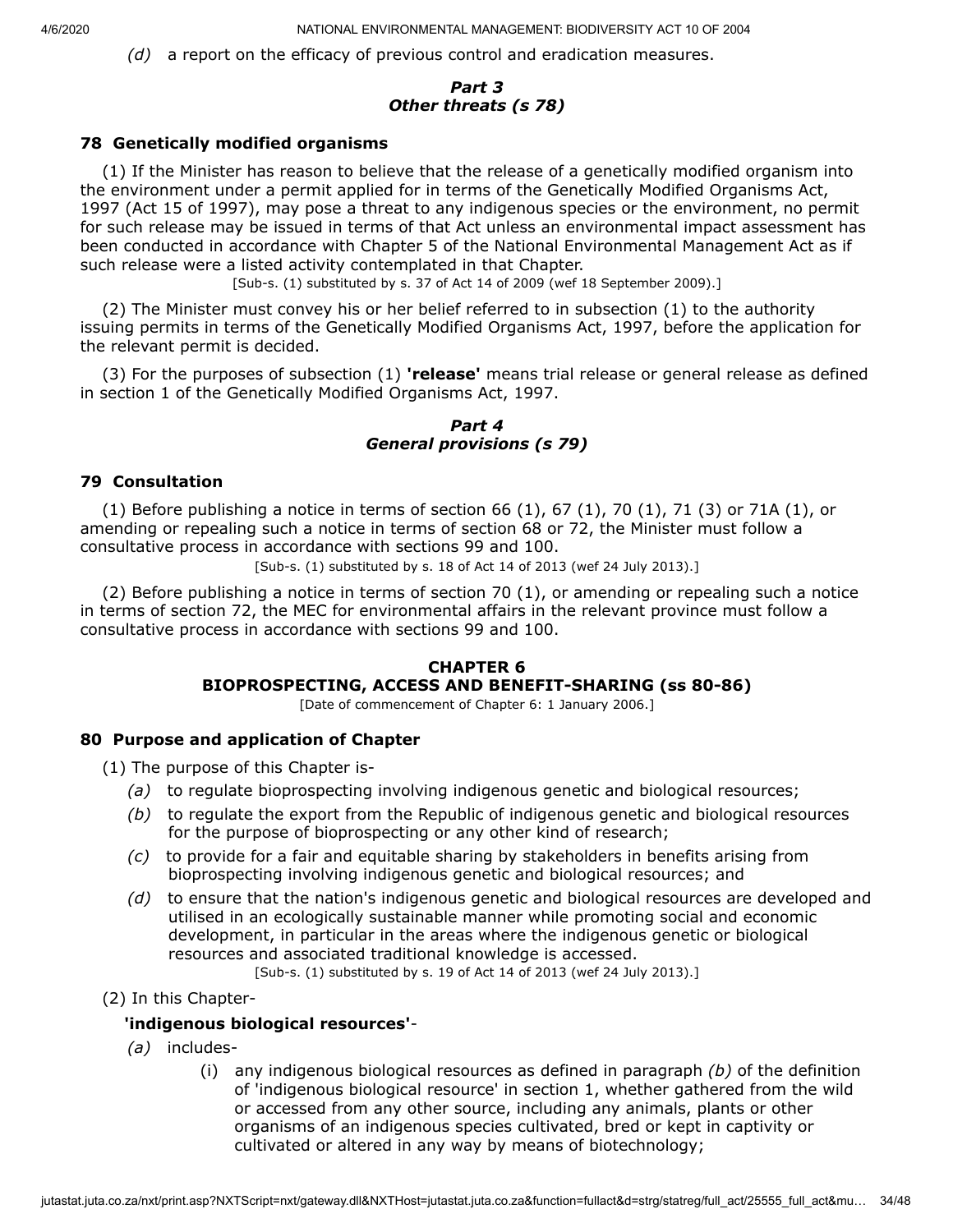- (ii) any cultivar, variety, strain, derivative, hybrid or fertile version of any indigenous species or of any animals, plants or other organisms referred to in subparagraph (i); and
- (iii) any exotic animals, plants or other organisms, whether gathered from the wild or accessed from any other source which, through the use of biotechnology, have been altered with any genetic material or chemical compound found in any indigenous species or any animals, plants or other organisms referred to in subparagraph (i) or (ii); but
- *(b)* excludes-
	- (i) genetic material of human origin;
	- (ii) any exotic animals, plants or other organisms, other than exotic animals, plants or other organisms referred to in paragraph *(a)* (iii); and
	- (iii) indigenous biological resources listed in terms of the International Treaty on Plant Genetic Resources for Food and Agriculture. [Date of commencement of s. 80: 1 January 2006.]

### **81 Permits**

- (1) No person may, without a permit issued in terms of Chapter 7-
	- *(a)* engage in the commercialisation phase of bioprospecting involving any indigenous biological resources; or

[Para. *(a)* substituted by s. 38 of Act 14 of 2009 (wef 18 September 2009).]

*(b)* export from the Republic any indigenous biological resources for the purpose of bioprospecting or any other kind of research.

(2) Before any application for a permit referred to in subsection (1) may be considered by a relevant issuing authority, the applicant must at the request of the issuing authority, disclose to the issuing authority all information concerning the proposed bioprospecting and the indigenous biological resources to be used for such bioprospecting that is relevant for a proper consideration of the application.

[Date of commencement of s. 81: 1 January 2006.]

### **81A Notification requirements**

(1) No person may, without first notifying the Minister, engage in the discovery phase of bioprospecting involving any indigenous biological resources.

(2) A notice referred to in subsection (1) must be in such form and must contain such other particulars as may be prescribed.

(3) A person involved in the discovery phase of bioprospecting must sign a prescribed commitment to comply with the requirements at the commercialisation phase of bioprospecting. [S. 81A inserted by s. 39 of Act 14 of 2009 (wef 1 April 2011).]

### **82 Certain interests to be protected before permits are issued**

(1) Before a permit referred to in section 81 (1) *(a)* or *(b)* is issued, the issuing authority considering the application for the permit must in accordance with this section protect any interests any of the following stakeholders may have in the proposed bioprospecting project:

- *(a)* A person, including any organ of state or community, providing or giving access to the indigenous biological resources to which the application relates; and
- *(b)* an indigenous community or a specific individual-
	- (i) whose traditional uses of the indigenous biological resources to which the application relates have initiated or will contribute to or form part of the proposed bioprospecting; or
	- (ii) whose knowledge of or discoveries about the indigenous biological resources to which the application relates are to be used for the proposed bioprospecting. [Para. *(b)* amended by s. 40 of Act 14 of 2009 (wef 18 September 2009).]

(2) If a stakeholder has an interest as set out in subsection (1) *(a)*, an issuing authority may issue a permit only if-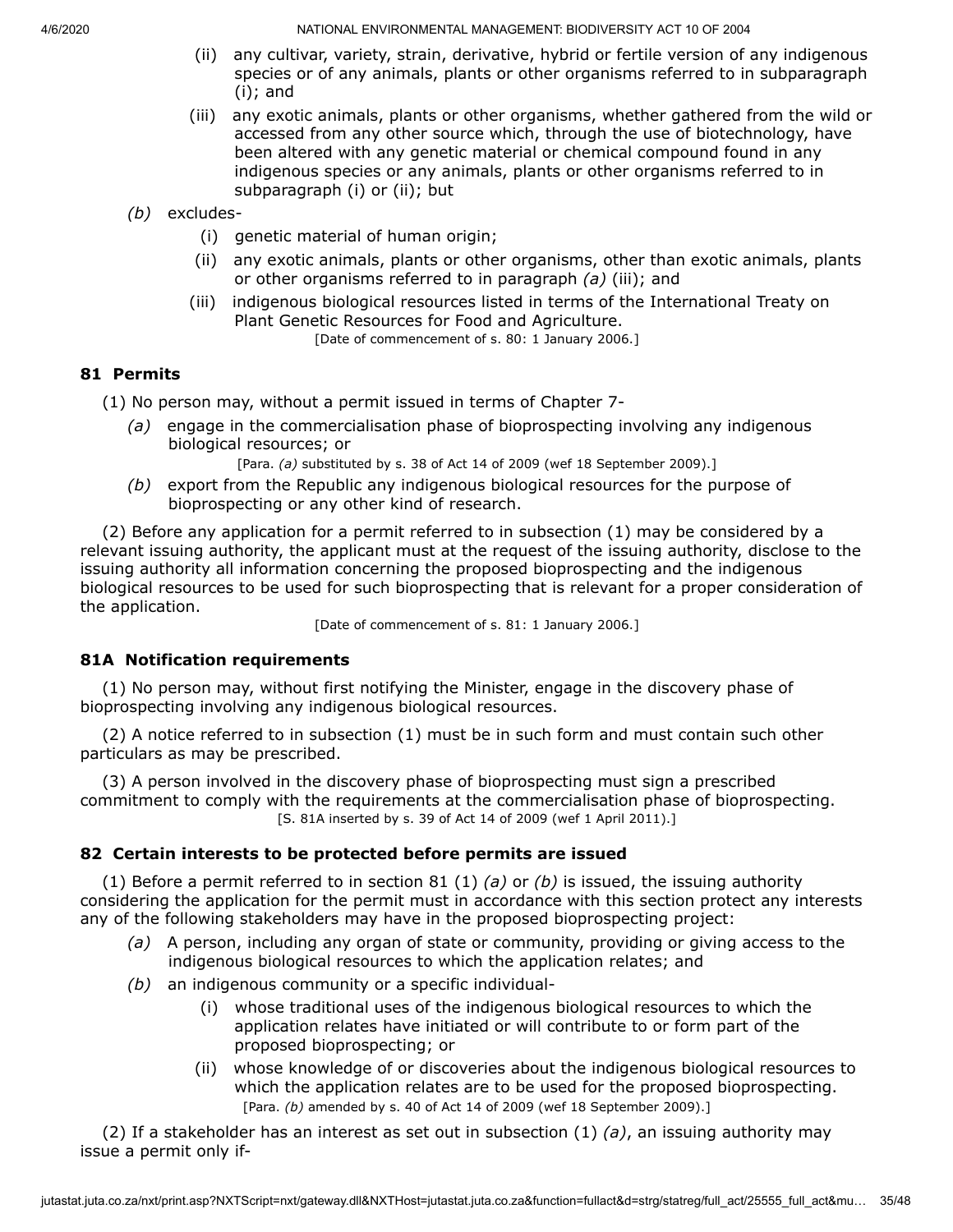- *(a)* the applicant has disclosed all material information relating to the relevant bioprospecting to the stakeholder and on the basis of that disclosure has obtained the prior consent of the stakeholder for the provision of or access to such resources;
- *(b)* the applicant and the stakeholder have entered into-
	- (i) a material transfer agreement that regulates the provision of or access to such resources; and
	- (ii) a benefit-sharing agreement that provides for sharing by the stakeholder in any future benefits that may be derived from the relevant bioprospecting; and
- *(c)* the Minister has in terms of sections 83 (2) and 84 (2) approved such benefit-sharing and material transfer agreements.

(3) If a stakeholder has an interest as set out in subsection (1) *(b)*, an issuing authority may issue a permit only if-

- *(a)* the applicant has disclosed all material information relating to the relevant bioprospecting to the stakeholder and on the basis of that disclosure has obtained the prior consent of the stakeholder to use any of the stakeholder's knowledge of or discoveries about the indigenous biological resources for the proposed bioprospecting;
- *(b)* the applicant and the stakeholder have entered into a benefit-sharing agreement that provides for sharing by the stakeholder in any future benefits that may be derived from the relevant bioprospecting; and
- *(c)* the Minister has in terms of section 83 (2) approved such benefit-sharing agreement.
- (4) An issuing authority-
	- *(a)* may engage the applicant and stakeholder on the terms and conditions of a benefitsharing or material transfer agreement;
	- *(b)* may facilitate negotiations between the applicant and stakeholder and ensure that those negotiations are conducted on an equal footing;
	- *(c)* on request by the Minister, must ensure that any benefit-sharing arrangement agreed upon between the applicant and stakeholder is fair and equitable;
	- *(d)* may make recommendations to the Minister; and
	- *(e)* must perform any other functions that may be prescribed.

[Date of commencement of s. 82: 1 January 2006.]

# **83 Benefit-sharing agreements**

(1) A benefit-sharing agreement must-

- *(a)* be in a prescribed format;
- *(b)* specify-
	- (i) the type of indigenous biological resources to which the relevant bioprospecting relates;
	- (ii) the area or source from which the indigenous biological resources are to be collected or obtained;
	- (iii) the quantity of indigenous biological resources that is to be collected or obtained;
	- (iv) any traditional uses of the indigenous biological resources by an indigenous community; and
	- (v) the present potential uses of the indigenous biological resources;
- *(c)* name the parties to the benefit-sharing agreement;
- *(d)* set out the manner in which and the extent to which the indigenous biological resources are to be utilised or exploited for purposes of such bioprospecting;
- *(e)* set out the manner in which and the extent to which the stakeholder will share in any benefits that may arise from such bioprospecting;
- *(f)* provide for a regular review of the agreement by the parties as the bioprospecting progresses; and
- *(g)* comply with any other matters that may be prescribed.
- (2) A benefit-sharing agreement or any amendment to such an agreement-
	- *(a)* must be submitted to the Minister for approval; and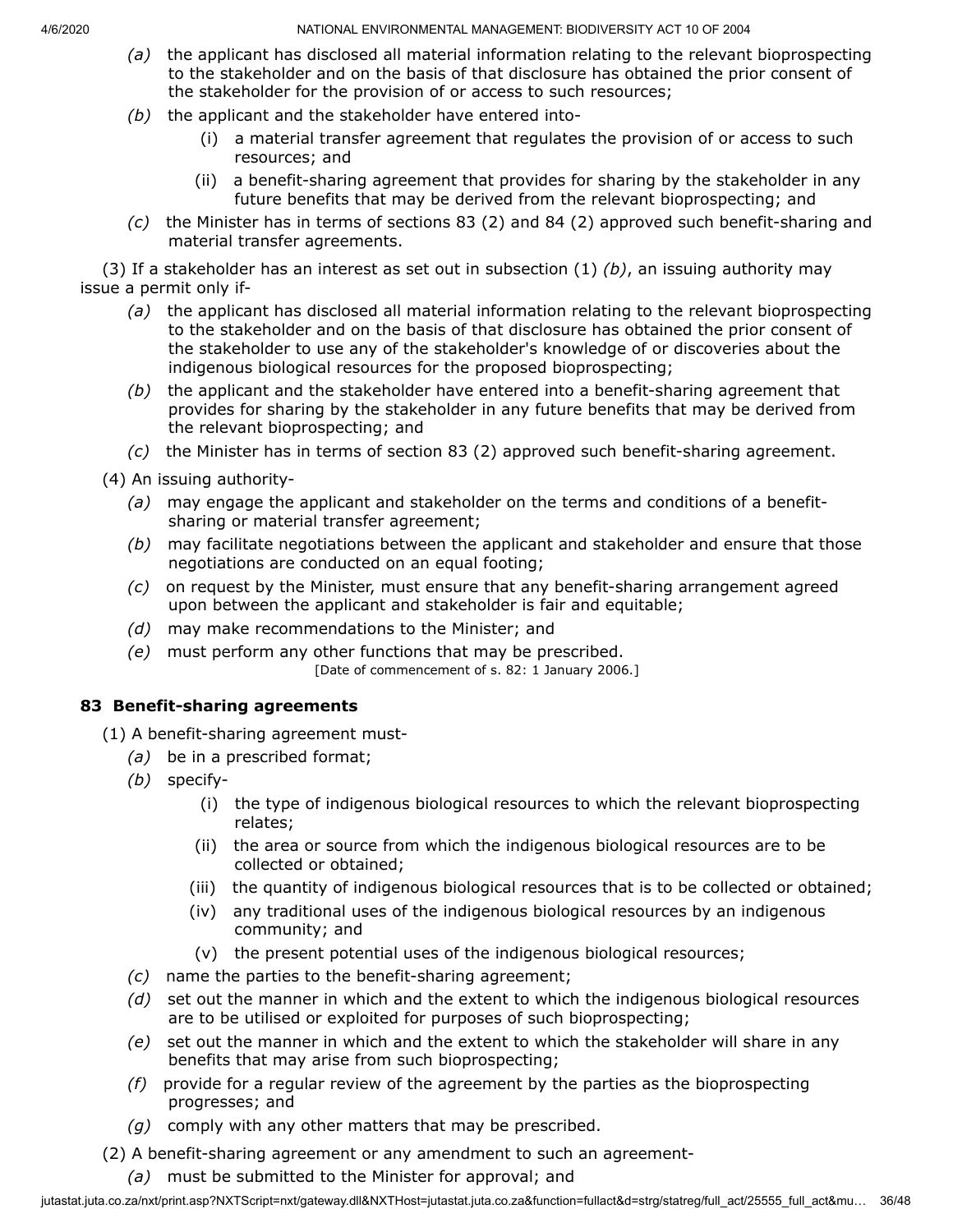*(b)* does not take effect unless approved by the Minister.

[Date of commencement of s. 83: 1 January 2006.]

# **84 Material transfer agreements**

- (1) A material transfer agreement must-
	- *(a)* be in a prescribed format;
	- *(b)* specify-
		- (i) particulars of the provider, and the exporter or recipient, of the indigenous biological resources;
		- (ii) the type of indigenous biological resources to be provided or to be given access to;
		- (iii) the area or source from which the indigenous biological resources are to be collected, obtained or provided;
		- (iv) the quantity of indigenous biological resources that is to be provided, collected, obtained or exported;
		- (v) the purpose for which such indigenous biological resources are to be exported;
		- (vi) the present potential uses of the indigenous biological resources; and
		- (vii) conditions under which the recipient may provide any such indigenous biological resources, or their progeny, to a third party.

(2) A material transfer agreement or any amendment to such an agreement-

- *(a)* must be submitted to the Minister for approval; and
- *(b)* does not take effect unless approved by the Minister.
	- [Date of commencement of s. 84: 1 January 2006.]

# **85 Establishment of Bioprospecting Trust Fund**

(1) A Bioprospecting Trust Fund is established into which all moneys arising from benefit-sharing agreements and material transfer agreements, and due to stakeholders, must be paid, and from which all payments to, or for the benefit of, stakeholders must be made.

(2) All money paid into the bioprospecting trust fund is trust money within the meaning of section 13 (1) *(f)* (ii) of the Public Finance Management Act.

(3) The Director-General-

*(a)* must manage the Fund in the prescribed manner or may appoint a trustee in terms of the Trust Property Control Act, 1988 (Act 57 of 1988), to administer the fund on the Director-General's behalf in the prescribed manner and under such terms as the Director-General may consider necessary; and

[Para. *(a)* substituted by s. 41 of Act 14 of 2009 (wef 18 September 2009).]

*(b)* is accountable for the money in the Fund in terms of the Public Finance Management Act. [Date of commencement of s. 85: 1 January 2006.]

# **86 Exemptions [3](#page-37-0)**

(1) The Minister may by notice in the *Gazette*-

- *(a)* declare that this Chapter does not apply to indigenous resources specified in the notice or to an activity relating to such indigenous biological resources;
- *(b)* declare that this Chapter does not apply to certain categories of research involving indigenous biological resources or commercial exploitation of indigenous biological resources;
- *(b*A*)* declare that this Chapter does not apply to the activity of collection, use, propagation cultivation or trade of indigenous biological resources for domestic use or subsistence purposes; or

[Para. *(b*A*)* inserted by s. 20 *(a)* of Act 14 of 2013 (wef 24 July 2013).]

*(b*B*)* declare that the benefit sharing agreements and material transfer agreements contemplated in section[s] 83 and 84 do not apply to certain categories of commercial or industrial exploitation of indigenous biological resources.

[Para. *(b*B*)* inserted by s. 20 *(a)* of Act 14 of 2013 (wef 24 July 2013).]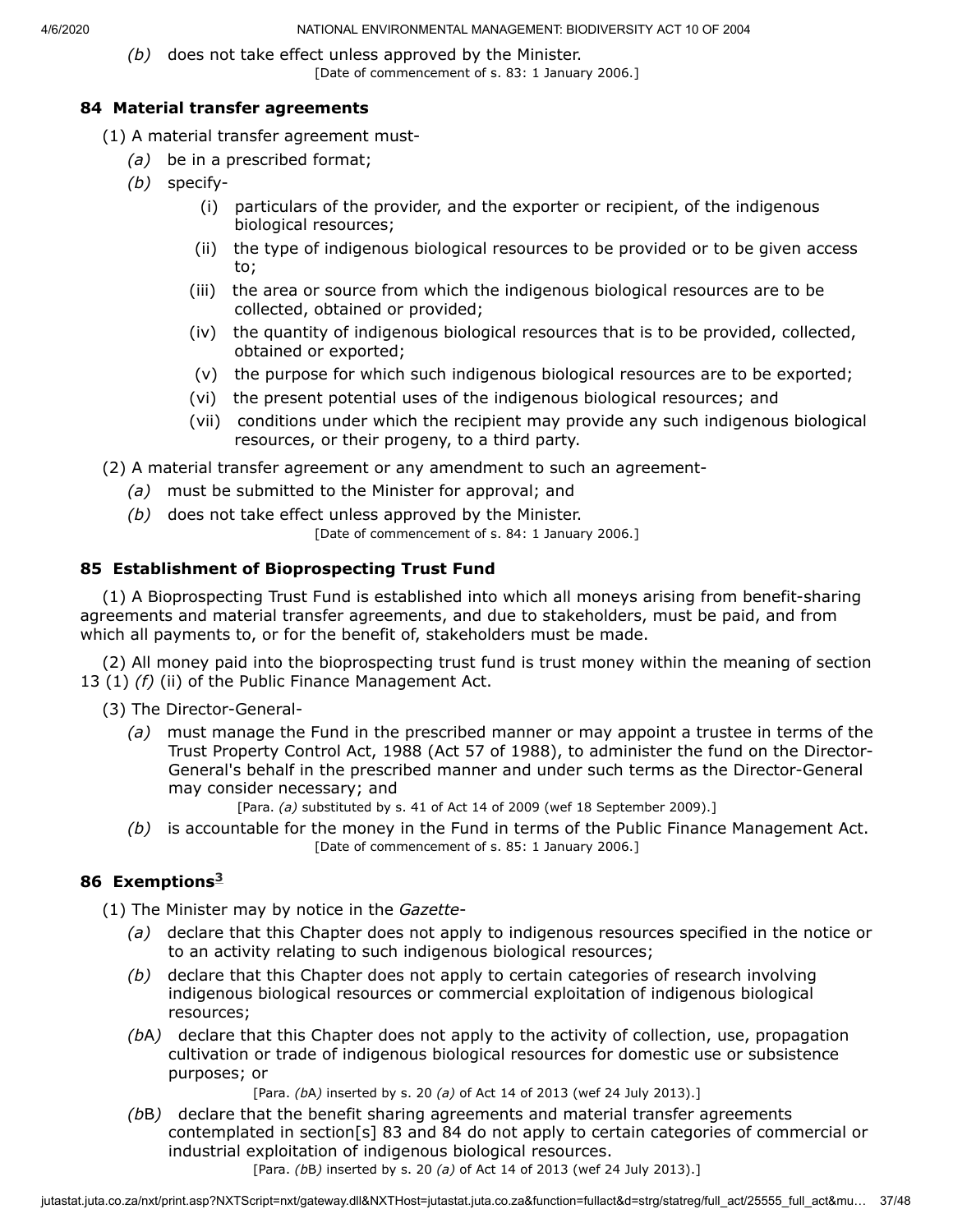*(c)* ......

4/6/2020 NATIONAL ENVIRONMENTAL MANAGEMENT: BIODIVERSITY ACT 10 OF 2004

[Para. *(c)* deleted by s. 20 *(b)* of Act 14 of 2013 (wef 24 July 2013).] [Sub-s. (1) substituted by s. 42 of Act 14 of 2009 (wef 18 September 2009).]

(1A) The Minister may amend or withdraw any notice referred to in subsection (1). [Sub-s. (1A) inserted by s. 20 *(c)* of Act 14 of 2013 (wef 24 July 2013).]

(2) Before publishing a notice in terms of subsection (1), or amending or repealing such a notice in terms of subsection (1A), the Minister must follow a consultative process in accordance with sections 99 and 100.

[Sub-s. (2) substituted by s. 20 *(d)* of Act 14 of 2013 (wef 24 July 2013).]

[Date of commencement of s. 86: 1 January 2006.]

<span id="page-37-0"></span>3 Exemption notice in GN R149 in *GG* 30739 of 8 February 2008

# **CHAPTER 7 PERMITS (ss 87-96)**

[Date of commencement of Chapter 7: 1 April 2005.]

# **87 Purpose of Chapter**

The purpose of this Chapter is to provide for the regulation of the issuing of permits authorising-

- *(a)* restricted activities involving specimens of-
	- (i) listed threatened or protected species in terms of section  $57$  (1);
	- (ii) alien species in terms of section 65 (1); or
	- (iii) listed invasive species in terms of section 71 (1);
- *(b)* activities regulated in terms of a notice published in terms of section 57 (2);
- *(c)* bioprospecting involving indigenous biological resources in terms of section 81 (1);
- *(d)* the export of indigenous biological resources for bioprospecting or any other type of research in terms of section 81 (1); or
- *(e)* the import, export, re-export or introduction from the sea, of a specimen of a species listed in terms of the international agreement referred to in section 57 (1A).

[Para. *(e)* added by s. 21 of Act 14 of 2013 (wef 24 July 2013).] [Date of commencement of s. 87: 1 April 2005.]

# **87A Issuing authority**

- (1) The Minister is the issuing authority responsible for deciding an application for a permit for-
	- $(a)$ <sup>[4](#page-38-0)</sup> the carrying out of a restricted activity involving a specimen of a listed threatened or protected species-
		- (i) in a national protected area;
		- (ii) that is a marine species; or
		- (iii) applied for by an official, on behalf of-
			- *(aa)* a provincial department or provincial organ of state responsible for the conservation of biodiversity in a province;
			- *(bb)* a national protected area;
			- *(cc)* the South African National Biodiversity Institute; or
			- *(dd)* an organ of state in the national sphere of government;
	- $(b)$ <sup>[5](#page-38-1)</sup> the import, export, re-export or introduction from the sea, of a specimen of a species listed in terms of the Convention on International Trade in Endangered Species of Wild Fauna and Flora-
		- (i) originating from a national protected area;
		- (ii) that is a marine species; or
		- (iii) applied for by an official, on behalf of-
			- *(aa)* a provincial department or provincial organ of state responsible for the conservation of biodiversity in a province;
			- *(bb)* a national protected area;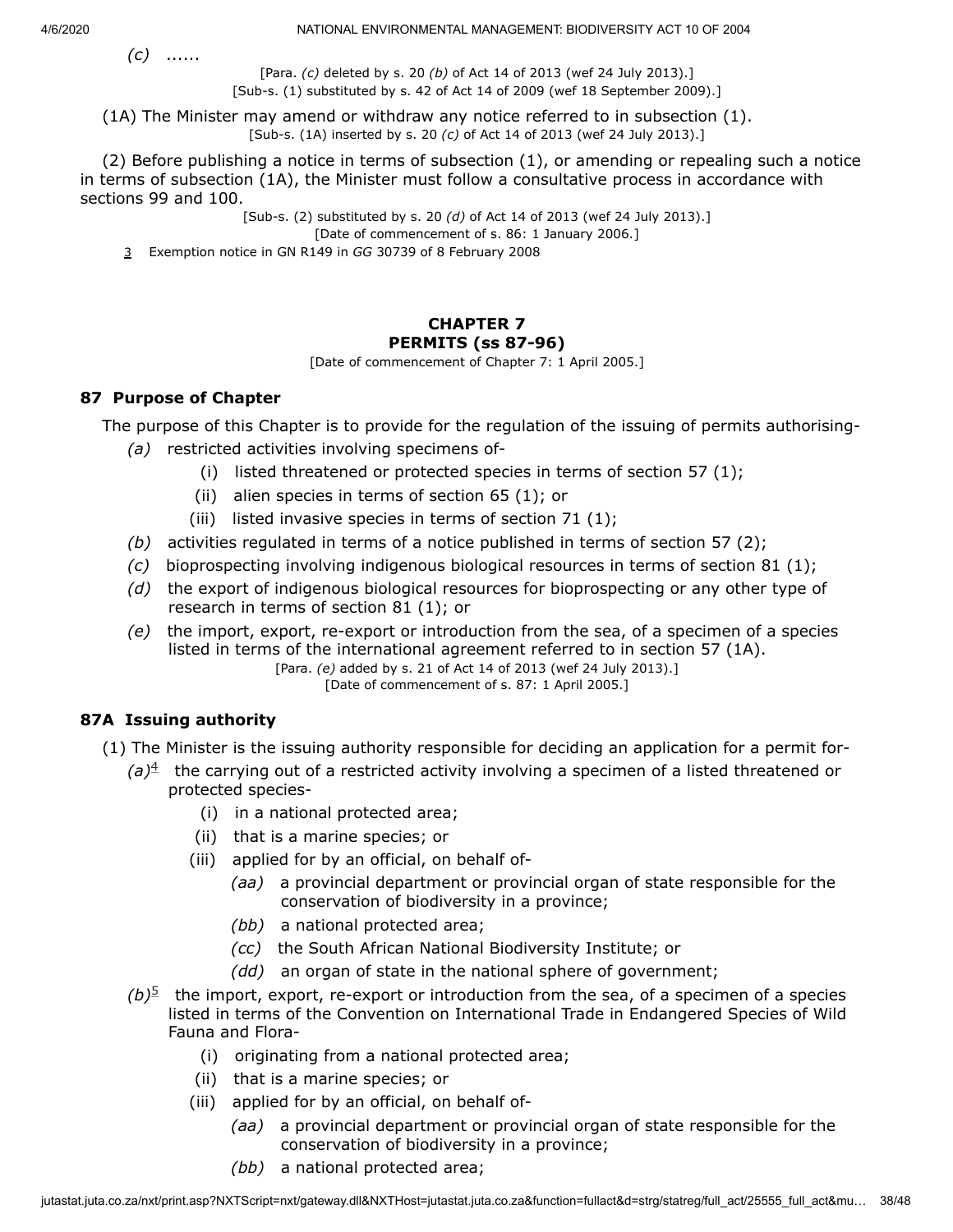- *(cc)* the South African National Biodiversity Institute; or
- *(dd)* an organ of state in the national sphere of government;
- *(c)* the carrying out of a restricted activity involving a specimen of an alien or a listed invasive species;
- *(d)* the commercialisation phase of bioprospecting involving any indigenous biological resources; or
- *(e)* the export of any indigenous biological resources from the Republic for the purpose of bioprospecting.

(2) The MEC is the issuing authority responsible for deciding an application for any permit not listed in subsection (1).

(3) Notwithstanding subsections (1) and (2), the Minister and the MEC may in writing agree that any application for a permit or a type of permit-

- *(a)* contemplated in subsection (1) may be decided by the MEC; or
- $(b)$ <sup>[6](#page-38-2)</sup> contemplated in subsection (2) may be decided by the Minister.

[S. 87A inserted by s. 22 of Act 14 of 2013 (wef 24 July 2013).]

<span id="page-38-0"></span>4 The powers and duties under s. 87A (1) *(a)* read with s. 6 (1) (excluding the powers or duties contemplated in s. 42 (2C) of the National Environmental Management Act 107 of 1998) delegated to the Director-General or any functionary acting in that position, including the power to subdelegate - GN 640 in *GG* 37930 of 22 August 2014

<span id="page-38-2"></span><span id="page-38-1"></span> The powers and duties under s. 87A (1) *(b)* read with s. 6 (1) (excluding the powers or duties contemplated in s. (2C) of the National Environmental Management Act 107 of 1998) delegated to the Director-General or any functionary acting in that position, including the power to subdelegate - GN 639 in *GG* 37930 of 22 August 2014 The powers and duties under s. 87A (3) *(b)* in respect of considering and deciding on the application for permits delegated to the Director-General or any functionary acting in that position, including the power to subdelegate - GN in *GG* 42887 of 6 December 2019

#### *Part 1 Permit system (ss 88-93B)*

### **88 Application for permits**

(1) A person may apply for a permit by lodging an application on the prescribed form to the authority.

(2) An issuing authority may-

- *(a)* request the applicant to furnish any additional information before it considers the application;
- *(b)* require the applicant to comply with such reasonable conditions as it may impose before it grants the application;
- *(c)* issue a permit unconditionally or issue it subject to conditions;
- *(d)* refuse a permit; or
- *(e)* defer a decision to issue a permit if the applicant is under investigation for the contravention or failure to comply with any provision of this Act, until such time that the investigation is concluded and-
	- (i) no prosecution in respect of such contravention or failure is instituted against the applicant concerned;
	- (ii) the applicant concerned is acquitted or found not guilty, if a prosecution in respect of such contravention or failure has been instituted; or
	- (iii) the applicant concerned has been convicted by a court of law of an offence in respect of such contravention or failure and the applicant has in respect of the conviction exhausted all the recognised legal proceedings pertaining to appeal or review.

[Para. *(e)* added by s. 23 of Act 14 of 2013 (wef 24 July 2013).]

(3) A decision of the issuing authority to issue or refuse a permit or to issue it subject to conditions, must be consistent with-

- *(a)* the applicable provisions of this Act;
- *(b)* the national environmental management principles;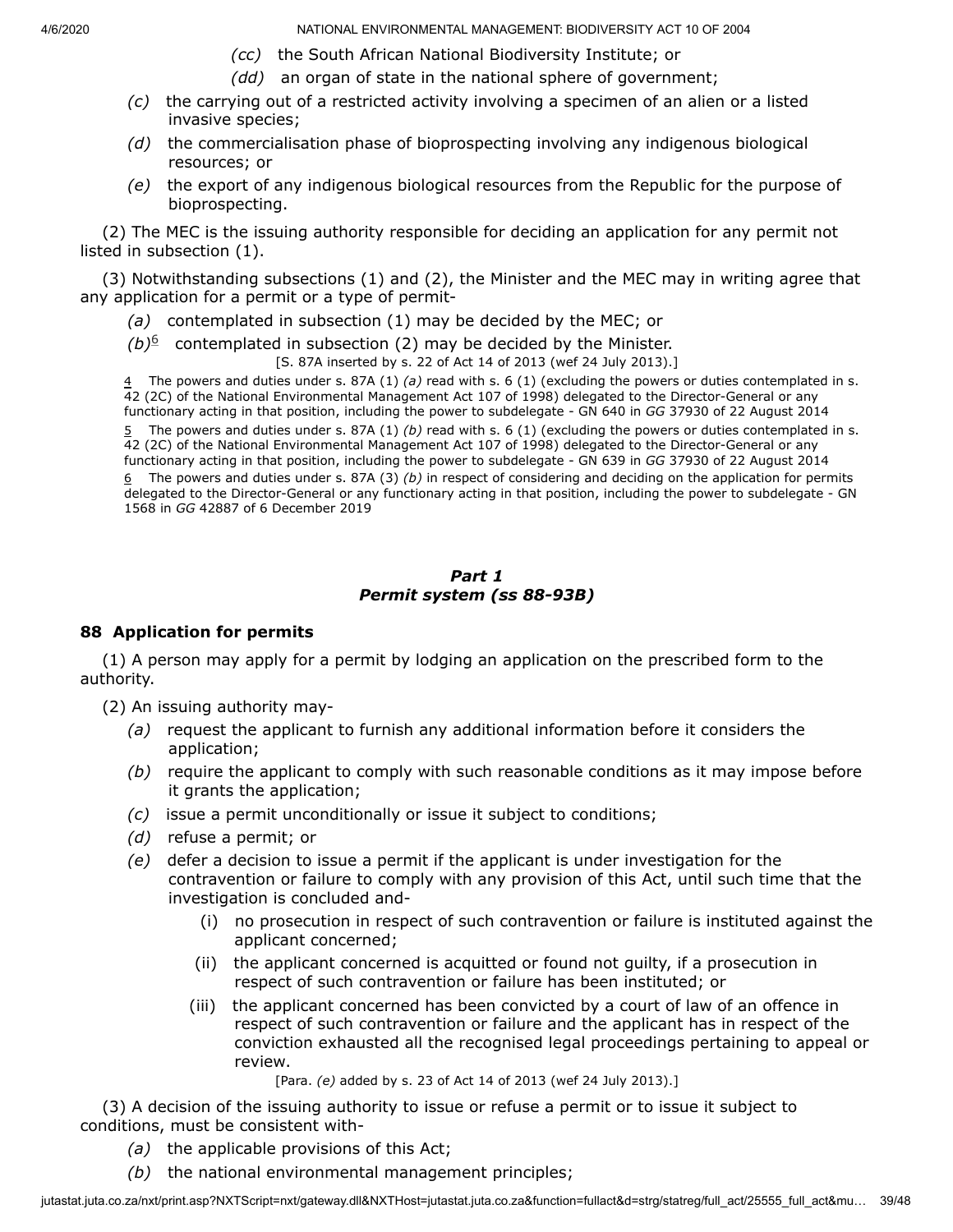- *(c)* the national biodiversity framework;
- *(d)* any other relevant plans adopted or approved in terms of Chapter 3;
- *(e)* any applicable international agreements binding on the Republic;
- *(f)* the Promotion of Administrative Justice Act, 2000 (Act 3 of 2000);
- *(g)* any requirements that may be prescribed.

(4) If compulsory conditions are prescribed for any kind of permit, an issuing authority may not issue a permit of that kind other than subject to those conditions.

(5) If an application is rejected, the issuing authority must give reasons for the decision in writing to the applicant.

[Date of commencement of s. 88: 1 April 2005.]

# **89 Risk assessments and expert evidence**

Before issuing a permit, the issuing authority may in writing require the applicant to furnish it, at the applicant's expense, with such independent risk assessment or expert evidence as the issuing authority may determine.

[Date of commencement of s. 89: 1 April 2005.]

# **90 Permits**

(1) A permit-

- *(a)* must specify-
	- (i) the purpose for which it is issued;
	- (ii) the period for which it will remain valid; and
	- (iii) any other matters that may be prescribed;
- *(b)* may be issued on conditions specified in the permit; and
- *(c)* must be in the form and contain such other particulars as may be prescribed.

(2) A permit issued in terms of section 91 does not absolve the holder or any other person from complying with the provisions of any other applicable law.

[Date of commencement of s. 90: 1 April 2005.]

# **91 Additional requirements relating to alien and invasive species**

An issuing authority may issue a permit for a restricted activity involving a specimen of an alien species or of a listed invasive species only if-

- *(a)* adequate procedures have been followed by the applicant to assess the risks and potential impacts associated with the restricted activity;
- *(b)* the relevant species has been found to have negligible or no invasive potential;
- *(c)* the benefits of allowing the activity are significantly greater than the costs associated with preventing or remedying any resultant damage to the environment or biodiversity; and
- *(d)* it is satisfied that adequate measures have been taken by the applicant to prevent the escape and spread of the species.

[Date of commencement of s. 91: 1 April 2005.]

# **92 Integrated permits**

(1) If the carrying out of an activity mentioned in section 87 is also regulated in terms of other law, the authority empowered under that other law to authorize that activity and the issuing authority empowered under this Act to issue permits in respect of that activity may-

- *(a)* exercise their respective powers jointly; and
- *(b)* issue a single integrated permit instead of a separate permit and authorisation. [Sub-s. (1) amended by s. 43 of Act 14 of 2009 (wef 18 September 2009).]

(2) An authority empowered under that other law may issue an integrated permit for the activity in question if that authority is assigned in terms of this Act also as an issuing authority for permits in respect of that activity.

[Sub-s. (2) amended by s. 35 of Act 14 of 2013 (wef 24 July 2013).]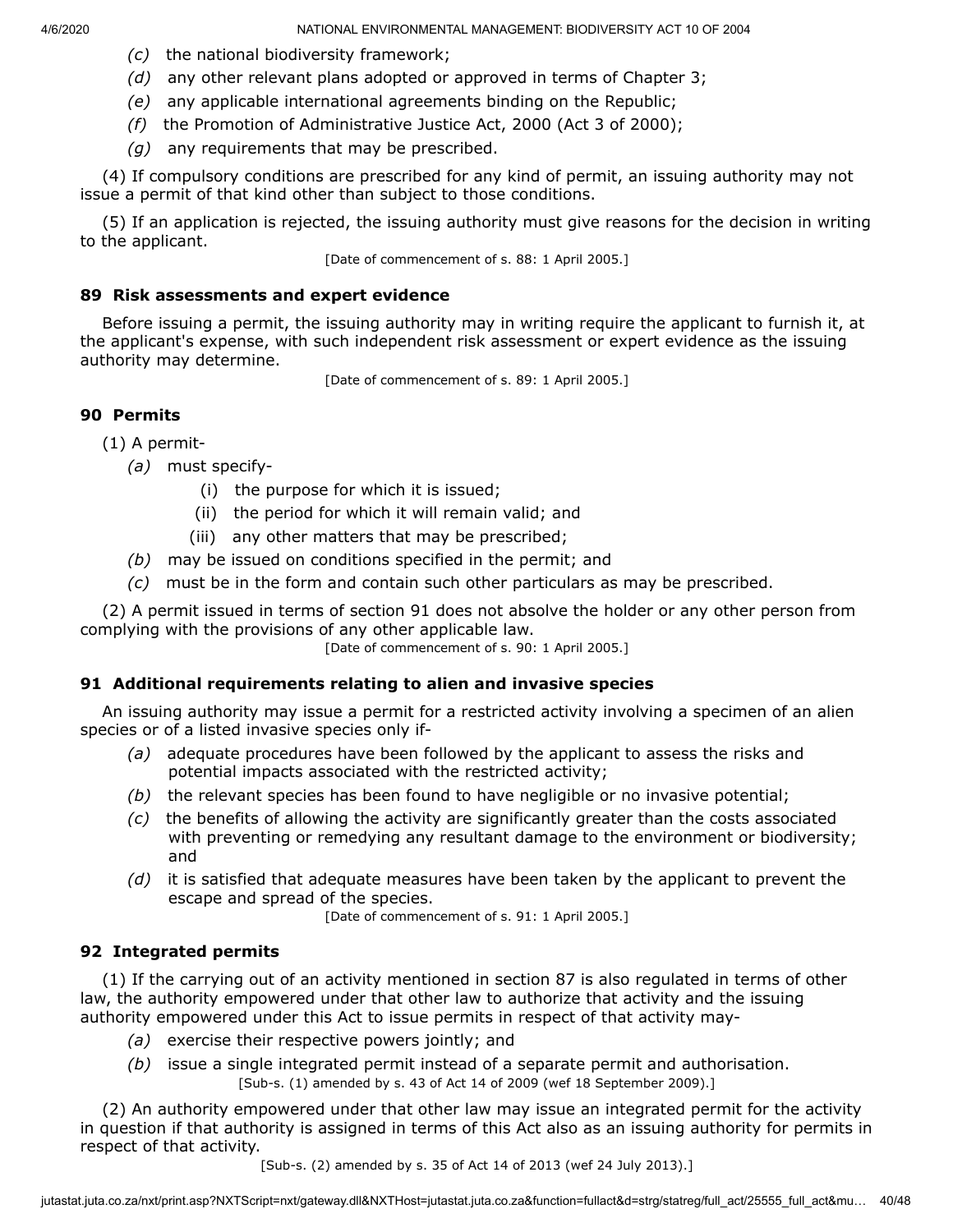- (3) An integrated permit may be issued only if-
	- *(a)* the relevant provisions of this Act and that other law have been complied with; and
	- *(b)* the permit specifies the-
		- (i) provisions in terms of which it has been issued; and
		- (ii) authority or authorities that have issued it.

[Date of commencement of s. 92: 1 April 2005.]

# **92A Refusal of permits**

(1) An issuing authority may refuse a permit-

- *(a)* if the carrying out of the restricted activity is likely to have a negative impact on the survival of the listed threatened or protected species;
- *(b)* if the applicant has been convicted of an offence in terms of this Act; or
- *(c)* in accordance with a ground for refusal contemplated in any regulation.

(2) The Minister may from time to time issue directives, which are binding on the issuing authority, to ensure the effective implementation of subsection (1).

[S. 92A inserted by s. 24 of Act 14 of 2013 (wef 24 July 2013).]

# **93 Cancellation of permits**

(1) An issuing authority which issued a permit may cancel the permit if-

- *(a)* the permit was issued as a result of misleading or false representations by the applicant or a person acting on behalf of the applicant;
- *(b)* the applicant or permit holder has contravened or failed to comply with-
	- (i) any condition of the permit;
	- (ii) any provision of this Act or other law governing the permitted activity; or
	- (iii) any foreign law governing the permitted activity.
- *(c)* the applicant or permit holder has been convicted of an offence in terms of this Act; or [Para. *(c)* added by s. 25 *(a)* of Act 14 of 2013 (wef 24 July 2013).]
- *(d)* the carrying out of the restricted activity has a detrimental impact on the species. [Para. *(d)* added by s. 25 *(a)* of Act 14 of 2013 (wef 24 July 2013).]
	- [Sub-s. (1), previously s. 93, renumbered by s. 25 *(b)* of Act 14 of 2013 (wef 24 July 2013).] [Date of commencement of sub-s. (1), previously s. 93: 1 April 2005.]

(2) An issuing authority may recover any reasonable costs incurred by that authority and necessitated by the cancellation of the permit, from the permit holder.

[Sub-s. (2) added by s. 25 *(b)* of Act 14 of 2013 (wef 24 July 2013).]

**[NB:** A s. 93A has been inserted by s. 44 of the National Environment Laws Amendment Act 14 of 2009, a provision which will be put into operation by proclamation. See PENDLEX.**]**

# **93B Suspension of permits**

(1) An issuing authority which issued a permit may suspend the permit if-

- *(a)* the carrying out of the restricted activity is likely to have a negative impact on the survival of the listed threatened or protected species; or
- *(b)* the permit holder is under investigation for the contravention of or failure to comply with any provision of this Act or any condition of the permit.

(2) An issuing authority may recover any reasonable costs, incurred by that authority and necessitated by the suspension of the permit, from the permit holder.

[S. 93B inserted by s. 26 of Act 14 of 2013 (wef 24 July 2013).]

# *Part 2*

#### *......*

**94 ......**

[S. 94 repealed by s. 27 of Act 14 of 2013 (wef 24 July 2013).]

**95 ......**

[S. 95 repealed by s. 28 of Act 14 of 2013 (wef 24 July 2013).]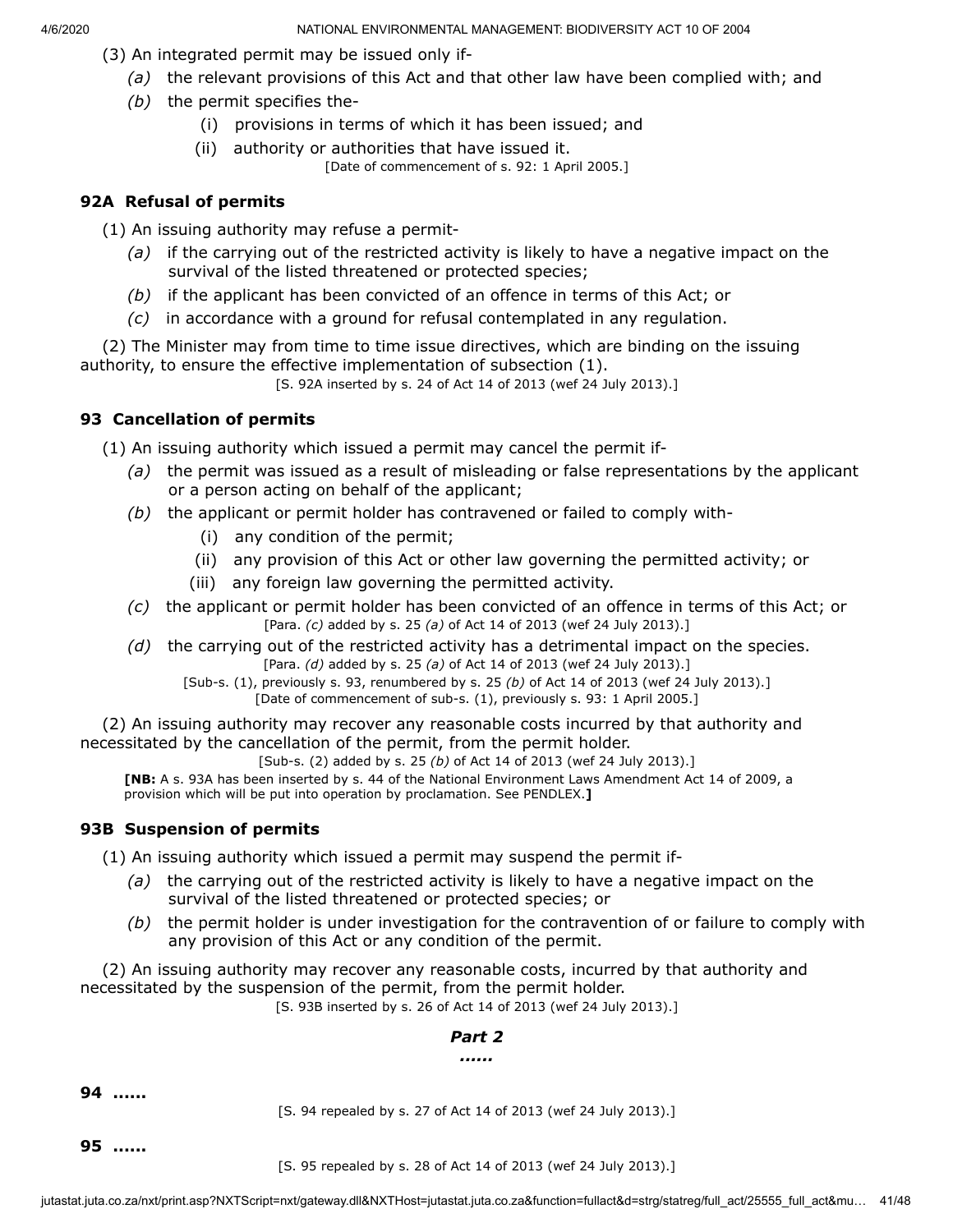[S. 96 repealed by s. 29 of Act 14 of 2013 (wef 24 July 2013).]

# **CHAPTER 8 ADMINISTRATION OF ACT (ss 97-100)**

# *Part 1 Regulations (ss 97-98)*

# **97 Regulations by Minister**

- (1) The Minister may make regulations relating to-
	- *(a)* the monitoring of compliance with and enforcement of norms and standards referred to in section 9;
	- *(b)* (i) ......

[Sub-para. (i) deleted by s. 30 *(a)* of Act 14 of 2013 (wef 24 July 2013).]

- (ii) the facilitation of the implementation and enforcement of sections 57  $(1)$ , 57 (1A) or any notice published in terms of section 57 (2); [Sub-para. (ii) substituted by s. 30 *(b)* of Act 14 of 2013 (wef 24 July 2013).]
- (iii) the carrying out of a restricted activity involving a specimen of a listed threatened or protected species;
- (iiiA) the circumstances in which restricted activities involving threatened or protected species may not be carried out; [Sub-para. (iiiA) inserted by s. 30 *(c)* of Act 14 of 2013 (wef 24 July 2013).]
- (iv) the facilitation of the implementation and enforcement of an international agreement regulating international trade in specimens of species to which the agreement applies and which is binding on the Republic;

[Sub-para. (iv) substituted by s. 45 *(a)* of Act 14 of 2009 (wef 18 September 2009).]

- (v) the minimising of the threat to the survival in the wild of a listed threatened or protected species;
- (vi) the minimising of the threat to the ecological integrity of a listed ecosystem;
- (vii) the composition and operating procedure of the scientific authority;
- (viii) the ecologically sustainable utilization of biodiversity, including-
	- *(aa)* limiting the number of permits for a restricted activity;
	- *(bb)* qualifications or requirements necessary for the undertaking of a restricted activity;
	- *(cc)* criteria for the equitable allocation of permits for a restricted activity;

[Sub-para. (viii) substituted by s. 30 *(d)* of Act 14 of 2013 (wef 24 July 2013).]

(ix) the hunting industry;

[Sub-para. (ix) added by s. 45 *(d)* of Act 14 of 2009 (wef 18 September 2009).]

- (x) the duty of care in respect of threatened or protected species; [Sub-para. (x) added by s. 30 *(e)* of Act 14 of 2013 (wef 24 July 2013).]
- (xi) the management of threatened or protected species that cause damage; [Sub-para. (xi) added by s. 30 *(e)* of Act 14 of 2013 (wef 24 July 2013).]
- (xii) the collection of samples for genetic analyses; [Sub-para. (xii) added by s. 30 *(e)* of Act 14 of 2013 (wef 24 July 2013).]

*(c)* (i) ......

[Sub-para. (i) deleted by s. 30 *(f)* of Act 14 of 2013 (wef 24 July 2013).]

- (ii) ......
	- [Sub-para. (ii) deleted by s. 30 *(f)* of Act 14 of 2013 (wef 24 July 2013).]
- (iiA) the circumstances under which a restricted activity involving alien species or listed invasive species, may not be carried out; [Sub-para. (iiA) inserted by s. 30 *(g)* of Act 14 of 2013 (wef 24 July 2013).]
- (iii) the facilitation of the implementation and enforcement of section 65, 67 or 71;
- (iv) the prescription of compulsory conditions for any permit issued in terms of section 65 (1) or 71 (1);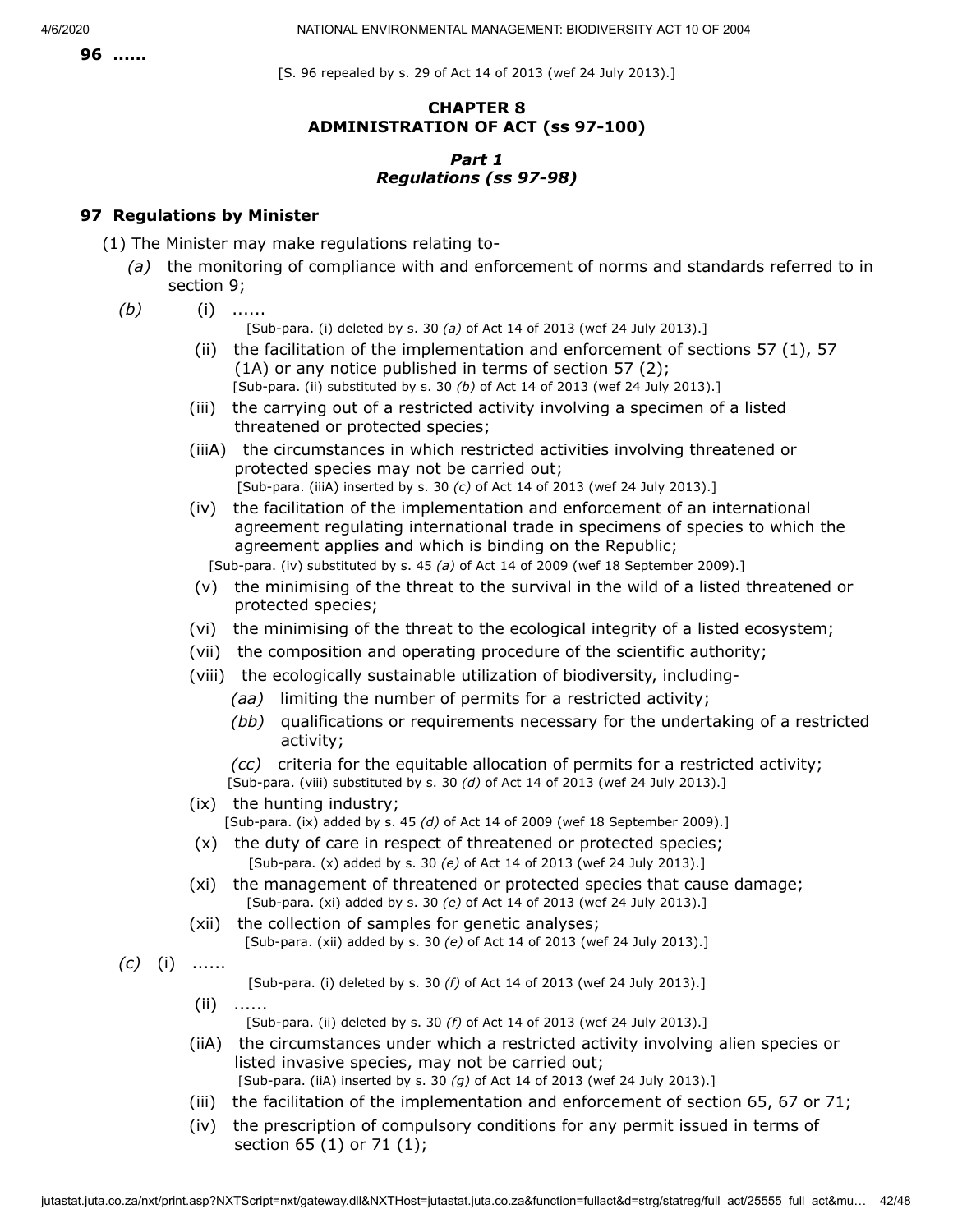- (v) the assessment of risks and potential impacts on biodiversity of restricted activities involving specimens of alien species or of listed invasive species; [Sub-para. (v) substituted by s. 30 *(h)* of Act 14 of 2013 (wef 24 July 2013).]
- (vi) the control and eradication of invasive species; and [Sub-para. (vi) substituted by s. 30 *(h)* of Act 14 of 2013 (wef 24 July 2013).]
- (vii) the coordination and implementation of programmes for the prevention, control or eradication of invasive species;
	- [Sub-para. (vii) added by s. 30 *(i)* of Act 14 of 2013 (wef 24 July 2013).]
- *(d)* biosafety and the environment;
- *(d*A*)* a system and requirements for the compulsory or voluntary registration of persons, institutions, ranching operations, game farms, nurseries, captive breeding or keeping operations and other facilities or operations;
	- [Para. *(d*A*)* inserted by s. 30 *(j)* of Act 14 of 2013 (wef 24 July 2013).]
- *(e)* (i) ......
- [Sub-para. (i) deleted by s. 30 *(k)* of Act 14 of 2013 (wef 24 July 2013).]
- (ii) the form and content of, and requirements and criteria for, notification requirements referred to in section 81A and benefit-sharing agreements and material transfer agreements;

[Sub-para. (ii) substituted by s. 45 *(e)* of Act 14 of 2009 (wef 18 September 2009).]

- (iii) moneys payable in connection with benefit-sharing agreements and material transfer agreements; and
- (iv) the administration of the Bioprospecting Trust Fund;
- *(f)* (i) the conditions subject to which issuing authorities may issue, renew or amend permits or registrations in terms of this Act;
	- [Sub-para. (i) substituted by s. 45 *(f)* of Act 14 of 2009 (wef 18 September 2009) and by s. 30 *(l)* of Act 14 of 2013 (wef 24 July 2013).]
		- (ii) the procedure to be followed and the fees to be paid in connection with the lodging and consideration of applications and issuance of permits or registrations;

[Sub-para. (ii) substituted by s. 30 *(m)* of Act 14 of 2013 (wef 24 July 2013).]

- (iiA) the procedure to be followed and the fees to be paid in connection with the marking of specimens;
	- [Sub-para. (iiA) inserted by s. 30 *(n)* of Act 14 of 2013 (wef 24 July 2013).]
- (iii) the powers of issuing authorities when considering and deciding such applications;
- (iv) the conditions with which applicants must comply before or after the lodging of their applications;
- (v) appropriate consultation processes;
- (vi) the authorities whose consent is required before permits may be issued;
- (vii) the factors that must be taken into account when deciding applications;
- (viiA) timeframes for the consideration and issuance of a permit or registration by an issuing authority;
	- [Sub-para. (viiA) inserted by s. 30 *(o)* of Act 14 of 2013 (wef 24 July 2013).]
- (viiB) the conducting and evaluation of a risk assessment; [Sub-para. (viiB) inserted by s. 30 *(o)* of Act 14 of 2013 (wef 24 July 2013).]
- (viii) the circumstances in which applications must be refused or may be approved;
- (viiiA) the different types of permits that may be issued in terms of this Act; [Sub-para. (viiiA) inserted by s. 30 *(p)* of Act 14 of 2013 (wef 24 July 2013).]
- (ix) the categories, form and contents of permits and the geographical area where permits apply;

[Sub-para. (ix) substituted by s. 30 *(q)* of Act 14 of 2013 (wef 24 July 2013).]

- (x) the conditions on which permits must be issued, or guidelines for determining conditions on which permits may be issued;
- (xi) methods, procedures and conditions of enforcing compliance with the conditions of a permit;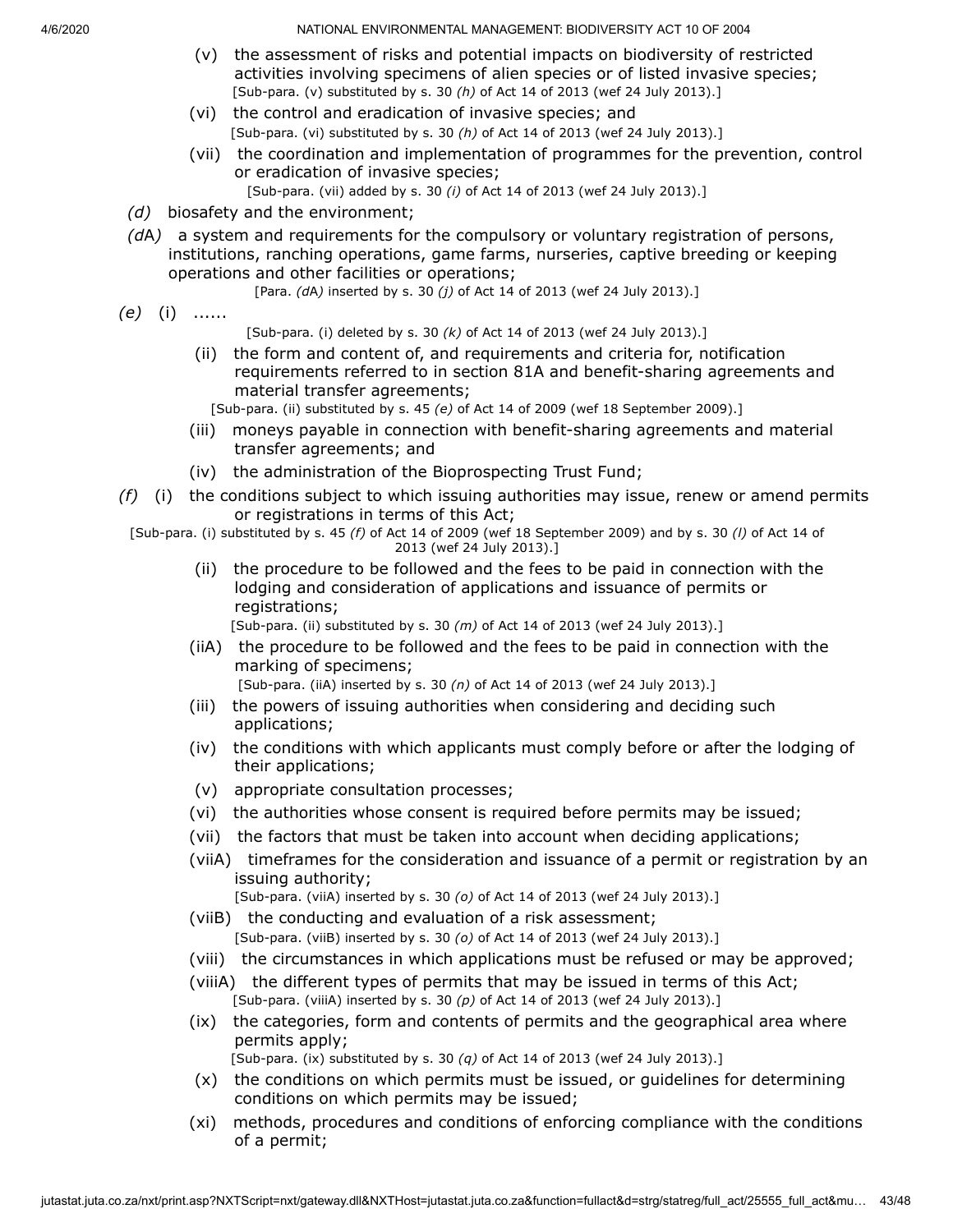- (xiA) the circumstances or conditions under which permits or registrations may be amended, refused or cancelled; [Sub-para. (xiA) inserted by s. 30 *(r)* of Act 14 of 2013 (wef 24 July 2013).]
- (xii) the giving of security in respect of any obligation that may arise from carrying out a restricted activity authorised by a permit, and the form of such security;
- (xiii) the period of validity of a permit or registration; [Sub-para. (xiii) substituted by s. 30 *(s)* of Act 14 of 2013 (wef 24 July 2013).]
- (xiv) the transferability of a permit or registration; [Sub-para. (xiv) substituted by s. 30 *(s)* of Act 14 of 2013 (wef 24 July 2013).]
- (xv) the duties and reporting requirements of issuing authorities, permit holders and registration holders;
	- [Sub-para. (xv) substituted by s. 30 *(s)* of Act 14 of 2013 (wef 24 July 2013).]
- $(xvi)$  ......

[Sub-para. (xvi) deleted by s. 30 *(t)* of Act 14 of 2013 (wef 24 July 2013).]

- *(f*A) self-administration within the biodiversity sector and the recognition of associations relating to persons, operations or facilities contemplated in section 59 of the Act; [Para. *(f*A*)* inserted by s. 30 *(u)* of Act 14 of 2013 (wef 24 July 2013).]
- *(g)* any other matter that may be prescribed in terms of this Act;
- *(h)* any other matter that may be necessary to facilitate the implementation of this Act; and [Para. *(h)* substituted by s. 30 *(w)* of Act 14 of 2013 (wef 24 July 2013).]
- *(i)* any matter that is necessary or expedient to achieve the objectives of the Act. [Para. *(i)* added by s. 30 *(x)* of Act 14 of 2013 (wef 24 July 2013).]

(2) Any regulation with direct fiscal implications may be made only with the concurrence of the Minister of Finance.

(3) Before publishing any regulations in terms of subsection (1), or any amendment to the regulations, the Minister must follow a consultative process in accordance with sections 99 and [1]00.

(3A) Any regulation made in terms of this Act must be submitted to Parliament 30 days prior to the publication of the regulations in the *Gazette*.

[Sub-s. (3A) inserted by s. 30 *(y)* of Act 14 of 2013 (wef 24 July 2013).]

(4) Subsection (3) need not be applied to a non-substantial change to the regulations.

# **98 General**

(1) Regulations made in terms of section 97 may-

- *(a)* restrict or prohibit any act either absolutely or conditionally;
- *(b)* apply-
	- (i) generally throughout the Republic or a province, as the case may be, or only in a specified area or category of areas;
	- (ii) generally to all persons or only to a specified category of persons;
	- (iii) generally with respect to all species or only to a specified species or category of species; or
	- (iv) generally with respect to all permits or only to a specified category of permits; or [Sub-para. (iv) substituted by s. 31 *(a)* of Act 14 of 2013 (wef 24 July 2013).]
- *(c)* differentiate between different-
	- (i) areas or categories of areas;
	- (ii) persons or categories of persons;
	- (iii) species or categories of species; or
	- (iv) categories of permit. [Sub-para. (iv) substituted by s. 31 *(b)* of Act 14 of 2013 (wef 24 July 2013).]

(2) Regulations made in terms of section 97 may provide that any person who contravenes or fails to comply with a provision thereof is guilty of an offence and liable on conviction to-

*(a)* imprisonment for a period not exceeding five years;

[Para. *(a)* substituted by s. 46 of Act 14 of 2009 (wef 18 September 2009).]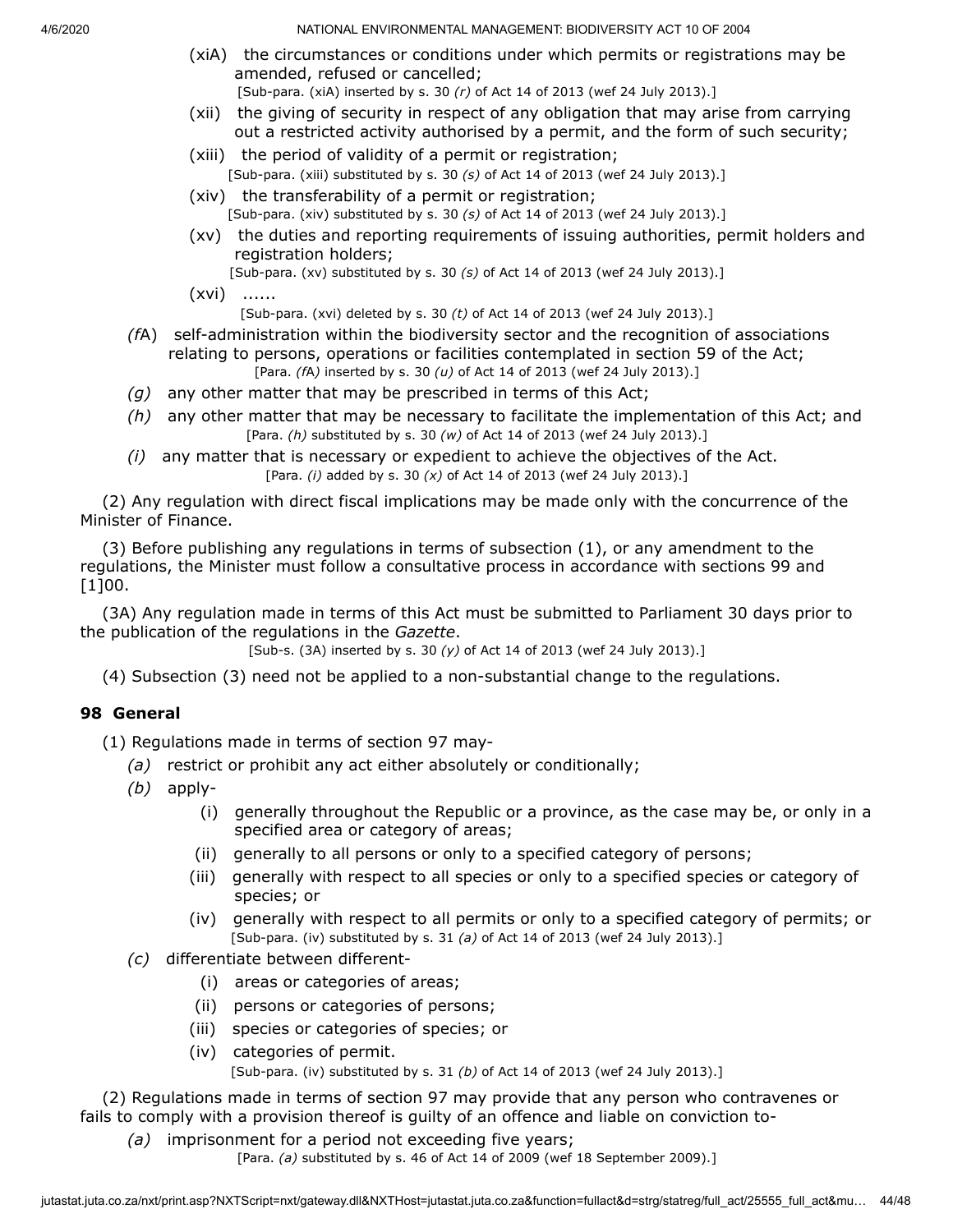- *(b)* a fine not exceeding five million rand, and in the case of a second or subsequent conviction, to a fine not exceeding R10 million or imprisonment for a period not exceeding 10 years or in both instances to both a fine and such imprisonment; or [Para. *(b)* substituted by s. 46 of Act 14 of 2009 (wef 18 September 2009).]
- *(c)* both a fine and such imprisonment.

(3) Regulations made in terms of section 97 may differentiate between the penalties for the contravention of the different provisions thereof, but the maximum penalty may not exceed the penalty provided for in subsection (2).

[Sub-s. (3) added by s. 31 *(c)* of Act 14 of 2013 (wef 24 July 2013).]

# *Part 2 Consultation process (ss 99-100)*

### **99 Consultation**

(1) Before exercising a power which, in terms of a provision of this Act, must be exercised in accordance with this section and section 100, the Minister must follow an appropriate consultative process in the circumstances.

- (2) The Minister must, in terms of subsection (1)-
	- *(a)* consult all Cabinet members whose areas of responsibility may be affected by the exercise of the power;
	- *(b)* in accordance with the principles of co-operative governance set out in Chapter 3 of the Constitution, consult the MEC for Environmental Affairs of each province that may be affected by the exercise of the power; and
	- *(c)* allow public participation in the process in accordance with section 100.

# **100 Public participation**

(1) The Minister must give notice of the proposed exercise of the power referred to in section 99-

- *(a)* in the *Gazette*; and
- *(b)* in at least one newspaper distributed nationally, or if the exercise of the power may affect only a specific area, in at least one newspaper distributed in that area.

(2) The notice must-

- *(a)* invite members of the public to submit to the Minister, within 30 days of publication of the notice in the *Gazette*, written representations on, or objections to, the proposed exercise of the power; and
- *(b)* contain sufficient information to enable members of the public to submit meaningful representations or objections.

(3) The Minister may in appropriate circumstances allow any interested person or community to present oral representations or objections to the Minister or a person designated by the Minister.

(4) The Minister must give due consideration to all representations or objections received or presented before exercising the power.

#### **CHAPTER 9 OFFENCES AND PENALTIES (ss 101-102)**

### **101 Offences**

(1) A person is guilty of an offence if that person contravenes or fails to comply with a provision of-

*(a)* section 57 (1), 57 (1A), 65 (1), 67 (2), 71 (1), 81 (1) or 81A (1);

[Para. *(a)* substituted by s. 32 *(a)* of Act 14 of 2013 (wef 24 July 2013).]

- *(b)* a notice published in terms of section 57 (2); or
- *(c)* a directive issued in terms of section 69 (2) or 73 (3).

(2) A person who is the holder of a permit is guilty of an offence if that person-

*(a)* contravenes or fails to comply with a provision of section 69 (1) or 73 (1); or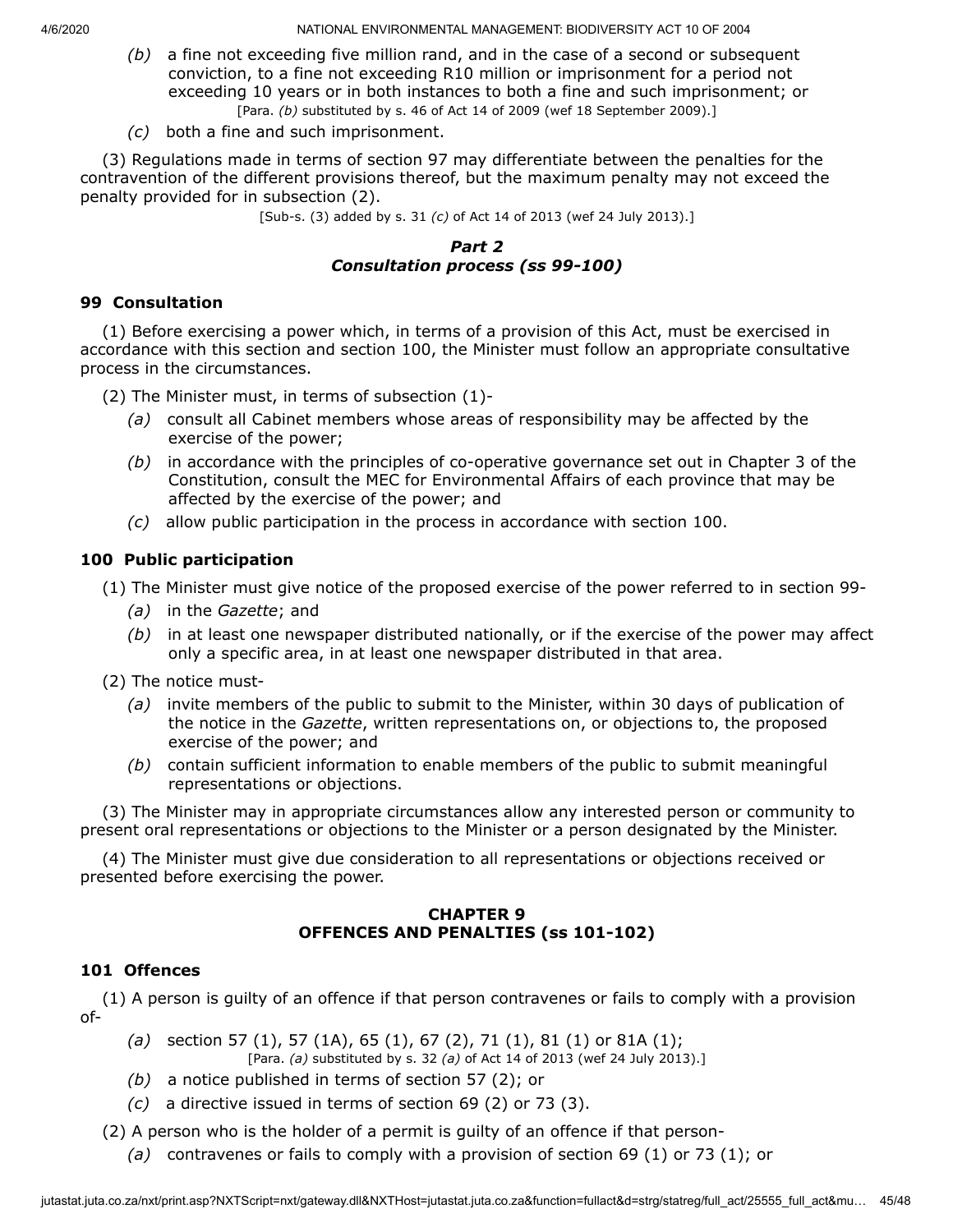- *(b)* performs the activity for which the permit was issued otherwise than in accordance with any conditions subject to which the permit was issued.
- *(c)* ......

[Para. *(c)* deleted by s. 32 *(b)* of Act 14 of 2013 (wef 24 July 2013).]

(3) A person is guilty of an offence if that person-

- *(a)* fraudulently alters any permit;
- *(b)* fabricates or forges any document for the purpose of passing it as a permit;
- *(c)* passes, uses, alters or has in his or her possession any altered or false document purporting to be a permit;
- *(d)* knowingly makes any false statement or report for the purpose of obtaining a permit; or
- *(e)* permits or allows any other person to do, or to omit to do, anything which is an offence in terms of subsection (1) or (2).

[Para. *(e)* added by s. 32 *(c)* of Act 14 of 2013 (wef 24 July 2013).]

# **102 Penalties**

(1) A person convicted of an offence in terms of section 101 is liable to a fine not exceeding R10 million, or an imprisonment for a period not exceeding ten years, or to both such a fine and such imprisonment.

[Sub-s. (1) substituted by s. 47 *(a)* of Act 14 of 2009 (wef 18 September 2009).]

(2) If a person is convicted of an offence involving a specimen of a listed threatened or protected species, or an alien species or commencing the commercialisation phase of bioprospecting without a permit issued in terms of Chapter 7, a fine may be determined, either in terms of subsection (1) or equal to three times the commercial value of the specimen or activity in respect of which the offence was committed, whichever is the greater.

[Sub-s. (2) substituted by s. 47 *(a)* of Act 14 of 2009 (wef 18 September 2009) and by s. 33 *(a)* of Act 14 of 2013 (wef 24 July 2013).]

(2A) If a person is convicted of an offence involving a specimen of a listed invasive species, a fine may be determined, either in terms of subsection (1) or equal to the estimated cost associated with the control of the specimen in respect of which the offence was committed or both.

[Sub-s. (2A) inserted by s. 33 *(b)* of Act 14 of 2013 (wef 24 July 2013).]

(3) Notwithstanding anything to the contrary in any other law, a magistrate's court shall have jurisdiction to impose any penalty prescribed by this Act.

[Sub-s. (3) added by s. 47 *(b)* of Act 14 of 2009 (wef 18 September 2009).]

#### **CHAPTER 10 MISCELLANEOUS (ss 103-106)**

#### **103 Repeal of Act 122 of 1984**

The Forest Act, 1984 (Act 122 of 1984), is repealed by this Act.

### **104 Savings**

(1) Anything done in terms of the Forest Act, 1984 (Act 122 of 1984), which may or must be done in terms of this Act must be regarded as having been done in terms of this Act.

(2) A person who immediately before the repeal of the Forest Act, 1984, by section 100 of this Act was-

- *(a)* a member of the board of the National Botanical Institute, becomes a member of the Board of the South African National Biodiversity Institute and remains such a member until the Minister appoints the members of the Board in terms of section 15;
- *(b)* the chief executive officer of the National Botanical Institute becomes the acting chief executive officer of the South African National Biodiversity Institute and remains the acting chief executive officer until the Board appoints a person as the chief executive officer of the Institute in terms of section 29; and
- *(c)* all employees of the National Botanical Institute, including its chief executive officer, must be regarded as having been appointed in terms of section 30 as employees of the South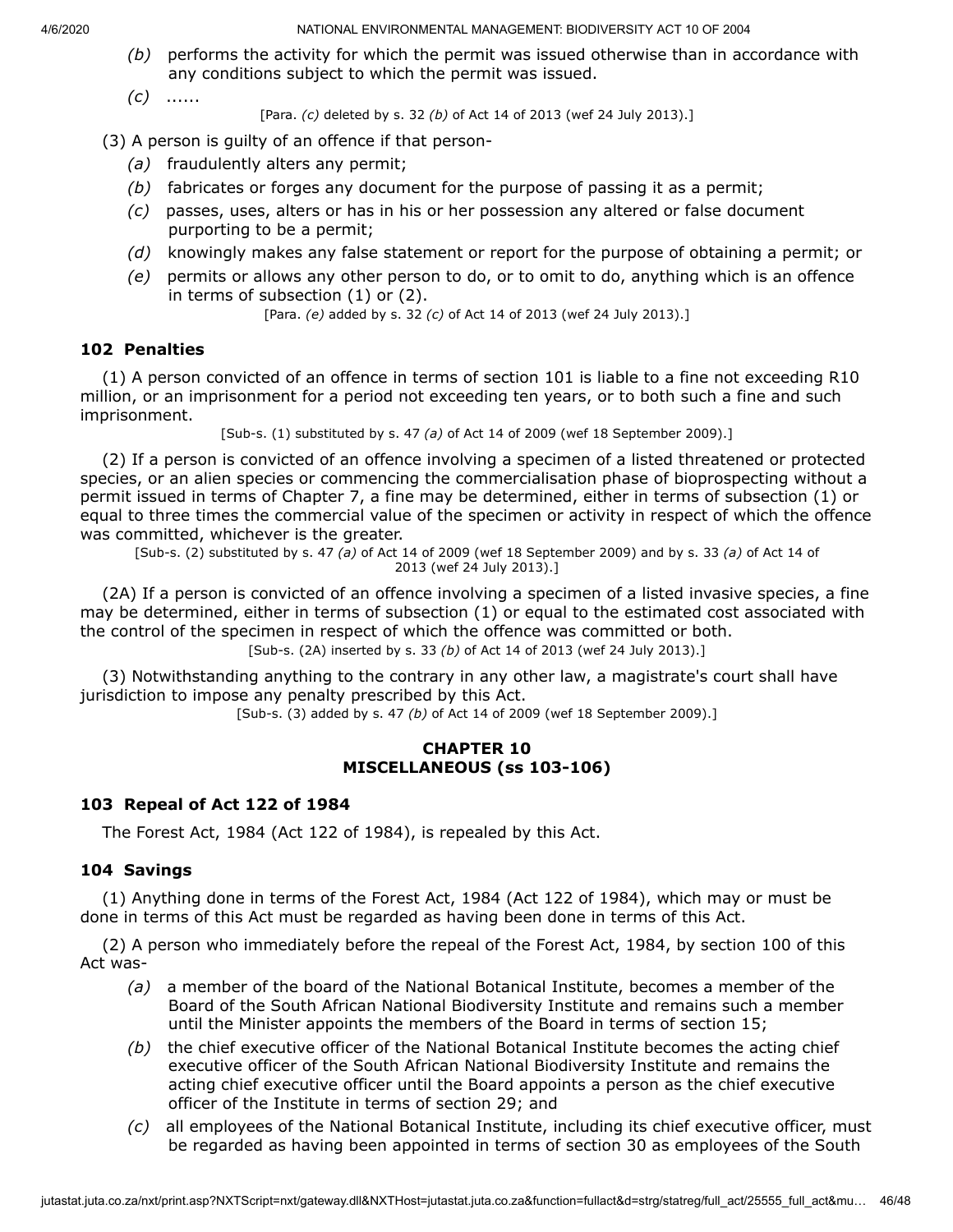African National Biodiversity Institute subject to the same conditions of services which applied to them immediately before the repeal of the Forest Act, 1984.

(3) Subsection (2) *(c)* does not affect pension, leave and other benefits which accrued to employees referred to in that subsection before the repeal of the Forest Act, 1984, and such benefits must be respected as if there was no break in their service and no change of employer.

(4) As from the date of repeal of the Forest Act, 1984-

- *(a)* all assets and liabilities and all rights and obligations of the National Botanical Institute are vested in the South African National Biodiversity Institute; and
- *(b)* any balance in the National Botanical Institute Fund referred to in section 64 of that Act must be paid to the South African National Biodiversity Institute.

### **105 Existing bioprospecting projects**

(1) Any party involved at the commencement of Chapter 6 in a bioprospecting project which concerns any interests to be protected in terms of section 82, may despite that section continue with the project pending the negotiation and entry into force of an appropriate benefit-sharing agreement in terms of that Chapter.

(2) Subsection (1) lapses one year after Chapter 6 takes effect.

[Date of commencement of s. 105: 1 January 2006.]

# **105A Emergency incidents**

(1) The Minister may, by notice in the *Gazette*, declare an emergency intervention for the purpose of the control or eradication of an alien species or a listed invasive species if that alien species or listed invasive species constitutes a significant threat to the environment.

(2) A notice contemplated in subsection (1) must-

- *(a)* list the species to which the emergency intervention relates;
- *(b)* indicate the reasons for the intervention; and
- *(c)* provide the details relating to the intervention.

[S. 105A inserted by s. 34 of Act 14 of 2013 (wef 24 July 2013).]

### **105B Amnesty**

(1) In this section, **'amnesty'** means indemnity against prosecution for the-

- *(a)* carrying out of a restricted activity involving specimens of listed threatened or protected species in terms of section 57 (1), alien species in terms of section 65 (1) or listed invasive species in terms of section 71 (1); or
- *(b)* engagement in the commercialisation phase of bioprospecting, without a permit issued in terms of Chapter 7.

(2) The Minister may, by notice in the *Gazette* and subject to such conditions as the Minister may determine in the notice, declare a period of amnesty to facilitate compliance with the provisions of the Act.

(3) A notice contemplated in subsection (2) must specify-

- *(a)* the person or category of persons to whom the amnesty applies;
- *(b)* the species to which the amnesty applies;
- *(c)* the restricted activity to which the amnesty applies;
- *(d)* the period during which a person must apply for a permit; and
- *(e)* the period for which the amnesty applies.

[S. 105B inserted by s. 34 of Act 14 of 2013 (wef 24 July 2013).]

### **106 Short title and commencement**

This Act is called the National Environmental Management: Biodiversity Act, 2004, and takes effect on a date determined by the President by proclamation in the *Gazette*.